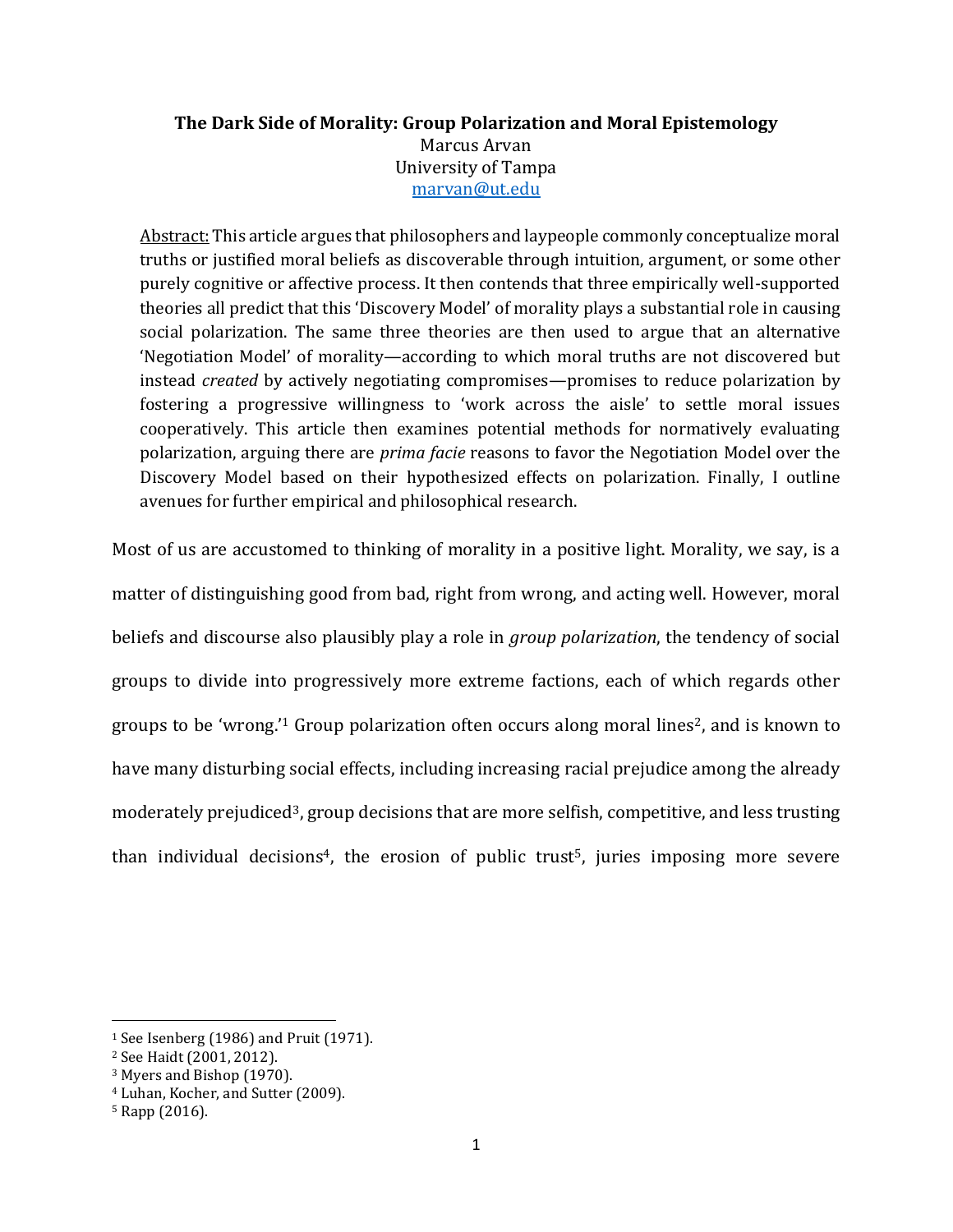punishments in trials<sup>6</sup>, extreme political decisions<sup>7</sup>, and war, genocide, and other violent behavior.<sup>8</sup>

This article argues that three empirically-supported theories of group polarization all predict that polarization is likely caused in significant part by the widespread acceptance of a *Discovery Model* of morality: a model which holds that moral truths or morally justified beliefs can be discovered through moral intuition, moral reasoning, or some other purely cognitive or affective process. §1 of this paper clarifies this model, showing how it appears commonly presupposed by laypeople and in moral philosophy, cohering as well with empirical research on how people ordinarily form moral beliefs. §2 then argues that three leading empirical theories of group polarization—Social Comparison Theory9, Informational Influence Theory10, and Self-Categorization Theory11—all predict that the Discovery Model likely plays a significant role in causing polarization. Next, §3 argues there are converse reasons to believe that an alternative *Negotiation Model* of morality, according to which moral truths are instead created by negotiating compromises, would likely prevent polarization and promote cooperative compromise. §4 then outlines potential methods for normatively evaluating polarization and the two models of morality, suggesting that the Negotiation Model's theorized effects on polarization are *prima facie* desirable and the Discovery Model's *prima facie* undesirable. Finally, §5 explores avenues for further empirical and philosophical research.

<sup>6</sup> Bray and Noble (1978)

<sup>7</sup> Walker and Main (1973)

<sup>8</sup> Newman (2002), Sunstein (2002).

<sup>9</sup> Bray and Noble (1978), Mackie (1986).

<sup>10</sup> Stoner (1961); Myers and Arenson (1972); Hinsz and Davis (1984).

<sup>11</sup> Abrams et al (1990).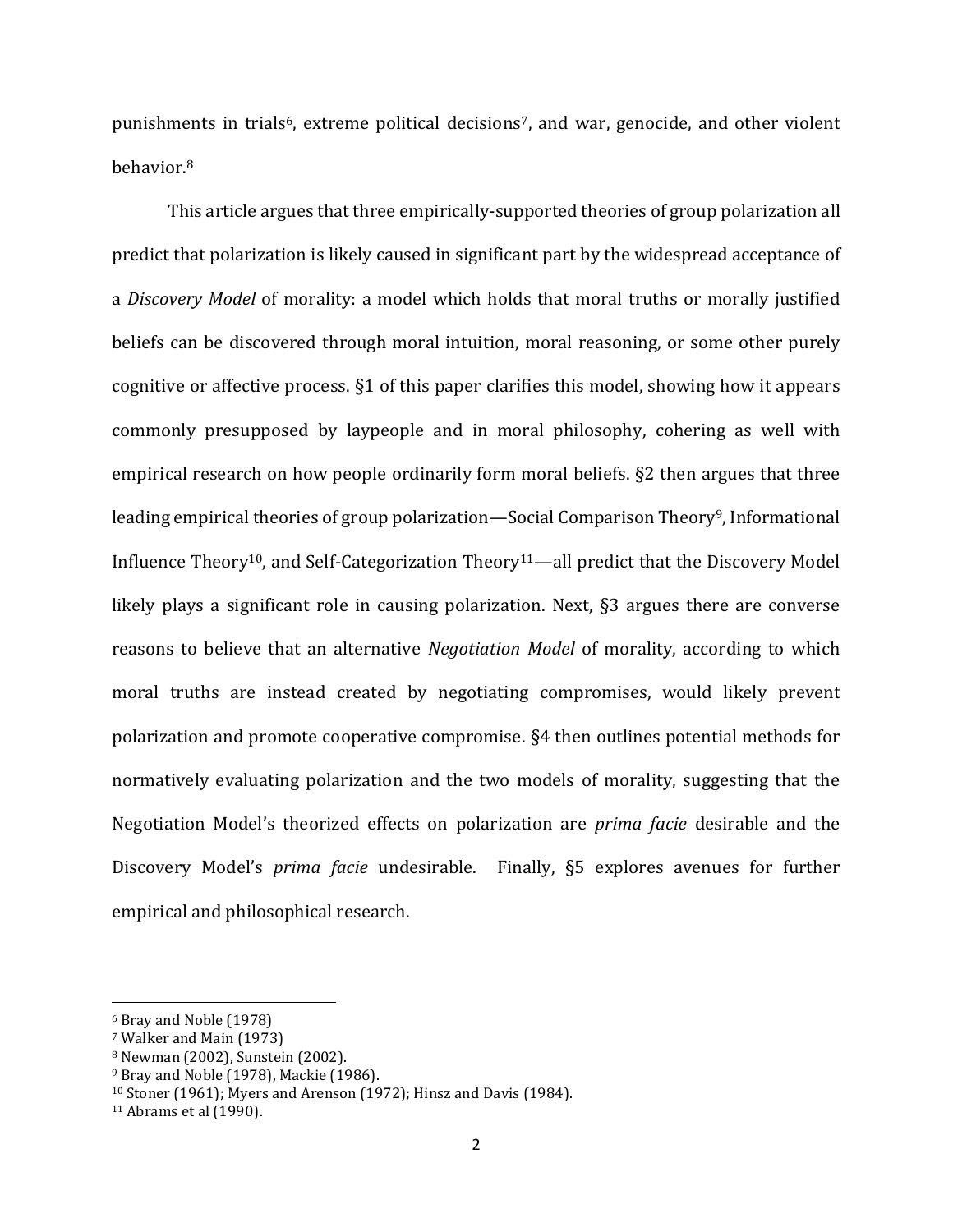As a point of clarification, this paper's aims are modest.<sup>12</sup> First, it neither aims to establish that the Discovery Model causes polarization, nor that the Negotiation Model is psychologically realistic or would reduce polarization. Because these are complex empirical issues, this article merely aims to provide strong theoretical grounds for investigating these matters further in future research. This paper also does not aim to settle a variety of philosophical questions, including whether or when polarization is morally desirable, or whether the Negotiation Model should be favored over the Discovery Model *simpliciter*. Although §4 contends there are *prima facie* reasons to favor the Negotiation Model over the Discovery Model due to their theorized effects on polarization, these hypotheses must also be tested in future research. Finally, although some readers may worry that this article engages in *hineinterpretieren*—a problematic form of *post-hoc* theorizing that involves drawing spurious connections between theories and data—this article is better understood as embodying a common and important method: that of arguing that genuine conceptual connections between existing theories and data entail novel, testable empirical hypotheses—a standard first step in justifying new empirical research programs. 13

#### **1 The Discovery Model of Morality**

Some philosophers<sup>14</sup> and everyday laypeople purport to be moral skeptics, alleging that there are no moral facts at all. Nevertheless, most people appear to form and express moral beliefs in the course of everyday life. We regularly speak of people doing 'right', 'wrong', 'good', and 'bad.' We also tend to do so in accordance with a particular model of morality: a Discovery Model according to which moral truths or morally justified beliefs *exist to be* 

 $12$  I thank two anonymous reviewers for inviting me to rethink and foreground my argument's scope.

<sup>13</sup> See e.g. Einstein (2005) and Higgs (1964) for two particularly famous cases.

<sup>14</sup> See e.g. Joyce (2007, 2015) and Mackie (1977).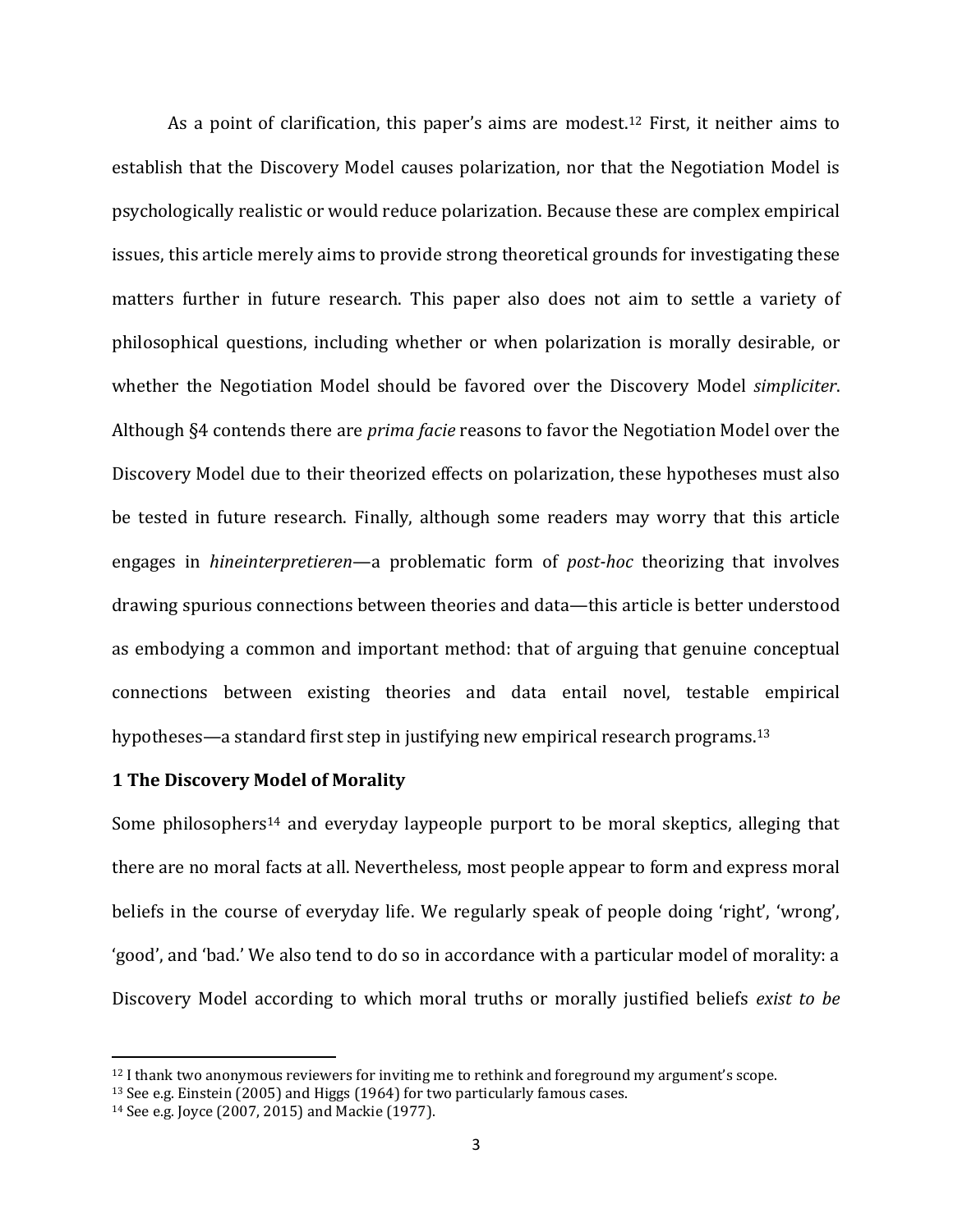*discovered* through intuition, moral reasoning, or some other cognitive or affective process. The Discovery Model, as I propose we understand it, does not hold that we come to believe moral propositions passively or unreflectively. It is instead the conjunction of the following two claims:

**The discovery model of meta-ethics:** there are in general *truths* or *justified beliefs*  about moral issues (e.g. about right, wrong, good, bad) that can in principle be ascertained *unilaterally*, via an individual's own intuition, use of philosophical argumentation (including normative ethical theorizing), or some other cognitive or affective process(es).

**The discovery model of moral-belief formation:** people who tacitly or explicitly endorse the discovery model of meta-ethics will tend to *form moral beliefs* though intuition, argument, or other such "unilateral discovery process", and believe at a higher-order level that they have *discovered moral truths* or developed *justified moral beliefs* through some such process.

We can see just how commonly the Discovery Model is presupposed by examining everyday life, academic moral philosophy, and social-psychological research.

Consider first everyday moral practice. When it comes to applied moral issues, laypeople and philosophers typically presuppose that there are 'moral facts'—either moral truths or facts about which moral beliefs are justified—that can be discovered through intuition, argument, or some other cognitive or affective process. For example, laypeople who believe that abortion is morally wrong often claim to base this 'discovery' on the intuition or some argument that human beings have a *moral right to life*, arguing that since

4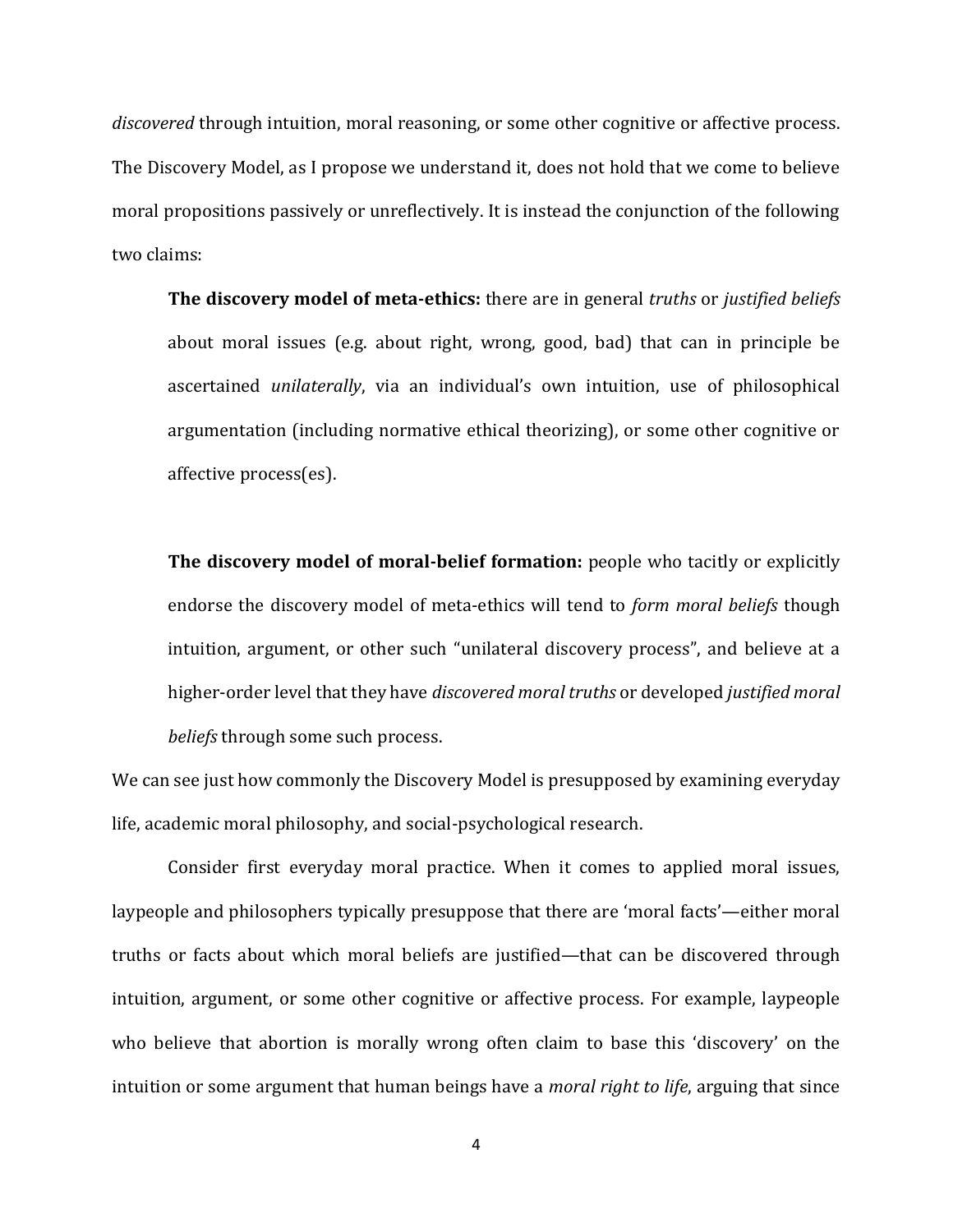fetuses are human beings, we should all believe that abortion is wrong.<sup>15</sup> Conversely, people who believe abortion is morally permissible typically appear to base their opposing belief on different intuitive or argumentative 'discoveries', such as that fetuses do not have a moral right to life at certain stages of development<sup>16</sup>, or alternatively, that a fetal right to life is not a right to depend on a mother's body.<sup>17</sup> To take another case, consider the Israeli-Palestinian conflict. Here too, both sides appear to treat moral truths as discoverable through intuition or argument. Whereas pro-Palestinian voices defend the moral 'discovery' Israel has wrongly occupied Palestinian lands, pro-Israelis typically defend the opposite 'discovery': that Israelis have *rightly* occupied Palestine, claiming that settlers are simply 'living on land that Israel has liberated.'<sup>18</sup> In each case, we see the Discovery Model's two components exemplified: its meta-ethical component that moral truths or morally justified beliefs can be discovered through cognitive or affective process, as well as its psychological account of moral-belief formation (people forming moral beliefs representing their supposed 'moral discoveries). These are not isolated cases. The Discovery Model appears presupposed in the moral teachings of major world religions—with Judaism holding that we can discover moral truths through the Ten Commandments; Christianity that we can discover moral truths via Christ; Islam that moral truth is to be discovered through the Quran; Buddhism that moral truth is be found in the Noble Eightfold Path; etc.

The Discovery Model also clearly pervades academic moral philosophy. For example, in contemporary meta-ethics, the notion that moral facts exist to be discovered is central to

<sup>15</sup> See e.g. NRLC (2016), Pro-Life Perspective (2016).

<sup>16</sup> See e.g. Arthur (2001).

<sup>17</sup> See e.g. Liberty Women's Health (2016)

<sup>18</sup> See Black, Wedeman, and Mullen (2015) for a brief overview.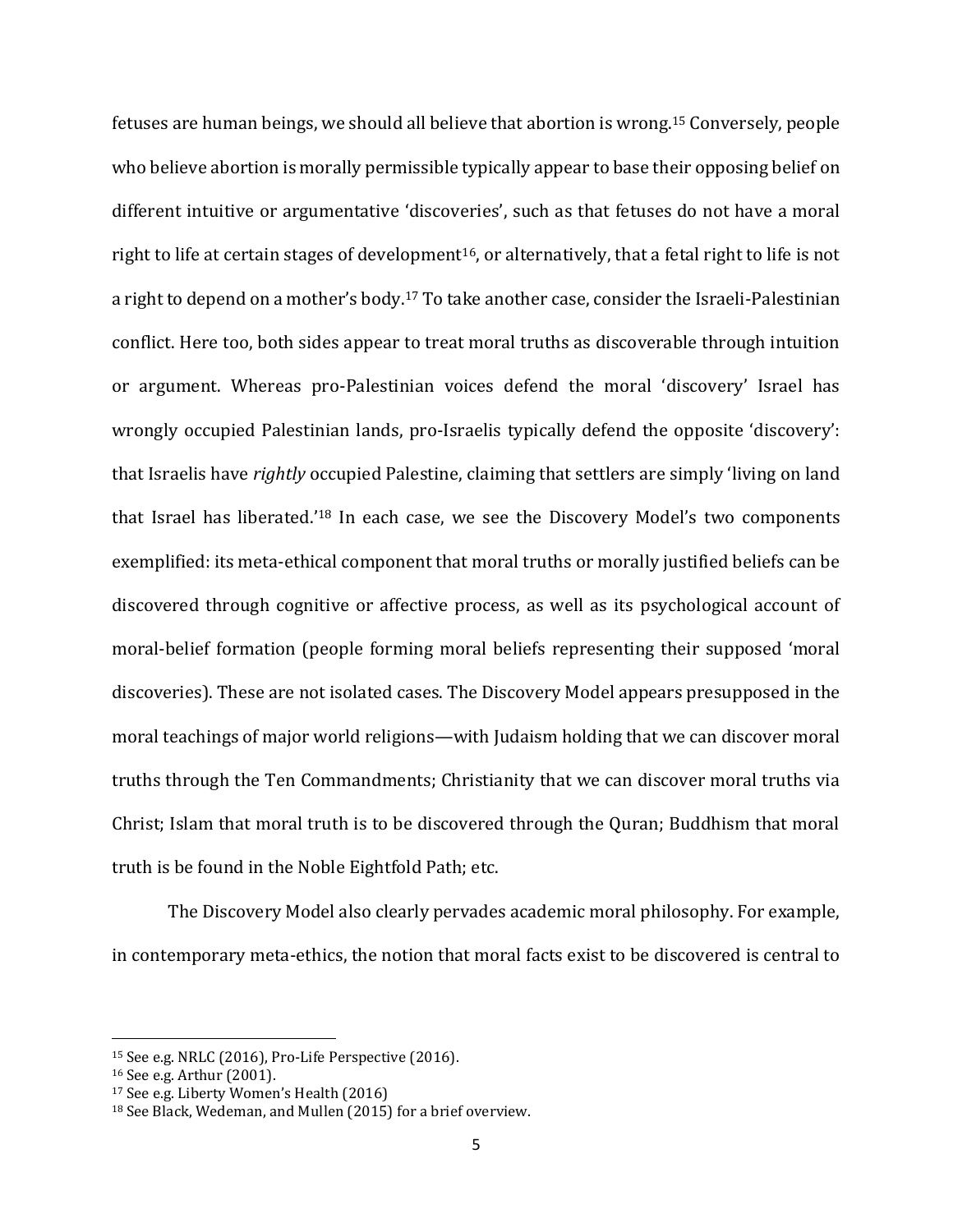many theories of moral semantics and moral epistemology. While non-cognitivist interpretations of moral language exist, the dominant metaethical view of moral language is cognitivism: the view that sentences of the form, "X is morally wrong", are true just in case it is a *fact* that X is morally wrong.<sup>19</sup> Many moral realists argue that cognitivism is not only true, but that moral facts are mind-independent features of the world discoverable by us.<sup>20</sup> Further, consider other theories of moral epistemology: moral intuitionism, constitutivism, and reflective equilibrium. Intuitionists hold that moral truths can be discovered through moral perception<sup>21</sup>; constitutivists that moral truths can be discovered by reference to constitutive features of agency<sup>22</sup>; and proponents of reflective equilibrium that we can discover which moral beliefs are justified through a process of reflecting back and forth on moral principles, moral judgments about cases, and theoretical considerations.<sup>23</sup>

Now consider normative ethical theory. Here too the Discovery Model is commonly endorsed. Act-utilitarians hold that an action is right if and only if the act maximizes utility facts that can in principle be discovered. Kantians hold that an action is permissible if and only if its maxim can be willed as a universal law<sup>24</sup>, respecting the humanity of oneself and others25—facts that can also in principle be discovered.<sup>26</sup> Aristotelian virtue ethicists hold moral virtues are beneficial character traits which we can *discover* to be necessary for living well.<sup>27</sup> And so on. Many other influential approaches to normative ethics—contractualism,

l

<sup>19</sup> See van Roojen (2015) for an overview.

<sup>20</sup> See e.g. Shafer-Landau (2003), Brink (1989), Dancy (1986), Finlay (2007).

<sup>21</sup> See e.g. Audi (2015) as well as Stratton-Lake (2014): introduction, for an overview.

<sup>22</sup> See e.g. Kant (1785, 1797), Korsgaard (2008, 2009), and Katsafanas (2011).

<sup>&</sup>lt;sup>23</sup> Daniels (2010). I thank an anonymous reviewer for encouraging me to highlight this.

<sup>24</sup> Kant (1785): 4:421.

<sup>25</sup> Ibid: 4:429.

<sup>26</sup> Ibid: 4:422-3, 4:429-31.

<sup>27</sup> See *Nichomachean Ethics*. Also see Hursthouse (1999): ch. 1.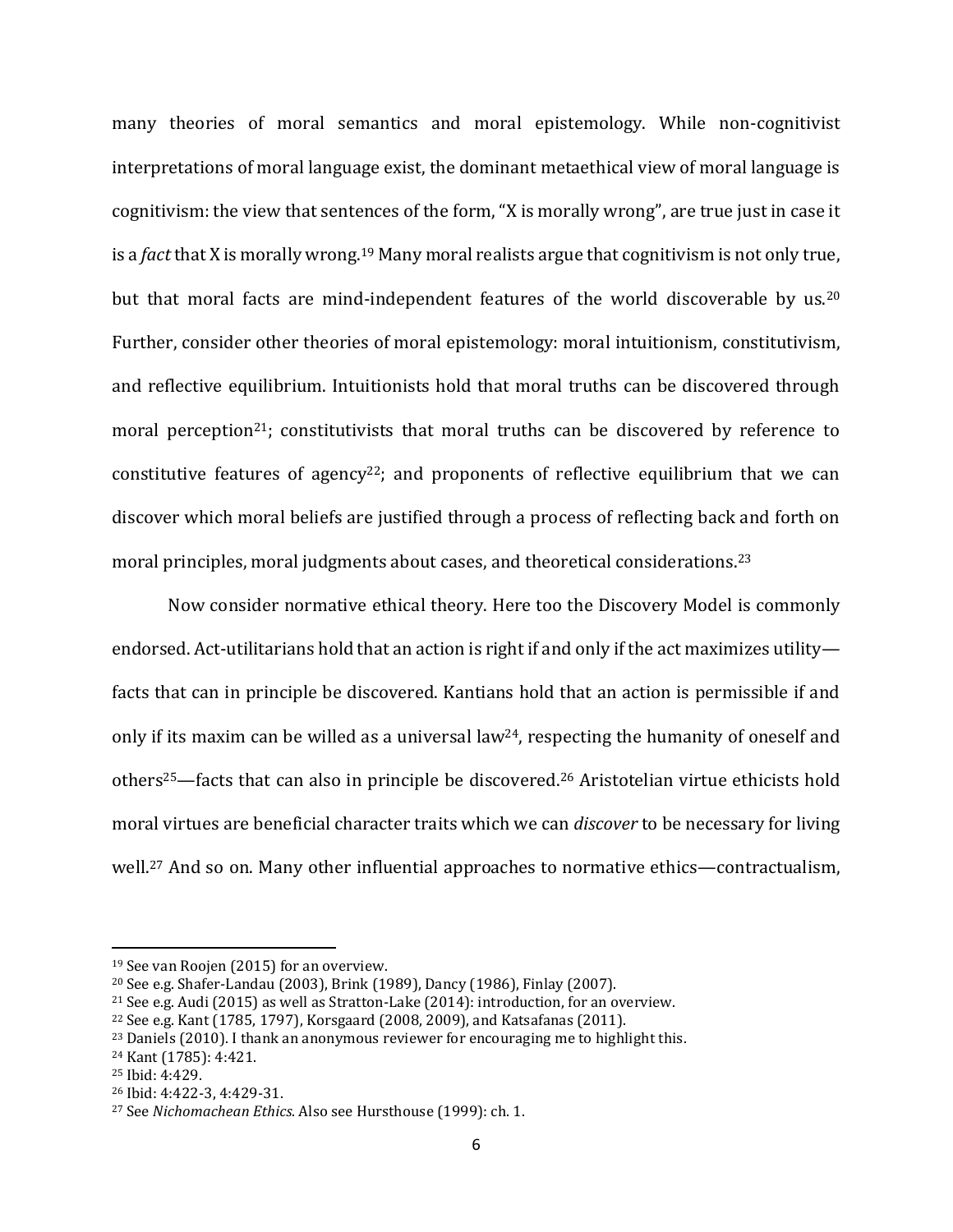Rossian pluralism, moral particularism, etc.—similarly hold that moral truths can be discovered by intuition, argument, or some other cognitive or affective process.<sup>28</sup>

The Discovery Model also dominates theories of political morality—specifically, theories of justice. For example, Rawls argues we can discover through a process of rational reflection ('reflective equilibrium') that a just society would conform to two liberalegalitarian principles of justice.<sup>29</sup> Robert Nozick argues we can discover through rational reflection that justice instead requires a minimal libertarian state.<sup>30</sup> And so on.

The Discovery Model also dominates applied ethics. In the applied ethical literature on abortion, some argue that abortion can be discovered to be wrong because it violates the moral rights of the fetus<sup>31</sup>; others argue that abortion can be discovered to be morally permissible at certain stages of fetal development due to the fetus not being a person<sup>32</sup>; others still argue that abortion is permissible because a fetal right to life is not a right to depend on a mother's body.<sup>33</sup> Indeed, the applied ethics literature is replete with works arguing that we can discover truths about applied ethical issues—about the ethics of torture, gun control, warfare, treatment of animals, etc.—through intuition, argument, or other cognitive or affective processes.

Finally, the Discovery Model's account of moral-belief formation coheres with the dominant empirical model of moral-belief formation in social psychology: the Social Intuition Model (SIM) which holds that moral beliefs are the result of sudden flashes of

<sup>28</sup> See e.g. Scanlon (1998): 4, 191; Ross (1930); Dancy (2013); and Parfit (2011): §49.

<sup>29</sup> Rawls (1971).

<sup>30</sup> Nozick (1974).

<sup>31</sup> See e.g. Pojman (1998) and Marquis (2007).

<sup>32</sup> See e.g. Warren (1973).

<sup>33</sup> Thomson (1976).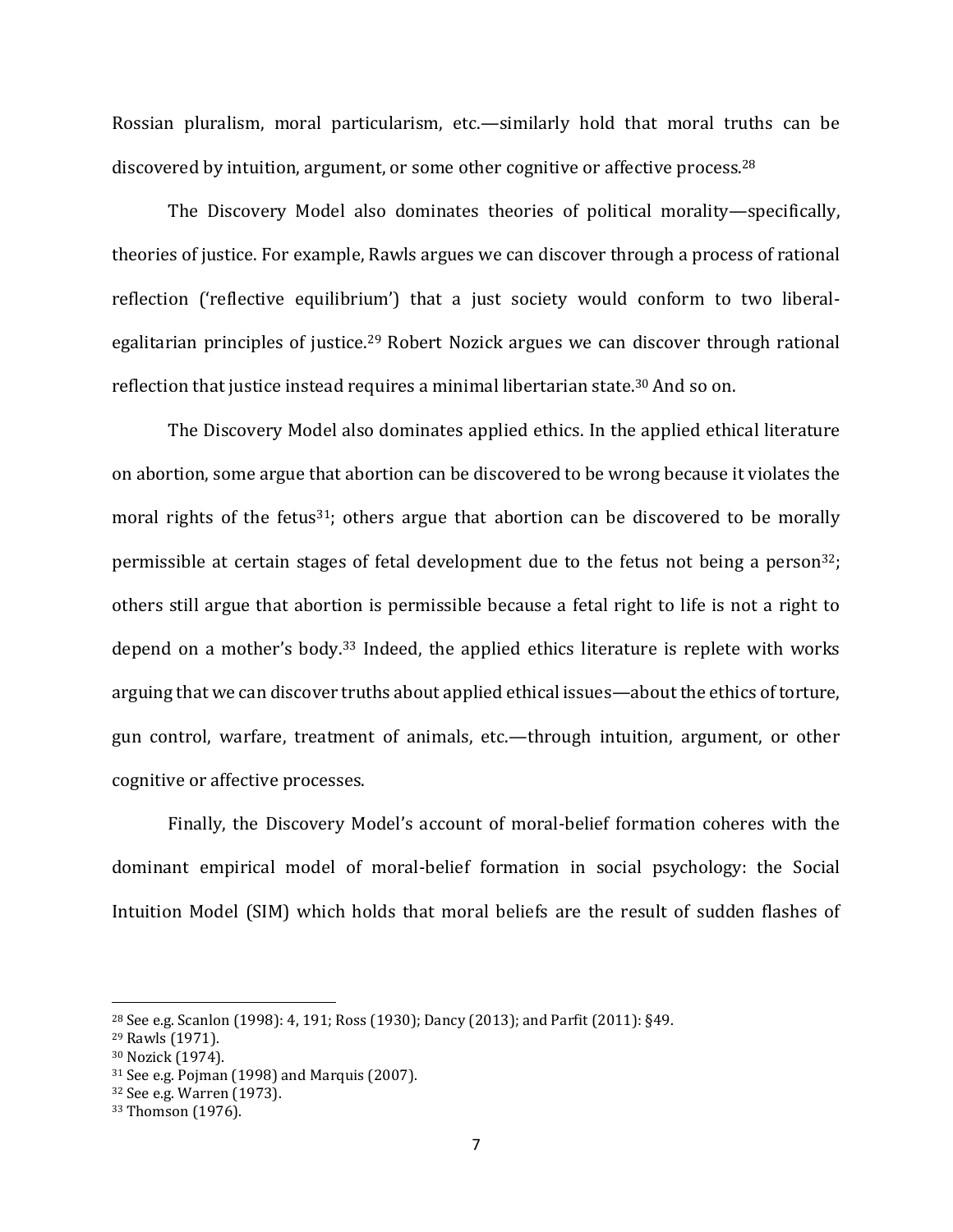affectively laden intuitions, with moral reasoning largely serving a subservient role to justify one's beliefs *ex post facto*. 34

Several points are important to clarify before examining in §2 how the Discovery Model is likely involved in polarization.<sup>35</sup> First, my claim is not that laypeople explicitly accept the Discovery Model as a philosophical theory. This is important to recognize, as it might seem implausible that an abstract philosophical theory that the average layperson has never heard of could produce group polarization among laypeople. My claim, to be clear, is merely that laypeople implicitly *conform* to the Discovery Model in their behavior specifically, in the simple, common acts believing they have discovered moral truths or morally justified beliefs (e.g. 'It's not just my opinion, abortion is wrong!'), and in forming first-order moral beliefs (e.g. 'I believe that abortion is wrong'). The examples enumerated above—of how laypeople tend to think about moral issues ranging from abortion, to the Israeli-Palestinian conflict, to the moral teachings of major religions—illustrate just how common these Discovery-Model-conforming behaviors are among laypersons.

Second, the Discovery Model should not be conflated with moral realism—the view that moral truths exist objectively as 'mind-independent' facts or properties. To see why, consider the divine command theory of ethics, the view that God's will or commands define what is morally right, wrong, good, and evil. Insofar as divine command theory makes morality dependent on God's mind, it is clearly not a form of mind-independent moral realism. Nevertheless, it *does* conform to the Discovery Model, at least for human agents. For although divine command theory holds that God's will constitutes the normative basis of

<sup>34</sup> Haidt (2001).

<sup>35</sup> I thank a reviewer for encouraging me to clarify the issues that follow.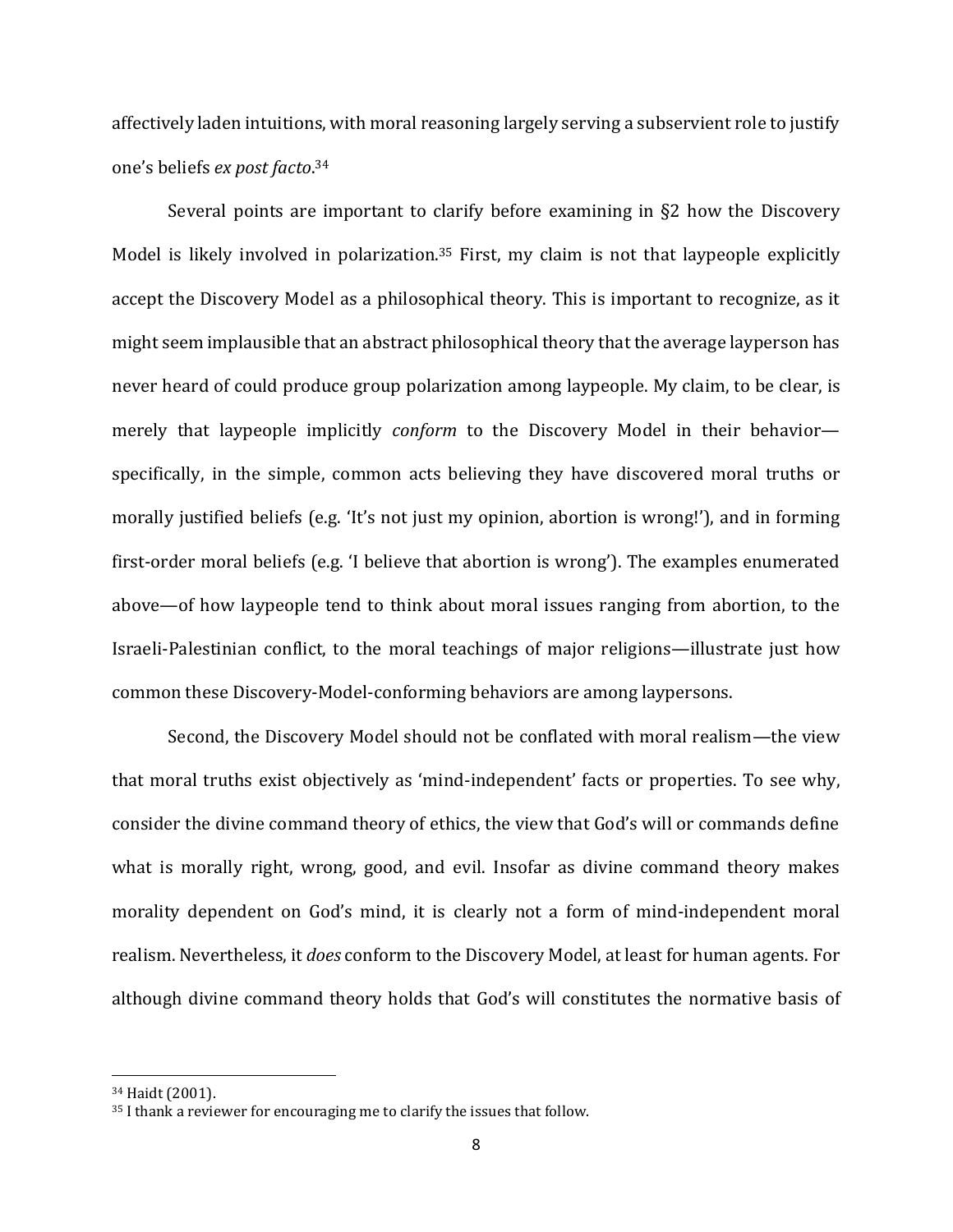moral norms, divine command theory also holds these are norms *for humans to discover* through cognitive or affective processes—specifically, through discovering what God's will or commands actually are. Indeed, ordinary laypeople who are committed to divine command theory are often clearly committed, at least implicitly in their behavior, to both components of the Discovery Model: its model of meta-ethics and its model of moral-belief formation. For example, one very common religious argument against the moral permissibility of abortion is that we can *discover* through religious scripture or tradition that abortion is wrong because it is against God's will. For example, one common Christian argument<sup>36</sup> against abortion is that the Bible simultaneously implies that fetuses have souls (e.g. 'Before I formed you in the womb I knew you'37) while asserting God's Seventh Commandment, 'You shalt not kill'—two claims that, or so it is alleged, jointly entail that abortion is morally wrong *because* it is against God's will.<sup>38</sup> According to those who subscribe to this argument, we can *discover* the moral fact abortion is wrong by reading the Bible (viz. the discovery model of meta-ethics). People who endorse this line of argument also appear to *form their first-order moral beliefs*(e.g. about abortion's wrongfulness) on this basis of this 'moral discovery' (viz. the discovery model of moral-belief formation). Similar commitments to the Discovery Model are exhibited by scripture- and tradition-based arguments espoused by members of other major religions, including Judaism<sup>39</sup>, Islam<sup>40</sup>, Hinduism<sup>41</sup>, and so on.

Third, it is important to recognize that this article does not argue that the Discovery Model is the only cause of group polarization. There may be multiple sources of polarization,

<sup>36</sup> See e.g. Keseman (n.d), Eternal Word (1996), etc.

<sup>37</sup> *The New American Bible,* Jeremiah 1:5

<sup>38</sup> Ibid, Exodus 20:13.

<sup>39</sup> See e.g. BBC BiteSize (n.d.)

<sup>40</sup> BBC (2009a).

<sup>41</sup> BBC (2009b)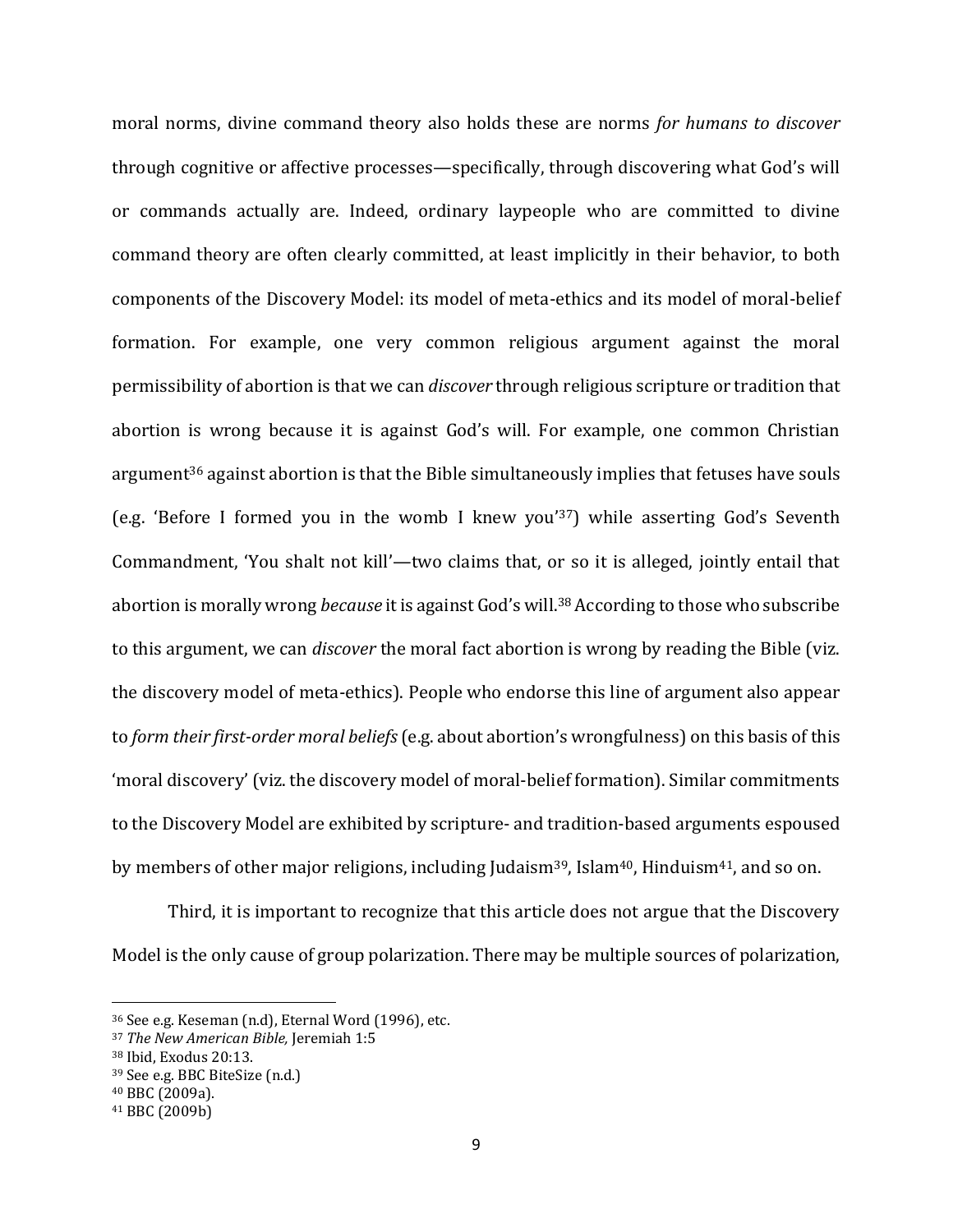including other sources that might even interact with or magnify the Discovery Model's hypothesized polarizing features. For example, if the present article is correct, then subscribing to divine command theory (e.g. as many religious believers appear to do) should generate polarization at least in part because people who subscribe to it conform to the Discovery Model. However, this source of polarization is consistent with and might interact with other polarizing forces, such as personal allegiance to God or belief that religious values are especially sacred.<sup>42</sup> These features of religious belief or motivation might magnify the Discovery Model's polarizing features—by perhaps causing religious believers to become particularly unwilling to question their 'moral discoveries' (something that might make such individuals even more likely to adopt the polarizing behaviors described in §2 of this article). My argument, as such, is not meant to exclude other causes of polarization. It merely aims to establish that the Discovery Model is likely one significant cause of polarization—one that may complement or interact with other independent sources of polarization.

Finally, my argument does not hold that the Discovery Model generates polarization necessarily or as a matter of principle. Rather, my argument is that the Discovery Model *tends* to play a significant role in polarization due to contingent psychological facts about human beings. To see why this is important, consider an absolute Platonist about ethics, someone who believes that morality is a matter of discovering and conforming the Form of the Good. Notice that, at least in principle, one could be a moral Platonist of this sort and not be very confident in one's moral beliefs—for one might think (as Socrates appeared to in Plato's *Apology43*) that it is very hard, perhaps even impossible, to know the Form of the Good.

<sup>42</sup> See Sheikh et al. (2012).

<sup>43</sup> Plato, *Apology*: 21d.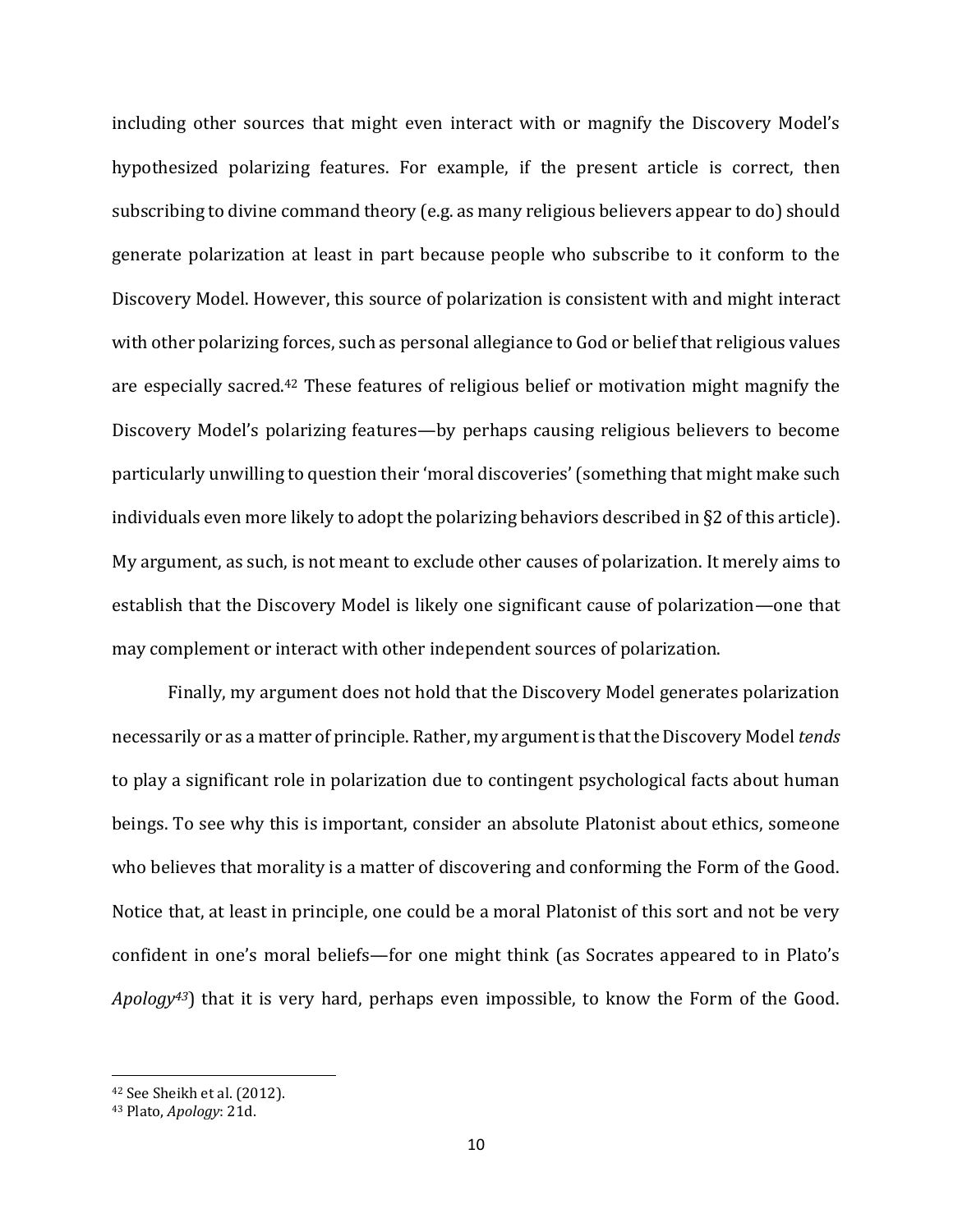Consequently, it seems possible that one might subscribe to the Discovery Model (as a 'Humble Moral Platonist') and yet not act in any of the polarizing ways described below in §2. However, although this is worth recognizing, it is also worth recognizing Humble Moral Platonists of this sort are not the norm, either among philosophers or among laypeople. On the contrary, as we see in the examples given earlier and in our daily lives, people typically appear to think that they *have* discovered moral truths or arrived at morally justified beliefs. For example, in public debate one rather tends to find people who claim to be very sure that (e.g.) abortion<sup>44</sup> and gun-control<sup>45</sup> are wrong, others who claim to be very sure of the opposite positions46, etc. Similarly, moral philosophers who publish works on moral issues do not tend to be Humble Moral Platonists, either. Rather, they tend to defend *particular moral discoveries*—for instance, that there are mind-independent moral facts we can discover<sup>47</sup>, that abortion is wrong<sup>48</sup>, that women have a right to choose<sup>49</sup>, etc.

My hypothesis, as  $\S2$  will present momentarily, is merely that these phenomena that is, the way that people tend to actually conform to the Discovery Model, given contingent human psychological tendencies—serve to generate polarization. I am interested in this contingent hypothesis for several related reasons. First, polarization is not merely an abstract philosophical problem. It is a serious moral, social, and political issue at present, *in this world*—a world not widely populated by Humble Moral Platonists. Consequently, it is important to understand its actual sources. Second, there is ample empirical evidence that however epistemically humble human beings might be in principle, they tend not to be so

<sup>44</sup> Again see NRLC (2016), Pro-Life Perspective (2016).

<sup>45</sup> See e.g. Rowe (n.d.).

<sup>46</sup> See e.g. Feminist eZine (n.d.), Brezenoff (2018).

<sup>47</sup> See e.g. Shafer-Landau (2003), Brink (1989), Dancy (1986), Finlay (2007).

<sup>48</sup> Pojman (1998) and Marquis (2007).

<sup>49</sup> Thomson (1976).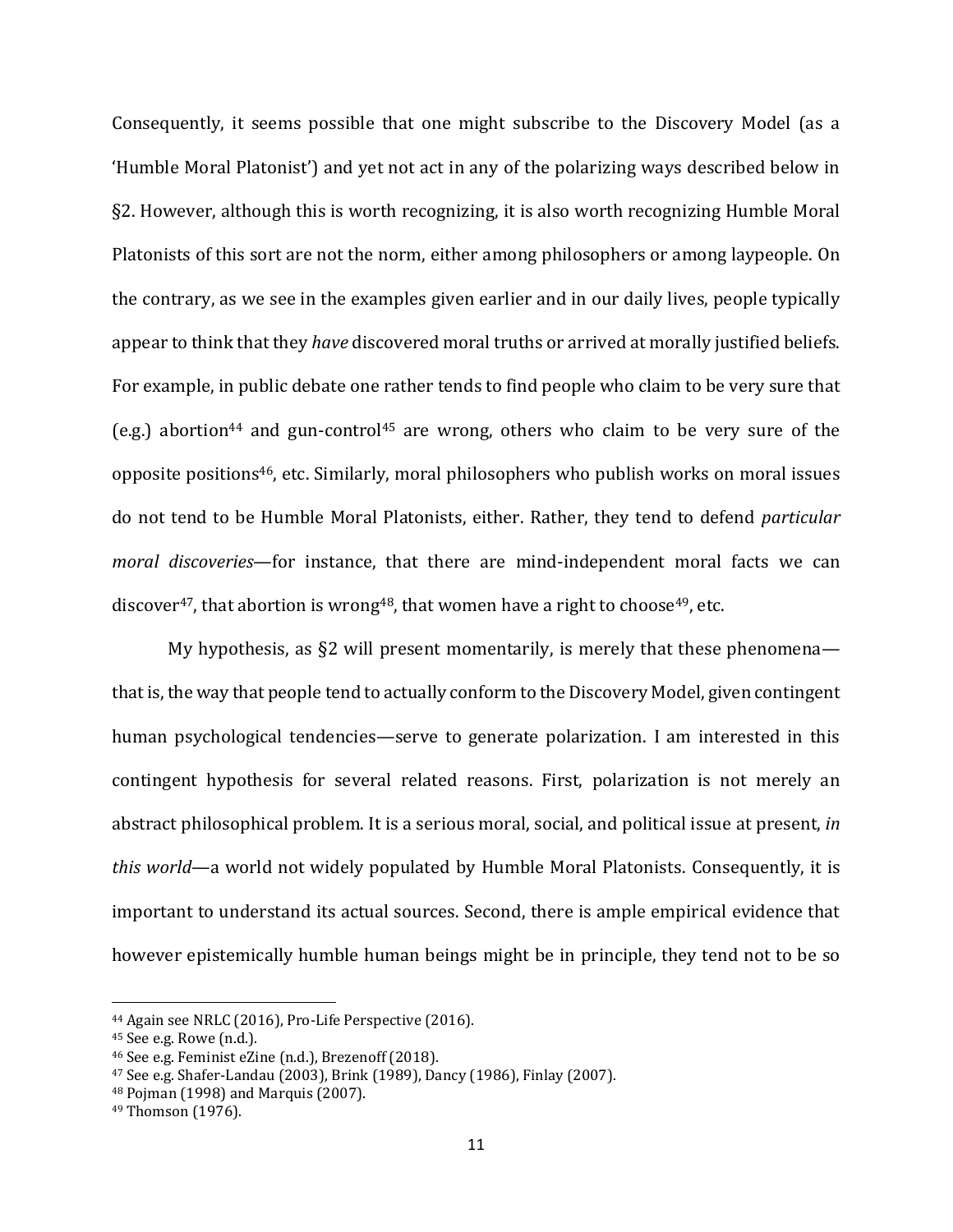epistemically humble given a wide variety of contingent psychological tendencies (see e.g. research on confirmation bias<sup>50</sup>, belief conservation<sup>51</sup>, the overconfidence effect<sup>52</sup>, anchoring<sup>53</sup>, and the bandwagon effect<sup>54</sup>). My aim, as such, is merely to motivate a contingent hypothesis: that given what we know about common human psychological tendencies, the Discovery Model likely plays a very significant role in causing polarization. If correct, this is an important finding—as it may not only help us understand the actual (albeit contingent) causes of polarization, but also inform further inquiry into how to prevent it (one possibility being the Negotiation Model this paper explores, another possibility being changing human psychological tendencies, a third possibility being becoming Humble Moral Platonists, etc.).

## **2 The Discovery Model and Group Polarization**

There are two leading empirical theories of the causes of group polarization: Social Comparison Theory and Informational Influence Theory.

According to Social Comparison Theory, individuals in groups have a psychological tendency to want to *gain acceptance* and be perceived favorably by other members of their group. This desire for acceptance causes individuals in the group to adopt ever-so-slightly more extreme views than those already typical in the group, so as to "impress" and "prove" themselves to other members of the group55—something which often takes the form of *moral grandstanding*. <sup>56</sup> Group polarization then occurs when many individuals in the group do more or less the same thing, progressively adopting more extreme views to impress each

<sup>50</sup> Oswald & Grosjean (2004).

<sup>51</sup> Ducharme (1970).

<sup>52</sup> Hoffrage (2004).

<sup>53</sup> Zhang et al. (2007).

<sup>54</sup> Nadeau et al (1993).

<sup>55</sup> Bray and Noble (1978), Myers and Bishop (1970), and Luhan et al (2009).

<sup>56</sup> See Tosi & Warnke (2016).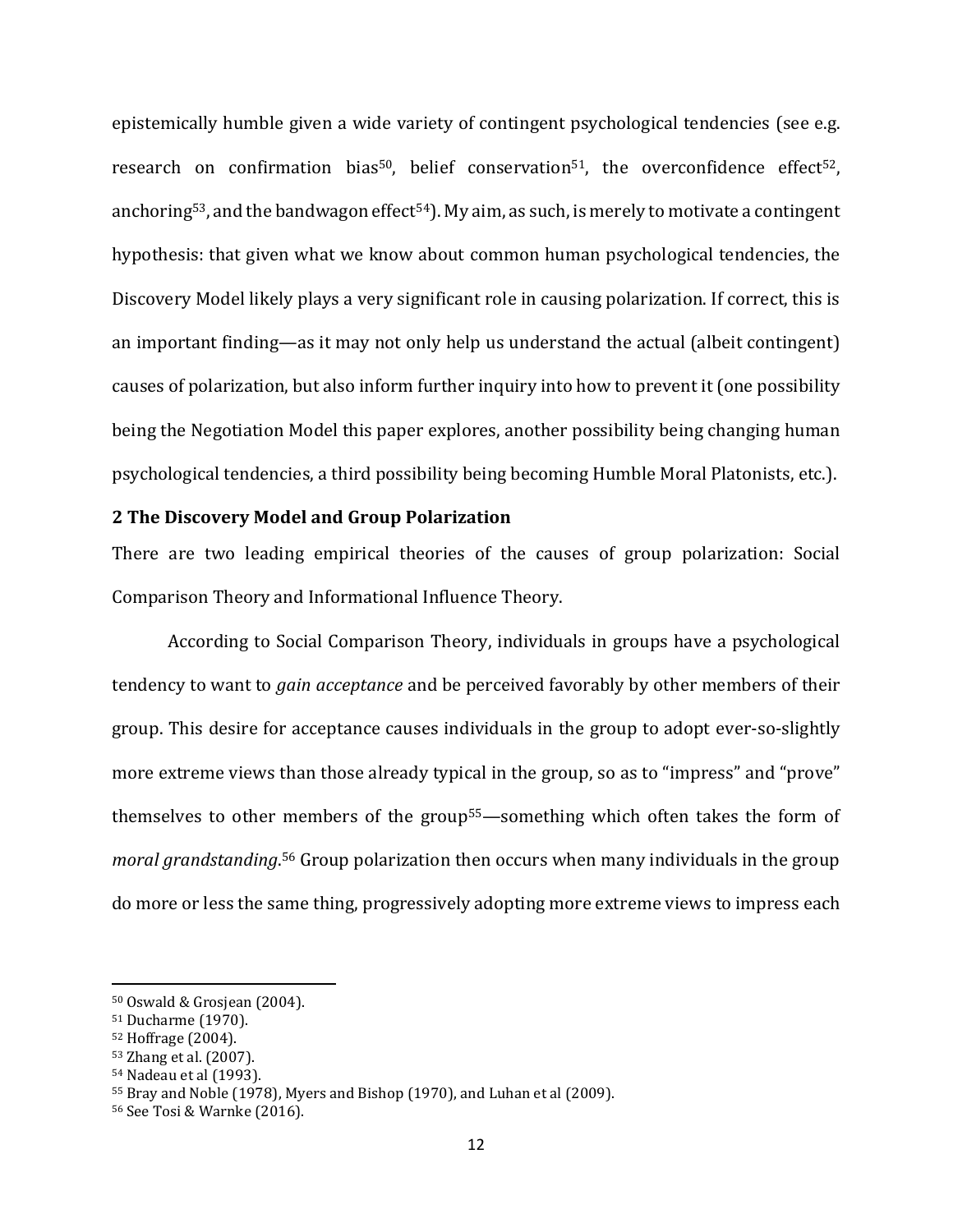other, causing the representative beliefs of the entire group to become progressively more extreme. Finally, and importantly, studies indicate that this phenomenon is even more likely to occur with respect to "judgmental issues", such as moral or political matters.<sup>57</sup> For instance, a recent study on Twitter regarding the shooting of an abortion doctor indicated that like-minded individuals on both sides of the issue tend to group together, reinforcing and progressively polarizing pro-life and pro-choice views.<sup>58</sup>

Informational Influence Theory supplements this account with a complementary mechanism: the tendency of people to group together with likeminded individuals to present novel *arguments and information* in favor of their preferred views, leading individuals in the group to become more easily convinced of even more extreme views. <sup>59</sup> For example, members of different political parties tend to frequent different news sources and social media networks. <sup>60</sup> These differential sources of information tend to provide members of each group with new information and arguments supporting their members' preexisting views, ignoring or delegitimizing countervailing information and arguments, thereby making individuals in each groups more likely to develop more polarized views. <sup>61</sup> Further, research indicates this mechanism is especially strong for "intellectant" issues—or issues involving intellectual debate, including moral issues. <sup>62</sup> Informational Influence Theory also coheres with a well-established individual bias: *confirmation bias*, the tendency of people to

<sup>57</sup> Isenberg (1986).

<sup>58</sup> Yardi and Boyd (2010).

<sup>59</sup> See Vinokur and Burnstein (1974)

<sup>60</sup> See e.g. Iyengar & Hahn (2009).

<sup>61</sup> See e.g. Morris (2007).

<sup>62</sup> Isenberg (1986).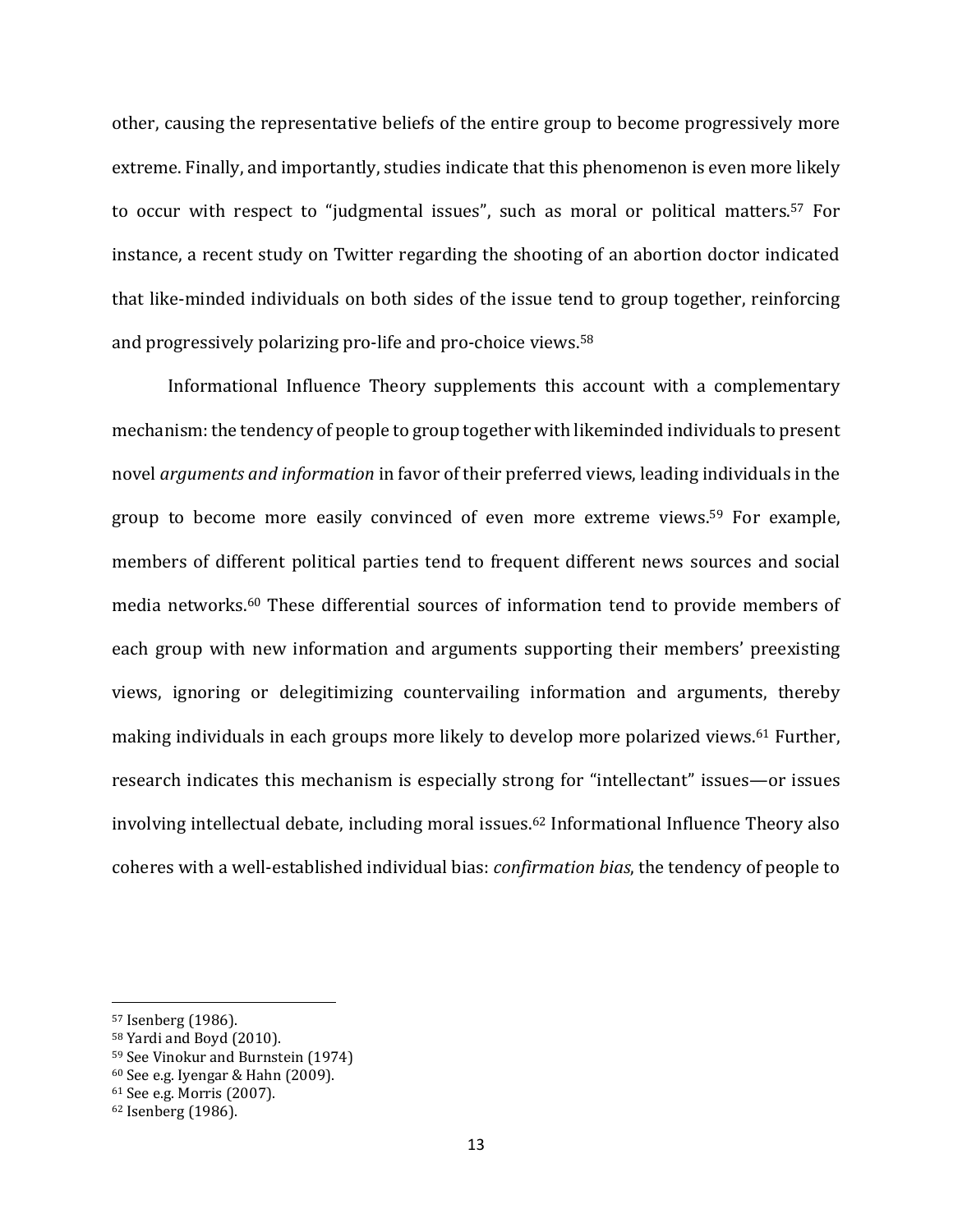selectively seek and privilege information confirming their preexisting beliefs, while ignoring or minimizing contrary information.<sup>63</sup>

Importantly, these two theories are not mutually exclusive, nor are they "mere theories." Because both have significant empirical support<sup>64</sup>, they are more accurately described as identifying *two primary causal mechanisms* of polarization.

Finally, a third theory, Self-Categorization Theory, also has some empirical support.<sup>65</sup> Self-Categorization Theory holds that when individuals are confronted with a risky or threatening outgroup, there is a pronounced human tendency to coalesce around the views of one's self-identified in-group as a kind of protection-mechanism of solidarity against the threatening out-group. <sup>66</sup> This general mechanism is familiar from everyday life and history—as when Adolf Hitler used perceived threats to rally the German people behind his extreme Nazi ideology, as well as in polarized debates over moral issues today. For instance, anti-abortionists may be cast proponents of abortion as complicit in "genocide" <sup>67</sup>, whereas proponents of abortion cast anti-abortionists as "waging a war on women." <sup>68</sup> Finally, this mechanism appears to strengthen the more threatening the outgroup is perceived to be.<sup>69</sup>

We can now provide several theoretical arguments that Discovery Model likely plays a significant role in group polarization. First, the Discovery Model appears to play directly into the phenomena described by Social Comparison Theory. Once again, Social Comparison

l

<sup>63</sup> Plous (1993): 233.

<sup>64</sup> For major confirming evidence of Social Comparison Theory, see Bray and Noble (1978), Myers and Bishop (1970), and Luhan et al (2009). For major confirming evidence of Informational Influence Theory, see Stoner (1961), Myers and Arenson (1972), Kaplan (1977), and Hinsz and Davis (1984).

<sup>65</sup> See Hogg et al (1990) and McGarty et al (1992).

<sup>66</sup> Hogg et al (1990).

<sup>67</sup> Cunningham (2009).

<sup>68</sup> Andrews et al. (2017).

<sup>69</sup> McGarty (1992).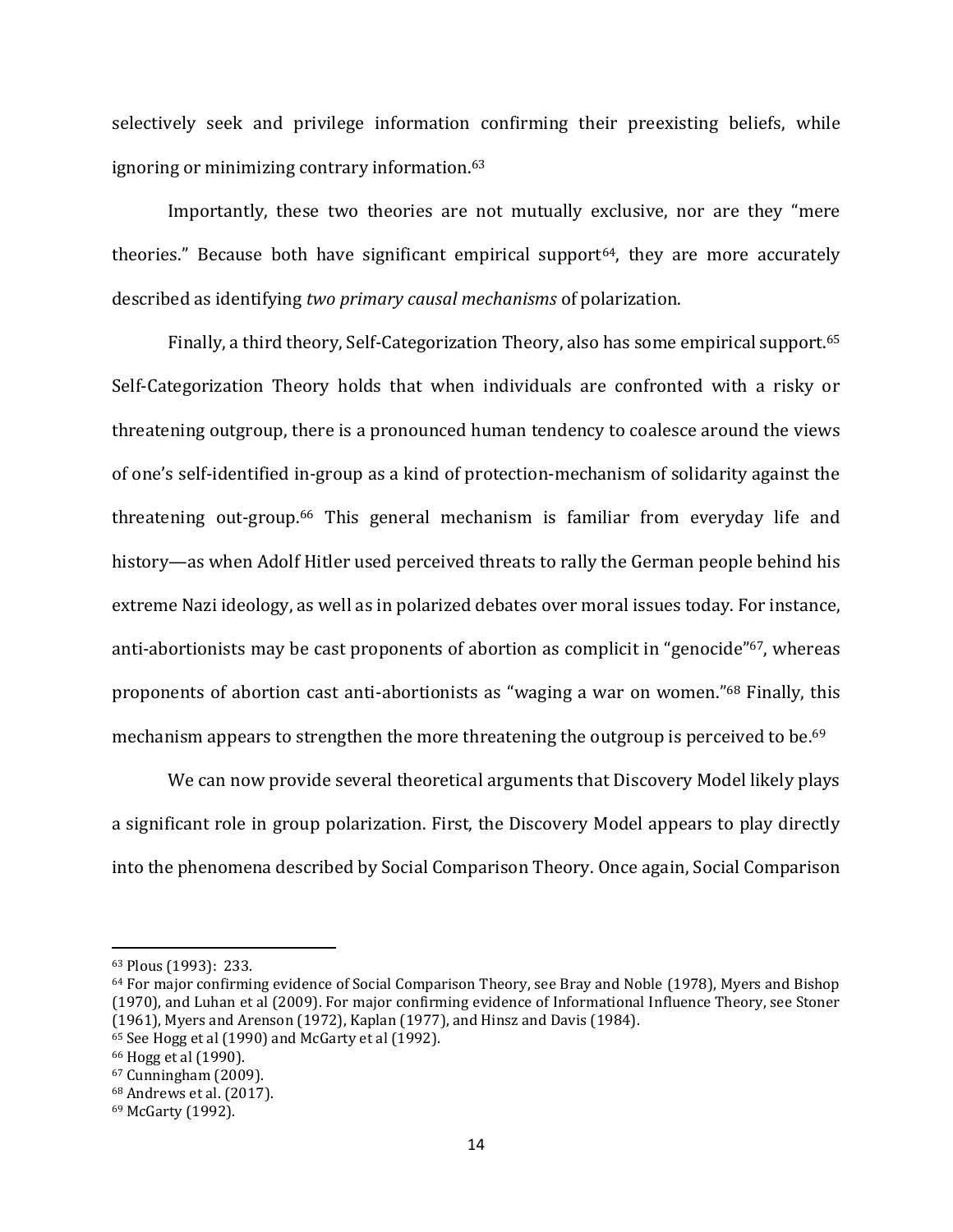Theory shows that people tend to seek approval of those they interact with, adopting progressively more extreme views to impress those in their group. As such, Social Comparison Theory predicts that if people cluster around opposing moral "discoveries"—if, for instance, some believe they have discovered abortion is wrong, whereas others believe they have discovered abortion is permissible—there will be a progressive tendency for each group's members to adopt more extreme positions in order to impress members of their own group. Which, of course, is basically what we do see across a wide variety of moral issues. We see people cluster together in opposing moral groups—pro-abortion and anti-abortion groups, gun-control and gun-rights groups, pro-Israel groups and pro-Palestinian groups, etc.—with members on each side often "ramping up" their moral claims to impress fellow group-members. <sup>70</sup> Social Comparison Theory thus not only predicts that the Discovery Model likely plays a significant causal role in polarization. Social Comparison Theory and the Discovery Model together provide a potential explanation for why polarization is so pronounced on "judgmental" issues (specifically, moral issues). <sup>71</sup> Because moral beliefs involve or are related to *reactive attitudes* such as anger and blame<sup>72</sup>, when members of opposing moral groups believe they have made opposing "moral discoveries" (viz. the Discovery Model), members of each group may adopt more extreme views in order to appeal to the reactive attitudes of members of their group (playing to their group's anger, resentment, etc.).<sup>73</sup> Social Comparison Theory thus predicts not only that the Discovery Model likely plays a causal role in polarization, but that likely plays a prominent role.

<sup>70</sup> Tosi & Warmke (2016).

<sup>71</sup> See e.g. Haidt (2012) and Isenberg (1986).

<sup>72</sup> Strawson (1963).

<sup>73</sup> See Tosi & Warmke (2016): §2. For examples, see e.g. Cunningham (2009), Rostenberg (2014), and PoliticsUSA (2017).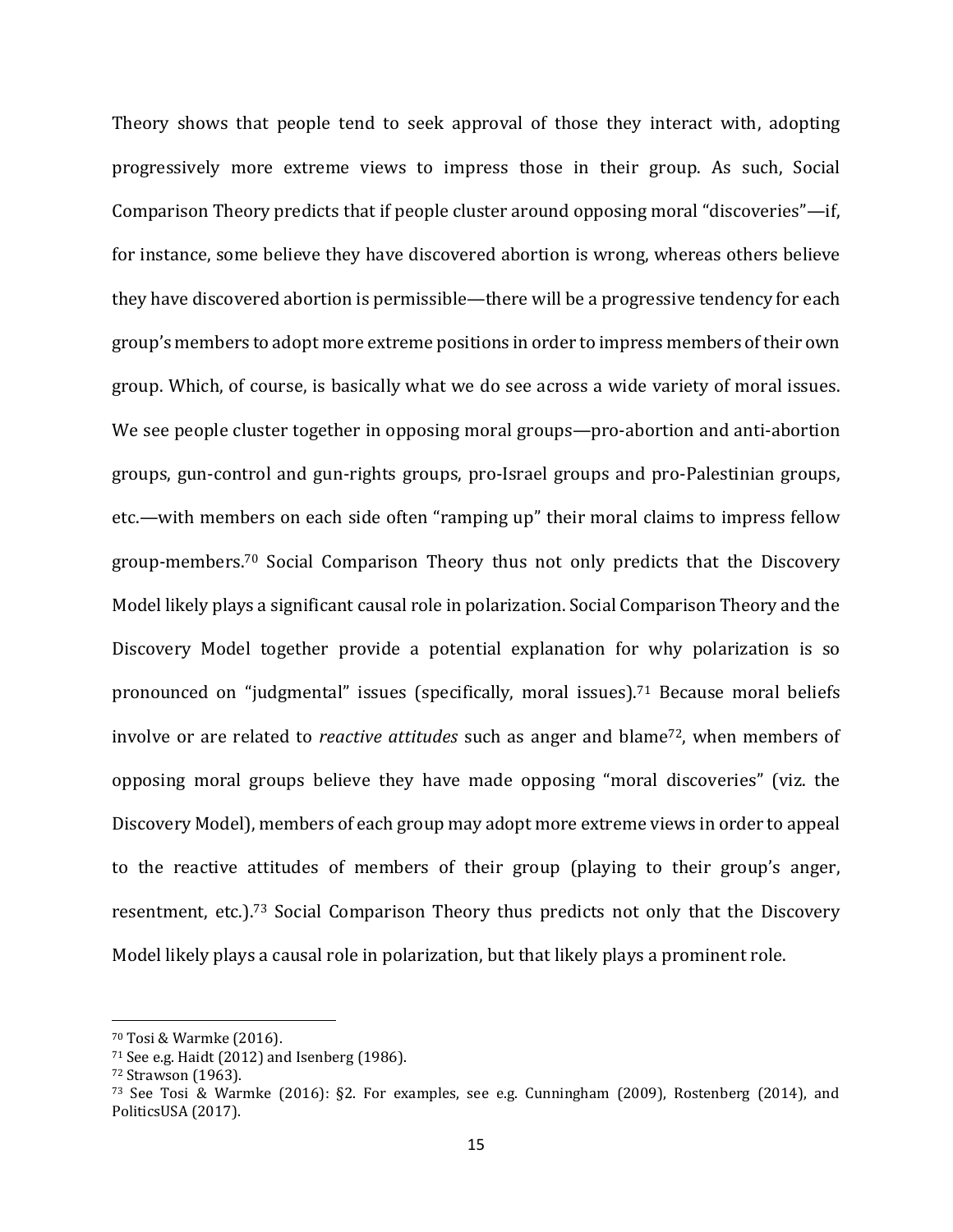Now turn to Informational Influence Theory, the theory which holds that polarization occurs by people in groups providing each other novel arguments and information that confirm their pre-existing beliefs, making them more amenable to even more extreme views. Here again, the Discovery Model appears to play directly into these phenomena. Informational Influence Theory predicts that that if people cluster around opposing moral "discoveries"—if, for instance, some believe they have discovered abortion is wrong, whereas others believe they have discovered abortion is permissible—people will tend to provide new arguments and information to members of their own favored moral group, making members of each group progressively more amenable to more extreme beliefs. Yet this too is broadly what we see in everyday life. In the abortion debate, for instance, we see many novel philosophical arguments generated on each side of the debate, with each side tending to emphasize the novel arguments for their own moral beliefs while ignoring or dismissively discounting arguments for the other side's beliefs. <sup>74</sup> This is clearly not an isolated case, as people are known to cluster in political groups around different moral issues—groups which tend to expose their members to different information and arguments.<sup>75</sup> Further, as we saw earlier, Information Influence Theory predicts that polarization tends to be particularly pronounced for "intellectant" issues. <sup>76</sup> Because people who subscribe to the Discovery Model commonly treat moral matters as issues of intellectual debate—things to debate at dinner tables, on television, in university seminars, etc.—

<sup>74</sup> For instance, whereas anti-abortion websites such as Arthur (2001) and Pro-Life Perspective (2016) tend to emphasize philosophical arguments defending the moral status of human fetuses (viz. Marquis 2007 and Pojman 1998), pro-choice websites such as NLRC (2016) tend to emphasize arguments defending women's rights to their bodies (viz. Thomson 1976).

<sup>75</sup> See e.g. Iyengar & Hahn (2009).

<sup>76</sup> Isenberg (1986).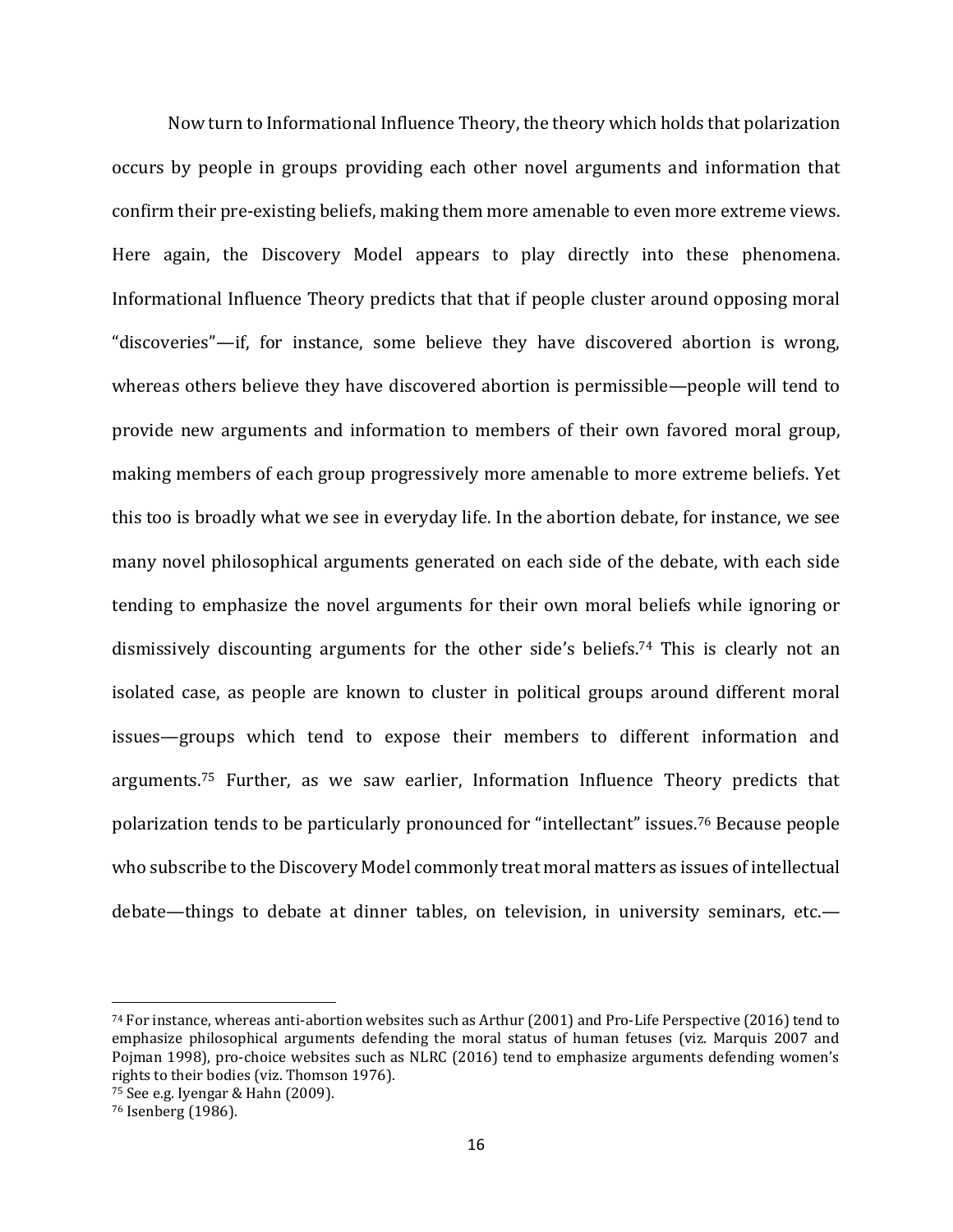Informational Influence Theory thus predicts that the Discovery Model likely plays a prominent role in polarization.

Finally, the Discovery Model also appears to play directly into the phenomena described by Self-Categorization Theory. Self-Categorization Theory predicts that group polarization tends to occur when an in-group is confronted by a threatening out-group. It is plain from everyday experience, however, that in-groups and "threatening outgroups" are often defined precisely in moral terms—in terms of "moral truths" people believe members of their group to have discovered. For instance, both sides of the abortion debate clearly find the other group threatening<sup>77</sup>—and the same is clearly true across a variety of moral issues, including the Israeli-Palestinian conflict, gun-control, and so on. Insofar as human beings often do identify as members of moral groups—people who cluster around similar moral "discoveries", viewing opposing groups as threatening out-groups—Social Categorization Theory also predicts that the Discovery Model plays a causal role in polarization.

## **3 An Anti-Polarizing Alternative? The Negotiation Model**

In recent work, Muldoon and Arvan argue that many moral truths should be understood not as discoverable, but rather as the sort of thing that need to be *negotiated and renegotiated* on an ongoing basis.<sup>78</sup> Arvan argues that although a few regulative moral ideals (of coercionminimization, mutual assistance, and fair bargaining) can be discovered through rational argumentation, all other moral truths—including how the above ideals should applied to applied ethical topics and politics—should be thought of not as discoverable through intuition, argument, or any other cognitive or affective process, but instead as *created* by

<sup>77</sup> Again, see Andrews et al. (2017) and Cunningham (2009).

<sup>78</sup> Arvan (2016) and Muldoon (2016).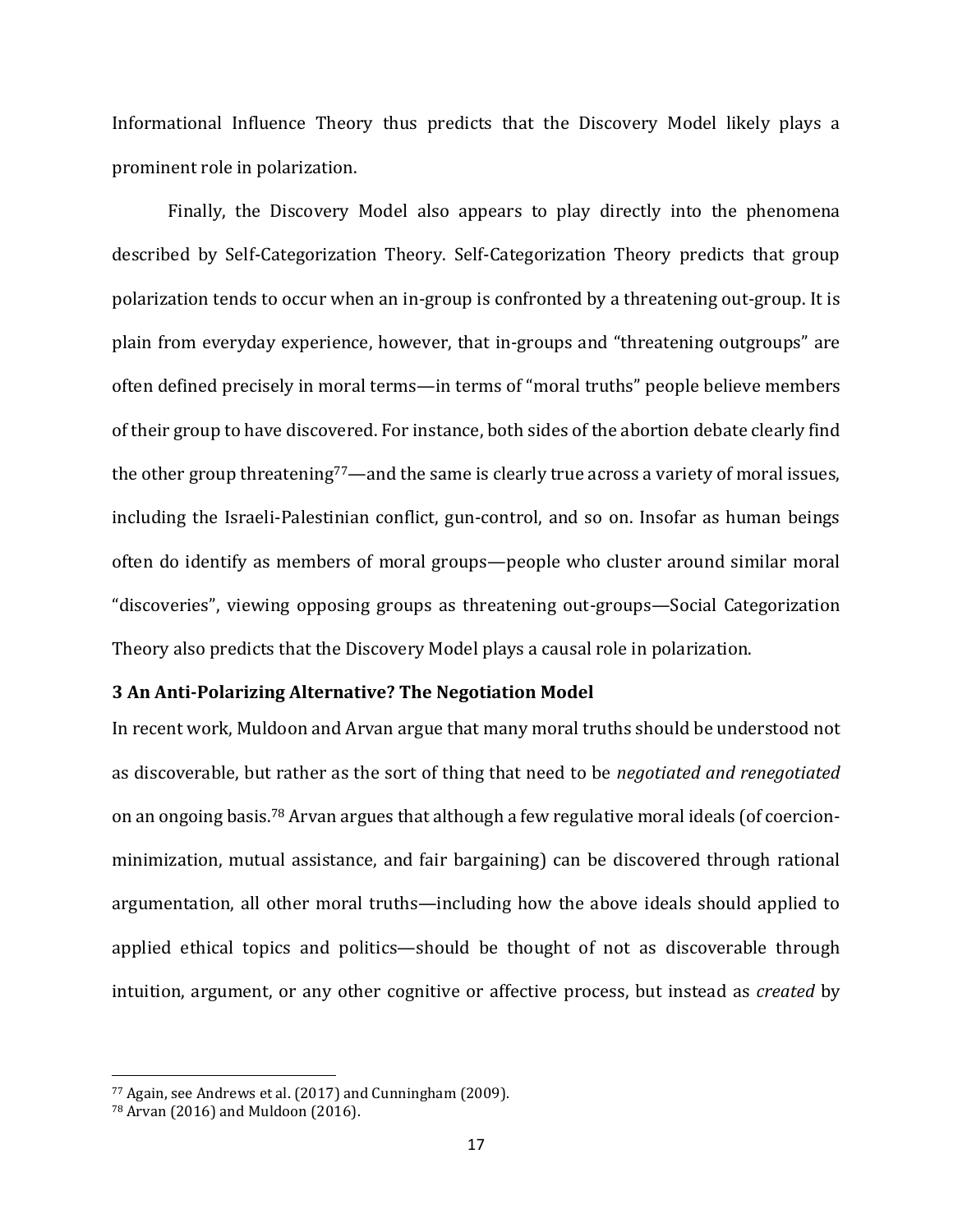interpersonal negotiation (and potentially renegotiated, if those affected remain unsatisfied with the norms that have been negotiated).<sup>79</sup> Muldoon's model, in contrast, focuses more squarely on political morality, arguing that because in a diverse society even basic moral norms are subject to fundamental disagreement, social and political principles in such a society should be settled and resettled on an ongoing basis according to an iterated bargaining process. Let us call this general approach the Negotiation Model of morality.

The basic idea behind the Negotiation Model is straightforward. Consider again the issue of abortion. The Discovery Model holds that there are preexisting facts about the morality of abortion (viz. its rightness, wrongness, etc.) that we can discover through intuition, argument, or some other cognitive or affective process. In contrast, the Negotiation Model holds that the moral status of abortion is literally indeterminate unless and until a social compromise has been arrived at, after which point abortion's moral status should be seen as *defined* by norms negotiated, in essence *settling* abortion's moral status via negotiated compromise (as in: "We have now negotiated a compromise that abortion is permissible in conditions A, B, and C, but impermissible in conditions X, Y, and Z" <sup>80</sup>). On the Negotiation Model, as such, it is a meta- and normative-ethical mistake to form moral beliefs prior to social negotiation. People should instead withhold judgment on controversial moral issues, not forming moral beliefs on those issues until after clear public norms have been negotiated, after which point they should form beliefs in line with the negotiated norms (as in: "I now believe that abortion is morally permissible in conditions A, B, and C, but

<sup>79</sup> Arvan (2016).

<sup>80</sup> This, in brief, is why the Negotiation Model holds that moral *truth* is created via negotiated compromise: the outcome of compromise *comprises* facts about right, wrong, good, bad, etc. that did not exist previously, *establishing* socially created truth-conditions for moral claims.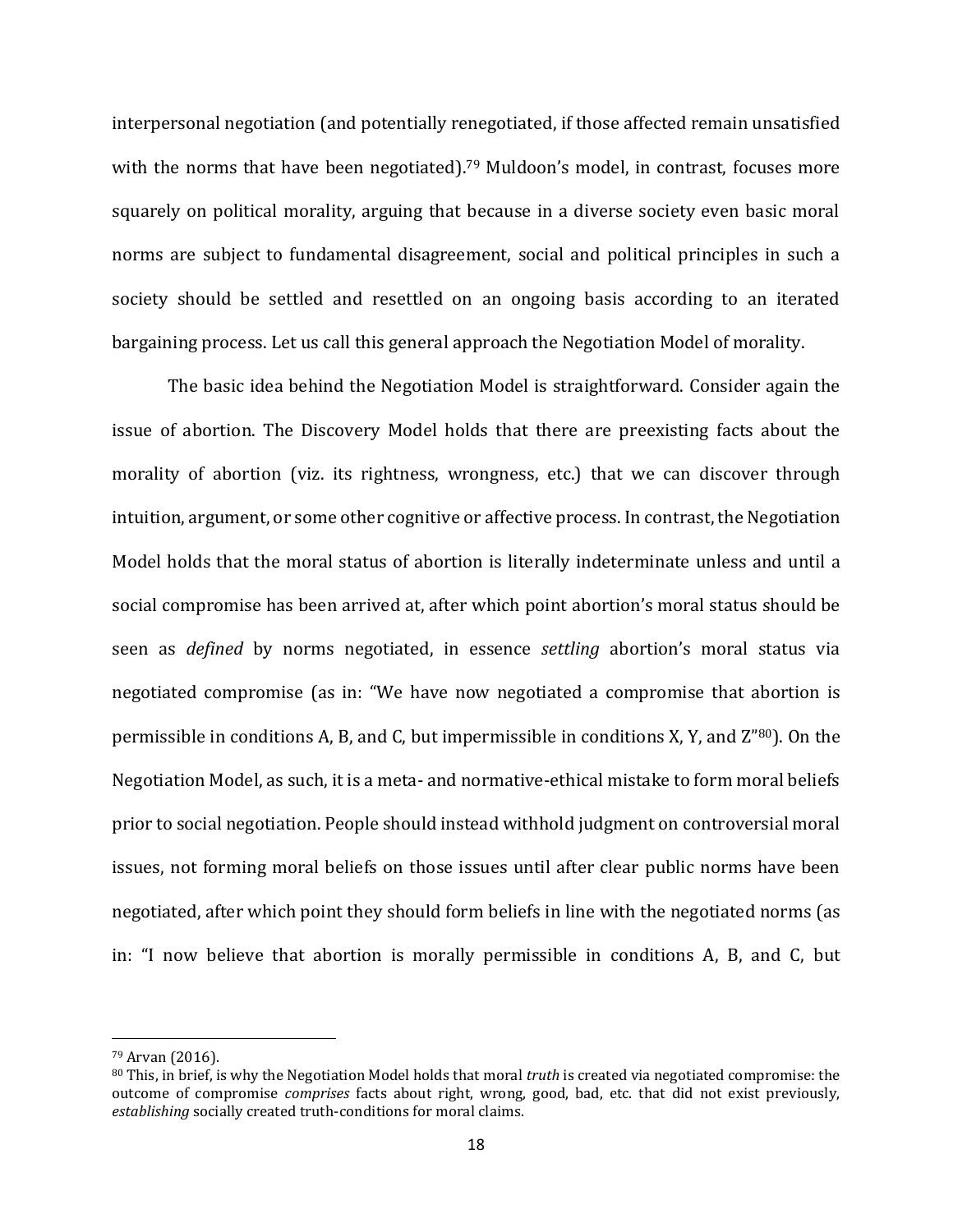impermissible in conditions X, Y, and Z, because these are the standards that have been publicly negotiated as a compromise"). Importantly, on the Negotiation Model, these publicly negotiated norms—and the moral beliefs they prescribe—are not mere "maxims" or rules to follow for some further moral aim (such as, say, utility-maximization). The norms instead express genuine *moral propositions* about the issue in question (viz. the moral permissibility or impermissibility of abortion) that individuals should *believe*. 81

The Negotiation Model obviously raises many empirical and philosophical questions. First, is the model psychologically realistic? Can people really believe (for instance) that abortion's moral status is indeterminate prior to public negotiation, and then come to believe that public negotiation settles its moral status? Second, is the model meta-ethically and normatively justifiable? Can negotiation truly *settle* the moral status of abortion? Because these are particularly broad issues that we cannot settle here, let us examine the Negotiation Model's theoretical relationship to this paper's topic—group polarization—as its implications in this narrow domain may be of some help in settling broader issues in future research.

Before proceeding further, it is worth recognizing that Negotiation Model is not a wholly new idea. Habermas famously defends a *discourse ethics*, according to which morality is (very roughly) a matter of seeking mutual understanding.<sup>82</sup> Similarly, Rorty argued that moral and social institutions are better thought of as, "experiments in cooperation rather than as attempts to embody a universal and ahistorical order."<sup>83</sup> A bit less strongly, Ackerman argues that a morally reflective person cannot permissibly cut themselves off

 $81$  I thank an anonymous reviewer for suggesting this clarification.

<sup>82</sup> Habermas (1981, 1995).

<sup>83</sup> Rorty (1991): 196.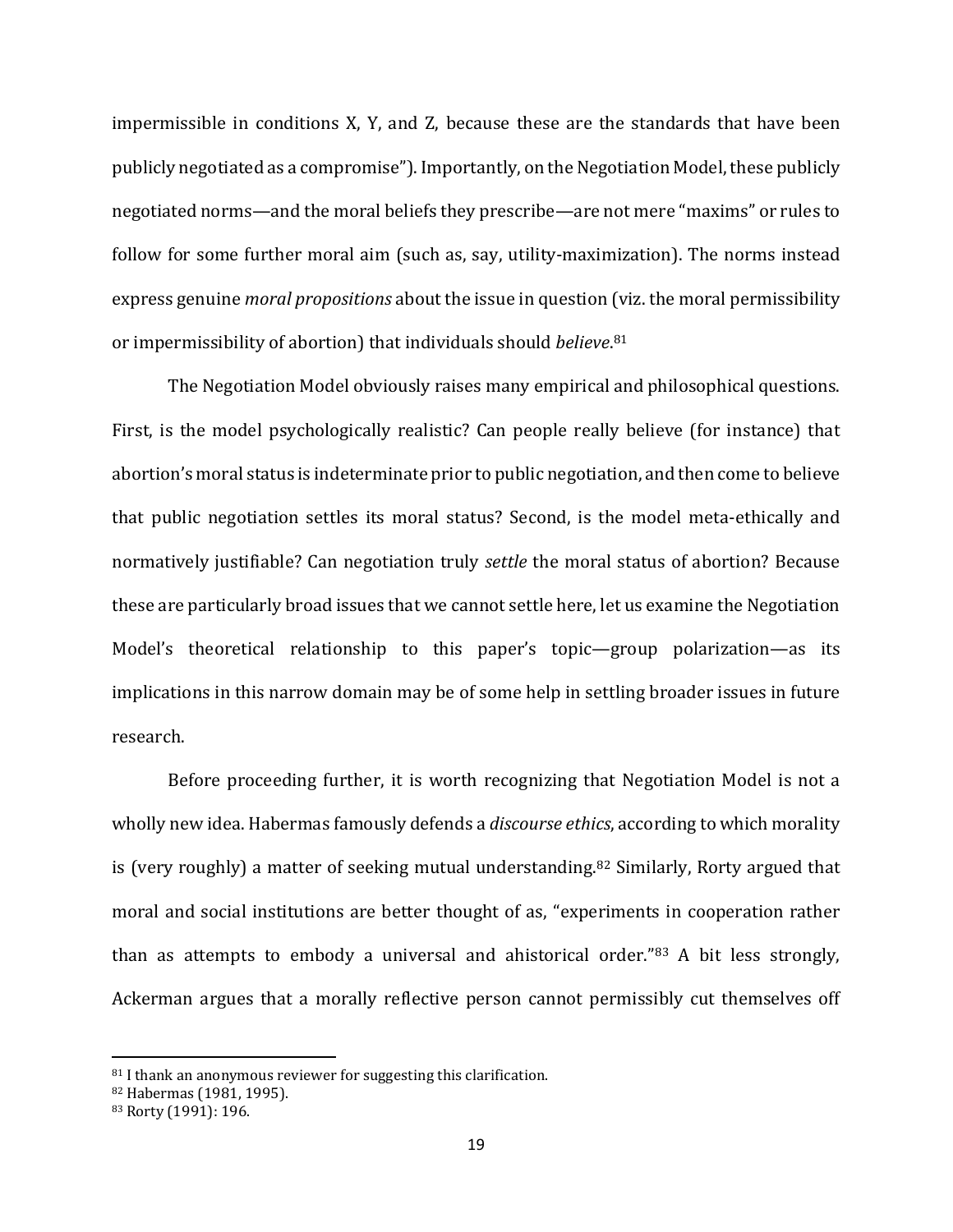from political dialogue.<sup>84</sup> Finally, although Rawls argues that principles of justice can be discovered through reflecting on a hypothetical thought-experiment (the 'original position'), there are also undercurrents of discourse ethics (and the Negotiation Model) in his work. To see how, consider that Rawls maintains in *A Theory of Justice* that, 'justification is argument addressed to those who disagree with us…Being designed to reconcile by reason, justification proceeds from what all *parties to the discussion* hold in common.' <sup>85</sup> Rawls' recognition that justification involves discussion with others who at least initially disagree and that discussion should seek a kind of common ground—appears to involve some kind of commitment to *negotiating* requirements of justice. And indeed, Rawls adds in his later work *Political Liberalism* that, 'While I view it [the two principles of justice as fairness] as the most reasonable…I would simply be unreasonable if I denied that there were other reasonable conceptions…Any conception [of justice] that meets the criterion of reciprocity and recognizes the burdens of judgments…is a candidate [for a reasonable conception of justice].'<sup>86</sup> This passage, particularly Rawls' recognition that there could be *other* theories of justice that reasonable people might converge on—suggests that, for Rawls, although some regulative ideals of political morality (reciprocity and burdens of judgment) can recognized through reason, the question of which *particular* theory is most reasonable is one we must negotiate with others through mutual dialogue. If this is the right way to understand Rawls, then although his theory may appear to superficially conform to the Discovery Model (viz. the idea that we can discover his two principles of justice as ones that would govern a fully just society), at a more subtle level Rawls may well be a proponent of a form of the

<sup>84</sup> Ackerman (1989).

<sup>85</sup> Rawls (1999): 508.

<sup>86</sup> Rawls (1993): xlix.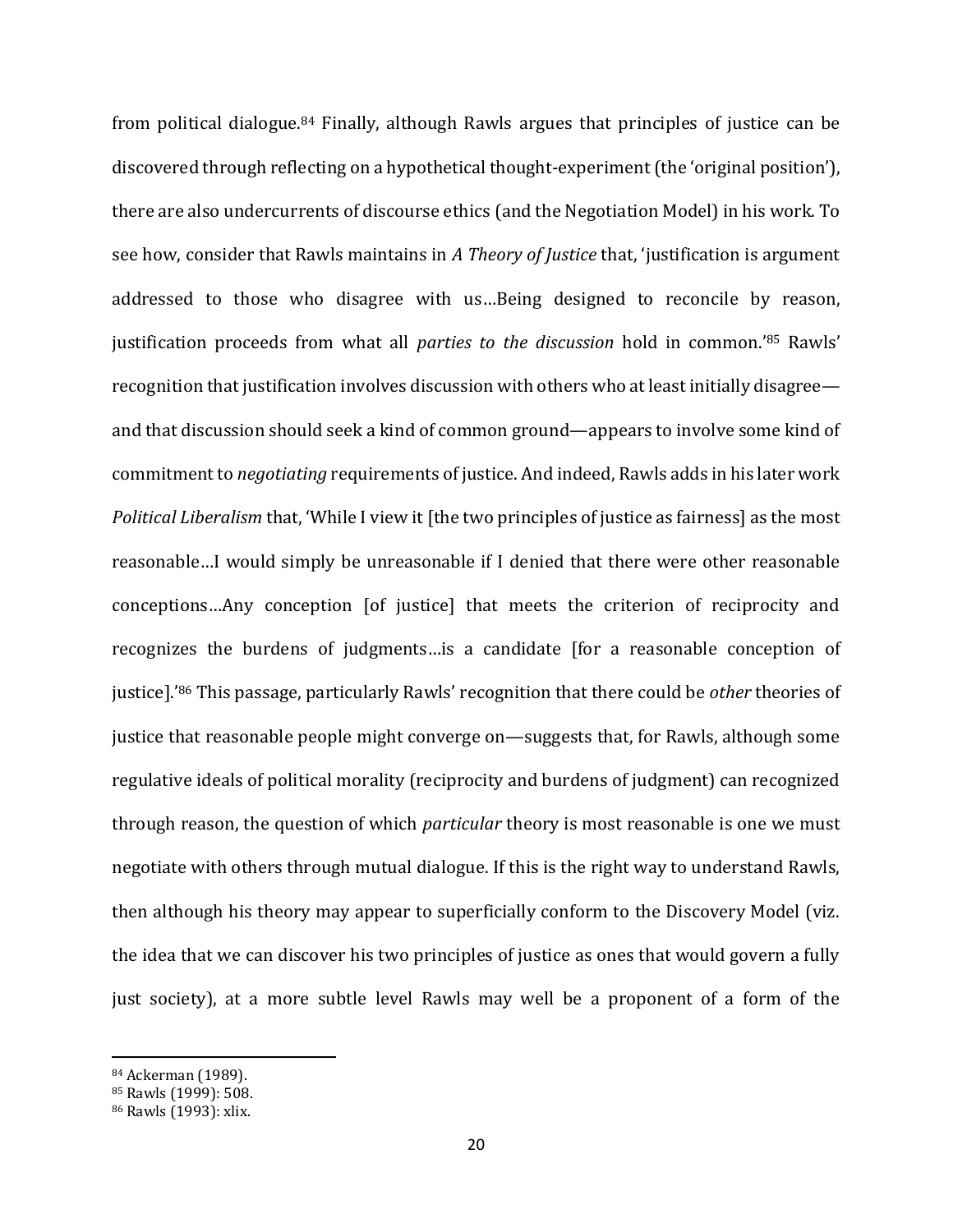Negotiation Model. Consequently, Arvan's and Muldoon's theories can perhaps be better thought of as providing new defenses and developments of an approach to moral and political philosophy that has already had substantial influence (though, as we have seen, the Discovery Model has been far more dominant, both in everyday life among laypeople and academic moral philosophers). If this article is correct, group polarization may provide new reasons for philosophers and laypeople to take this alternative tradition more seriously.

Because as we have seen there is more than one theory of *how* morality may be fundamentally a matter of negotiation, let us define 'the Negotiation Model' of morality very broadly, as follows:

**The negotiation model of meta-ethics:** aside (perhaps) from some g*eneral regulative moral ideals* which may be discovered by rational argumentation (such as ideals of coercion-minimization and mutual assistance), moral truths do not exist to be discovered (or justified moral beliefs to be formed) by intuition, argument, or any other unilateral cognitive or affective process, but are instead *created* by multi-lateral, interpersonal processes of moral negotiation involving all those affected *seeking to arrive at a compromise agreement* guided by the aforementioned regulative ideals.

**The negotiation model of moral-belief formation:** people who endorse the negotiation model of meta-ethics will tend to *seek common ground* with others who share relevant regulative moral ideals; believe that morality *requires* moral negotiation as such; and *form moral beliefs* only after negotiating compromises, in line with whatever norms have resulted from compromise agreement.

21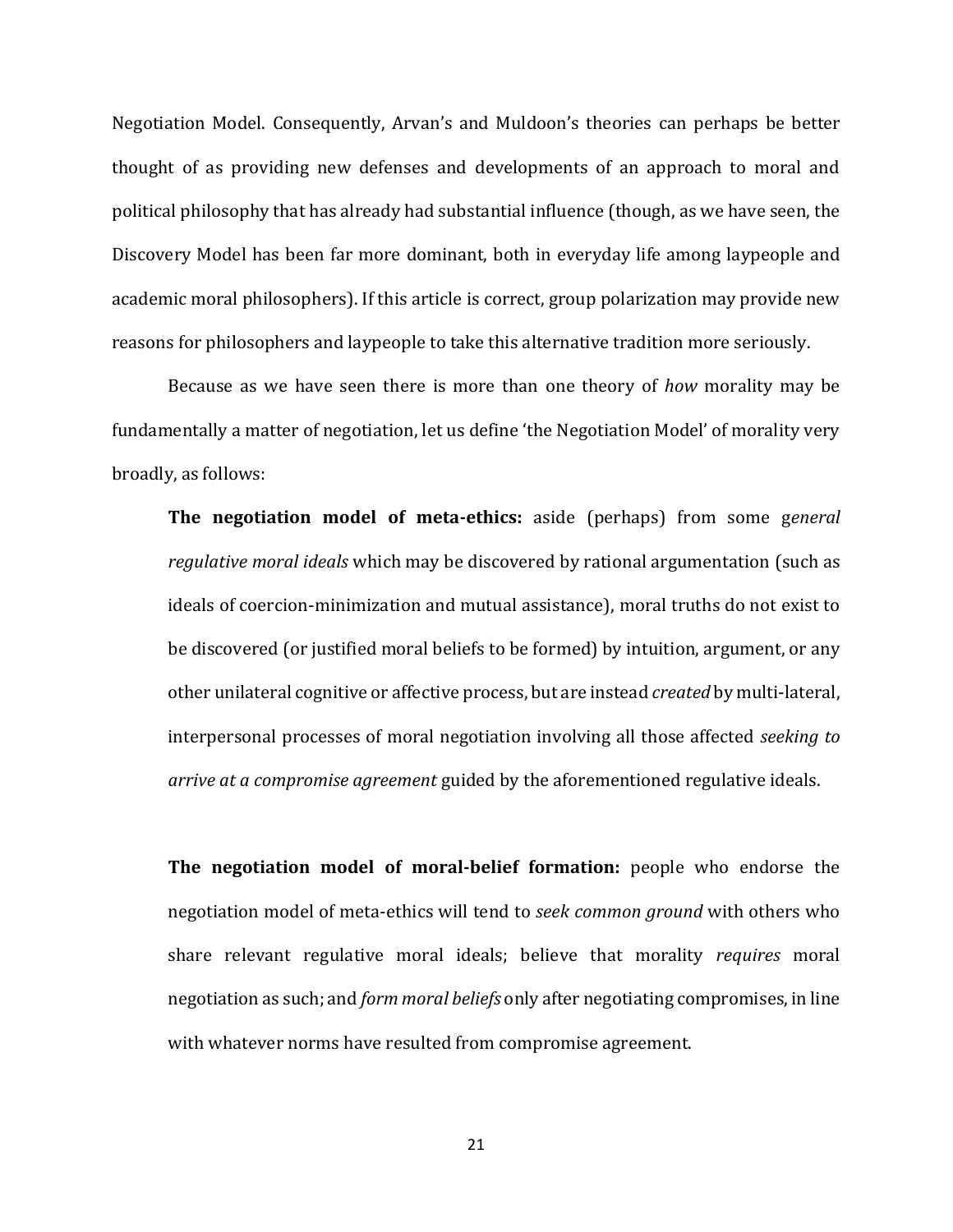Because the model is complex, allow me to spell out each component.<sup>87</sup> "Moral negotiation", as I wish to understand it, is a term of art intended to cover any and all forms of interpersonal human behavior (such as conversation, voting, and so on) that involve those with interests in a given moral issue (abortion, etc.) obeying certain discursive rules—rules that at the very least include a commitment to (A) *certain regulative moral ideals* as background beliefs and motivations, (B) *suspending moral judgment* on the issue in question before interpersonal agreement is reached, and (C) *seeking a compromise agreement* on moral norms for the issue in question (e.g. abortion) with others who plausibly satisfy conditions (A) and (B). Allow me to illustrate.

As mentioned earlier, on my account moral truths on controversial moral issues (e.g. abortion) should be understood in terms of the *outcome* of a compromise agreement between all those who plausibly share certain regulative ideals (of coercion-minimization, mutual assistance, etc.), but who may have different preferences and priorities on the issue in question. The example of abortion is instructive here. On my account, a major reason why the morality of abortion remains such a divisive issue is because individuals on both sides of the debate plausibly share relevant regulative moral ideals. Anti-abortion advocates, for example, typically claim that fetuses have a "right to life"—a claim clearly intended to *help fetuses*, protecting them from having their lives *coercively* ended. Pro-abortion advocates, on the other hand, claim women have a "right to choose"—a claim clearly intended to *help women*, protecting their reproductive choices from being *coercively reduced*. Both sides are thus plausibly motivated by regulative ideals of coercion-minimization and assisting others. The primary difference between the two sides—on my version of the Negotiation Model—

<sup>87</sup> I thank an anonymous reviewer for inviting me to explicate these components.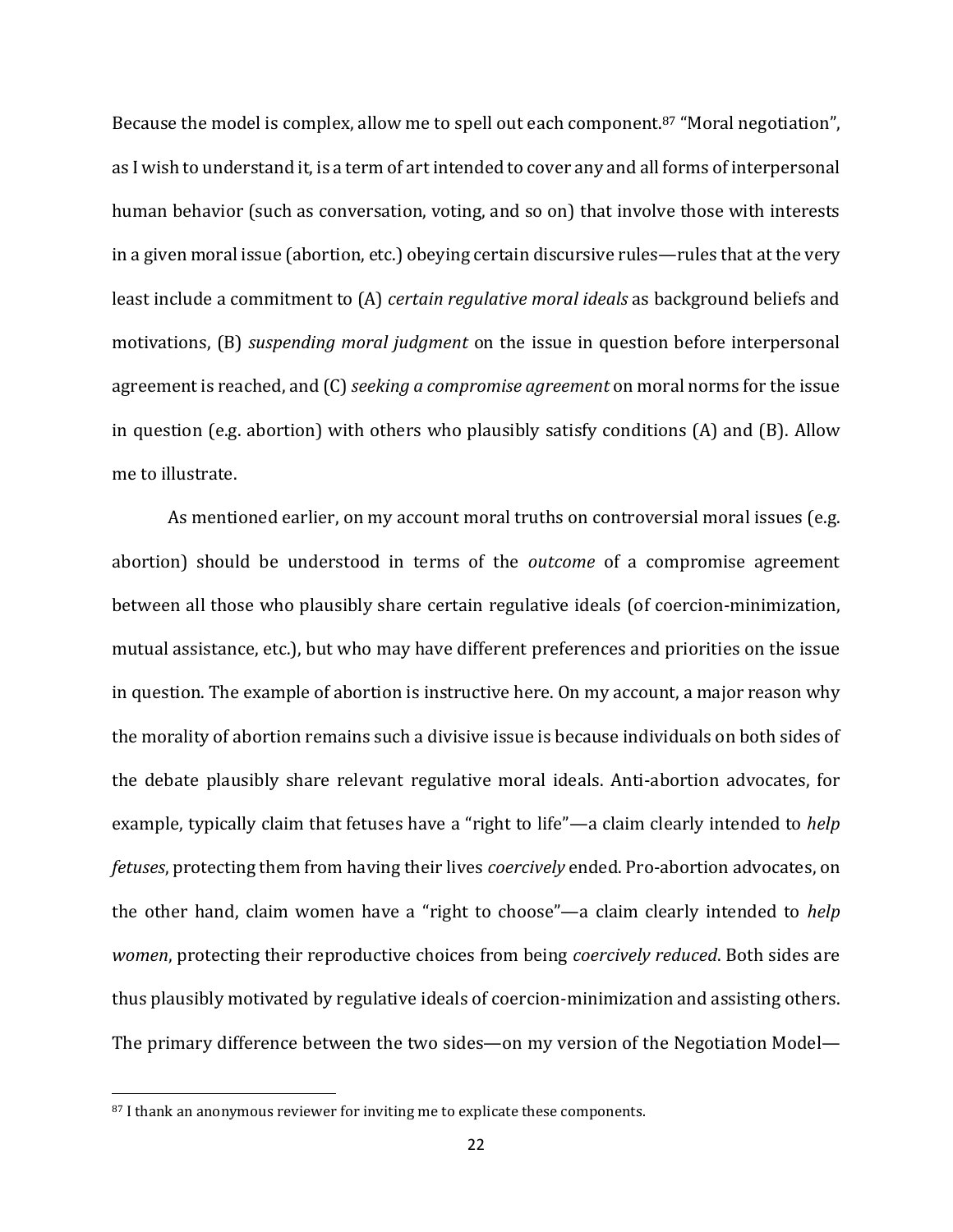occurs at the level of moral priorities: anti-abortion advocates currently think the rights of the fetus should *outweigh* the rights of women, whereas pro-abortion advocates think the rights of women should take priority. On my version of the Negotiation Model, because both sides share relevant regulative ideals but have different priorities, they have a duty to negotiate a compromise: it is *wrong* for both sides to think that they can "discover" moral correctness of their own preferred view (e.g. "Abortion is wrong!") via intuition, argument, or any other process of discovery.

On the Negotiation Model, then, telling someone who cares about protecting fetuses or women they have the "wrong" view on abortion is fundamentally antithetical to morality—as this violates the Negotiation Model's discursive requirement to suspend judgment prior to the outcome of negotiation. In contrast, the following conversational moves would be legitimate: "You and I both want to protect people from coercion. You want to protect fetuses from death, and I want to protect women's ability to make family planning choices. You want women to either remain abstinent, or else accept the consequences of their sexual choices—including unintended pregnancy. However, I find this problematically coercive, as it is very difficult for people to remain abstinent, and so on. Because you and I disagree over these matters, let us seek a middle ground—one that may not fully satisfy either of us, but will at least enable you and I to arrive at a compromise, one involving substantial protection of fetal life for you, protection of women's choice for me."

What kind of negotiated compromise might emerge from such a process? One obvious possibility—but not the only possible one—is this: because prevailing scientific knowledge indicates fetuses first become sentient between 18 to 25 weeks of gestation<sup>88</sup>, both sides of

<sup>88</sup> See Tawia (1992) and Koch (2009).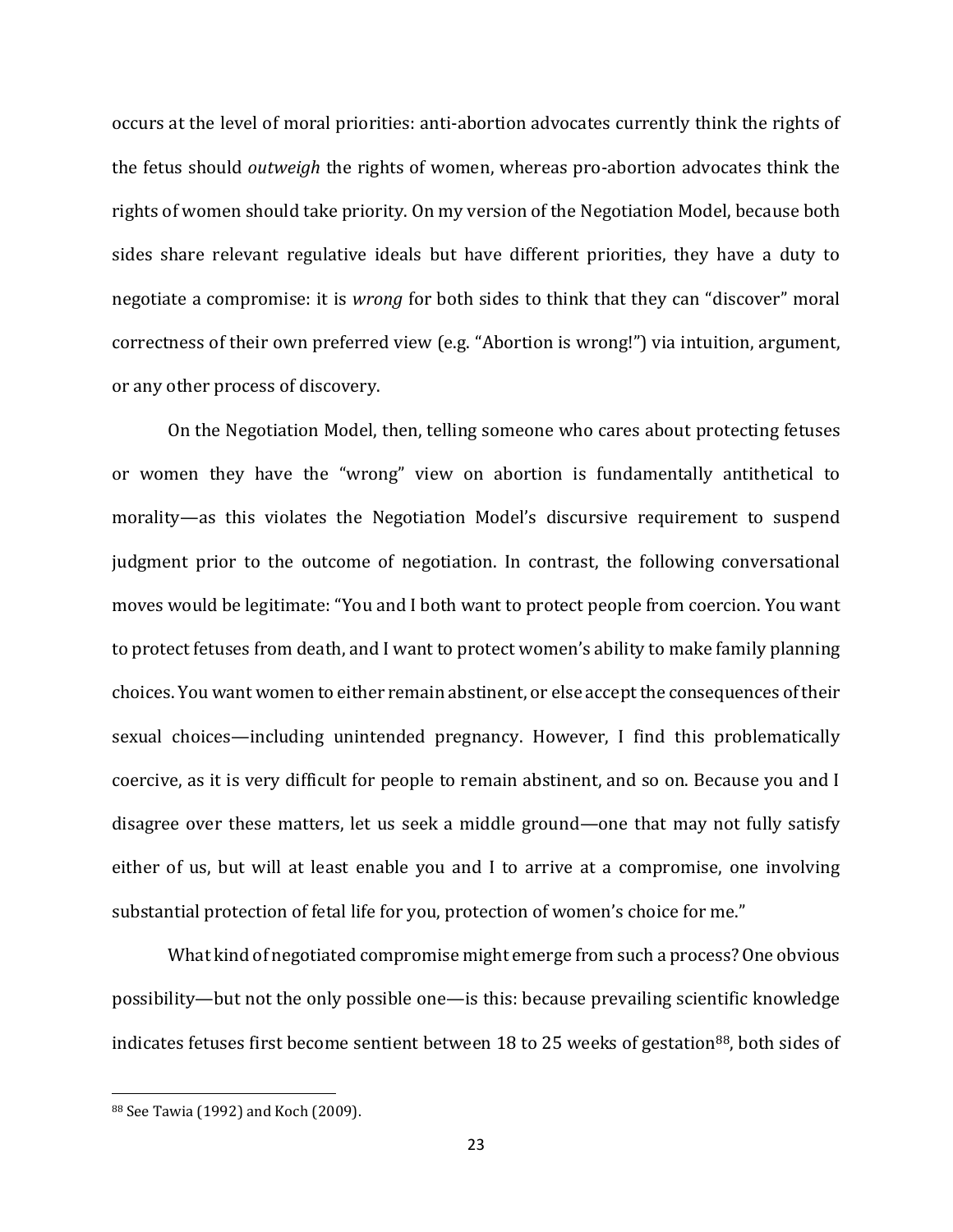the abortion debate could (if they were willing to conform to the Negotiation Model) arrive at a compromise agreement that (i) early abortion prior to fetal sentience is morally permissible, (ii) abortion after fetal sentience is normally impermissible, except perhaps in cases of rape, incest, or danger to the mother's life, and finally (iii) members of society share a duty to devote ample social resources to provide sexually-active women with ready access to family-planning resources (including access to affordable early-term abortion) to prevent abortion after fetal sentience.

Such a compromise would almost certainly not fully satisfy many parties to the abortion debate—in part, I think, because the Discovery Model is so deeply entrenched in how people think about moral issues (viz. "But abortion is *murder*!"), but also because of the very nature of compromise (which requires "give and take"). Still, as uncomfortable as compromise may be, we should not summarily dismiss such accounts. Importantly, because people might not be wholly satisfied with a given compromise, compromises following the Negotiation Model would plausibly leave many matters open to *renegotiation*. If, for instance, the above compromise on abortion had serious negative effects on women's lives (e.g. by requiring single women to bear children if the father dies late in pregnancy), individuals on the "pro-choice" side of the debate could bring that new information to bear publicly in the aim of renegotiating abortion norms (as in: "I know we have currently agreed that abortion is permissible in cases X, Y, and Z. However, because this standard of permissibility is having negative effects on women, I would like us to consider a new compromise on different standards of permissibility"). The Negotiation Model thus entails—plausibly, I believe—that moral truths on controversial issues can literally *evolve* as people lobby for and negotiate new compromises.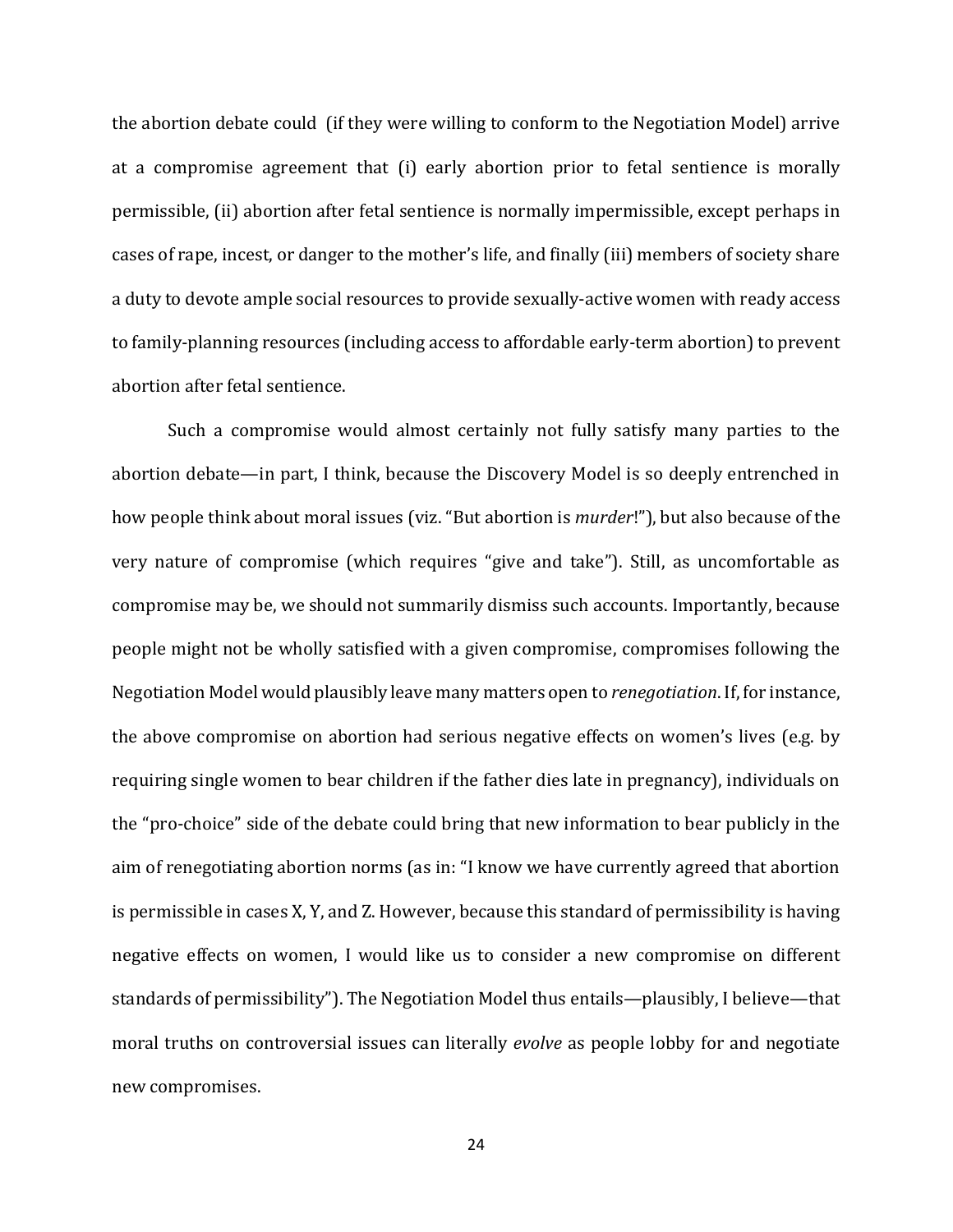It might seem hard to imagine many people ever accepting the Negotiation Model, as it would require us to give up many moral convictions that we may believe very deeply. Indeed, the Negotiation Model's psychological model of moral-belief formation might turn out to be difficult or even impossible for people to reliably conform to, if Haidt's Social Intuition Model (SIM) of moral-belief formation is correct.<sup>89</sup> Further, some may worry that the Negotiation Model would have undesirable moral consequences, such as requiring gays and lesbians to negotiate on same-sex marriage—compromises that might set back the gay liberation movement.<sup>90</sup> These are important questions worth investigating in more detail in future research. Indeed, it is worth noting that the Negotiation Model's relations to group polarization could potentially help address some of the concerns just raised. Suppose, in line with my arguments to come in this paper, empirical investigation found the Negotiation Model to prevent polarization and foster cooperative resolutions to moral controversies. Suppose, further, that empirical studies found cooperative resolutions to moral debates to better advance the cause of liberation groups, on average, relative to the Discovery Model which the Negotiation Model might do in at least two ways: (1) by *delegitimizing* certain traditional forms of moral argument (e.g. appeal to religious scripture or traditional practices to make 'moral discoveries' about same-sex marriage), and (2) *undermining* the formation and effectiveness of reactionary social movements (e.g. anti-gay groups) whose members oppose liberation movements. As such, future research might either dispel or

<sup>89</sup> See Haidt (2012). However, it is important to note here that empirical data supporting the SIM model have been collected under prevailing social conditions—in which most people appear to tacitly or explicitly accept the Discovery Model. Consequently, it is an open question whether a "paradigm shift" in the direction of the Negotiation Model might substantially change how individuals form moral beliefs.

<sup>90</sup> I thank an anonymous reviewer for raising these concerns.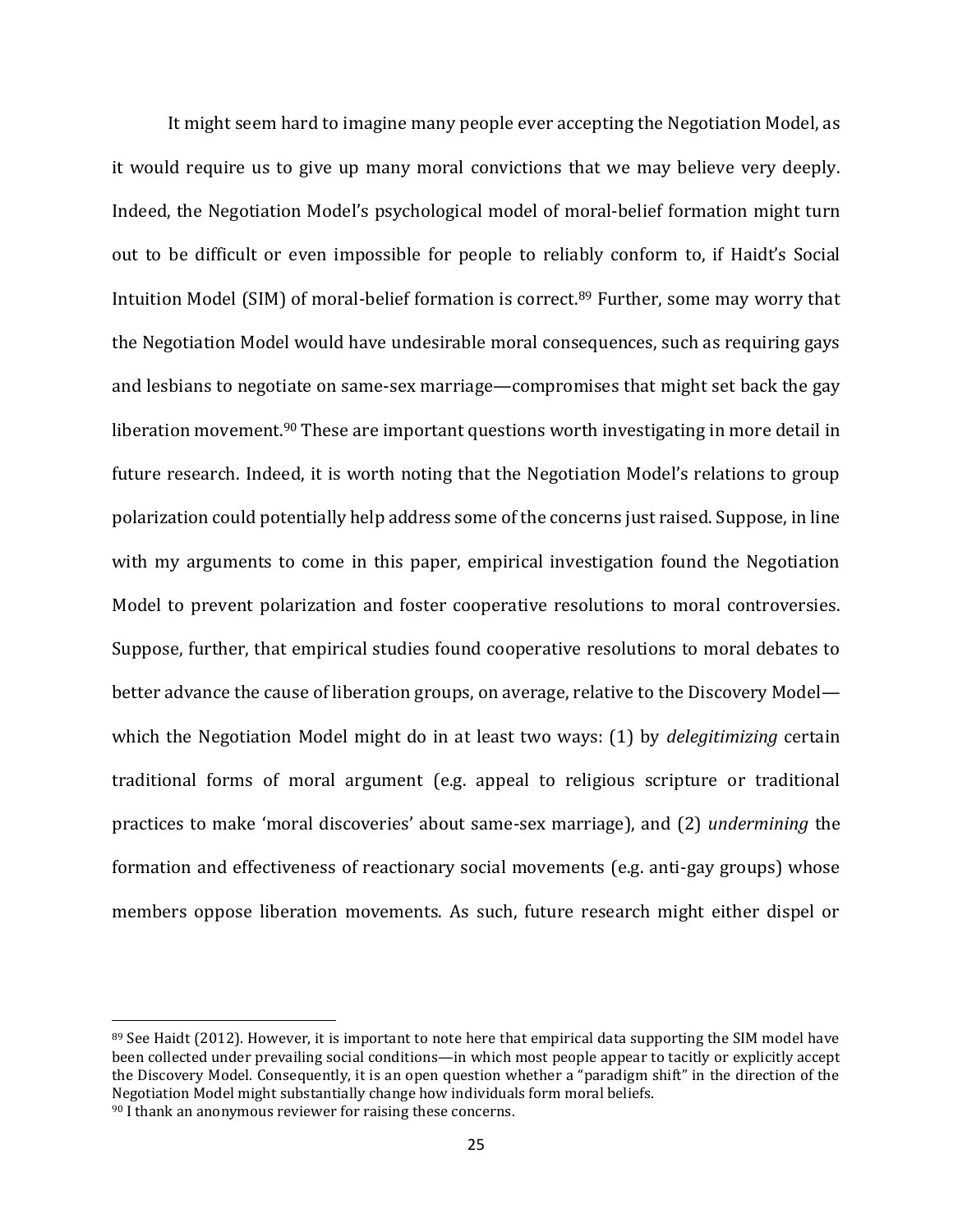confirm the above worries about the Negotiation Model. However, because we cannot settle these issues here, let us instead examine the model's relationship to polarization.

Let us begin with Social Comparison Theory: the theory which holds that group polarization results from people adopting more extreme views to *impress* fellow group members. The Negotiation Model promises to undercut this polarizing mechanism in at least two ways: by (A) discouraging people from adopting first-order moral beliefs (e.g. "Abortion is wrong!") prior to negotiating, and (B) encouraging people to see answers to controversial moral questions as *created* through negotiated compromise. These two discursive elements of the Negotiation Model promise to defuse polarizing mechanisms of social comparison at "step 1": it would lead people *have no settled moral beliefs* for groups to cluster around (e.g. "Abortion is wrong") in the first place. On the contrary, it would plausibly give people an *antipolarizing* ideal to cluster around despite their differences: the ideal of negotiating compromises with people with different priorities who share relevant moral ideals. Importantly, existing research already indicates that group organization around such a cooperative ideal does indeed mitigate polarization and promote cooperation.<sup>91</sup> As such, the Negotiation Model theoretically promises to harness the forces that Social Comparison Theory identifies as responsible for group polarization to produce the very opposite: progressive convergence on a cooperative norm of negotiated compromise.

Now consider Informational Influence Theory, the theory which holds that group polarization is generated precisely by people seeking out and attending selectively to information that confirms their preexisting belief. The Negotiation Model promises to undermine the social psychological forces responsible for group polarization here as well.

<sup>&</sup>lt;sup>91</sup> Brewer (1996).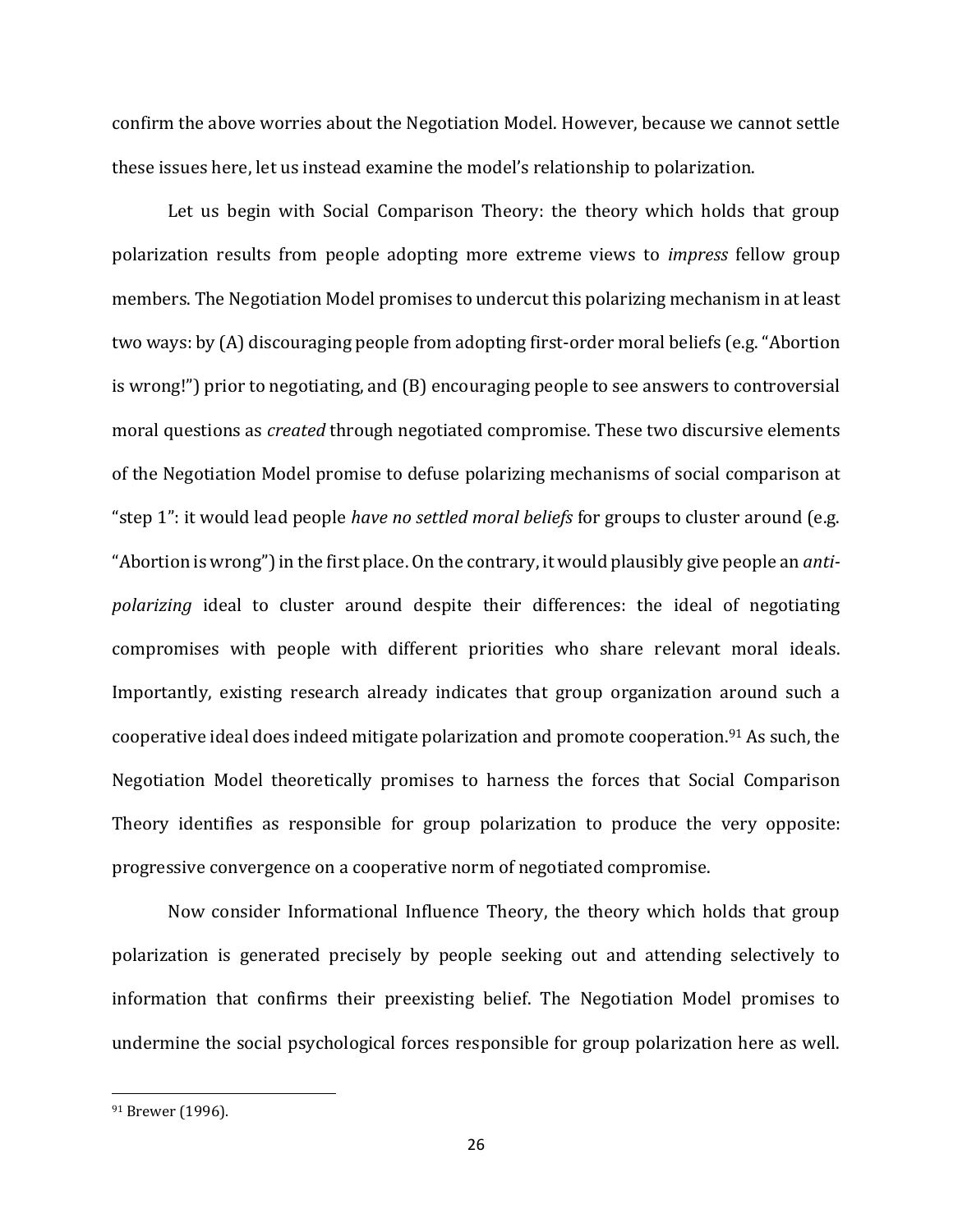When people have preexisting first-order moral beliefs on a given side of an issue, as on the Discovery Model—such as the preexisting belief that abortion is wrong, or alternatively, that women have a right to abortion—the phenomenon of informational influence leads *each side* to attend to information in support of their preexisting moral beliefs, making each side more amenable to more extreme beliefs. The Negotiation Model, on the other hand, holds that people should *not have* opposing first-order moral beliefs in the first place, but should instead conceive answers to moral questions (such as the morality of abortion) as *created* through negotiated compromise. But now if people increasingly held this kind of first-order moral belief—the belief that answers to controversial moral questions must be negotiated then Informational Influence Theory predicts that people would become progressively more inclined to seek out and attend selectively to their belief that *moral answers must be created cooperatively* through negotiation. Consequently, the Negotiation Model theoretically promises to harness the phenomena described by Informational Influence Theory to *prevent* polarization and promote cooperation.

Finally, consider Social-Categorization Theory, the theory which holds that group polarization results from the development of *in-groups* which then treat out-groups as threatening. As we have seen, in-groups and out-groups often form around divisive moral "discoveries." For example, whereas anti-abortionists often cast defenders of abortion as a threatening out-group ("They are baby-killers!"), defenders of abortion often cast antiabortionists the very same way ("They want to take away women's rights!"). The Negotiation Model once again promises to halt this polarizing force at "step 1." Insofar as it (A) holds that people should not have settled moral beliefs on issues prior negotiation, and (B) should be willing to negotiate compromises with those with different priorities, the Negotiation Model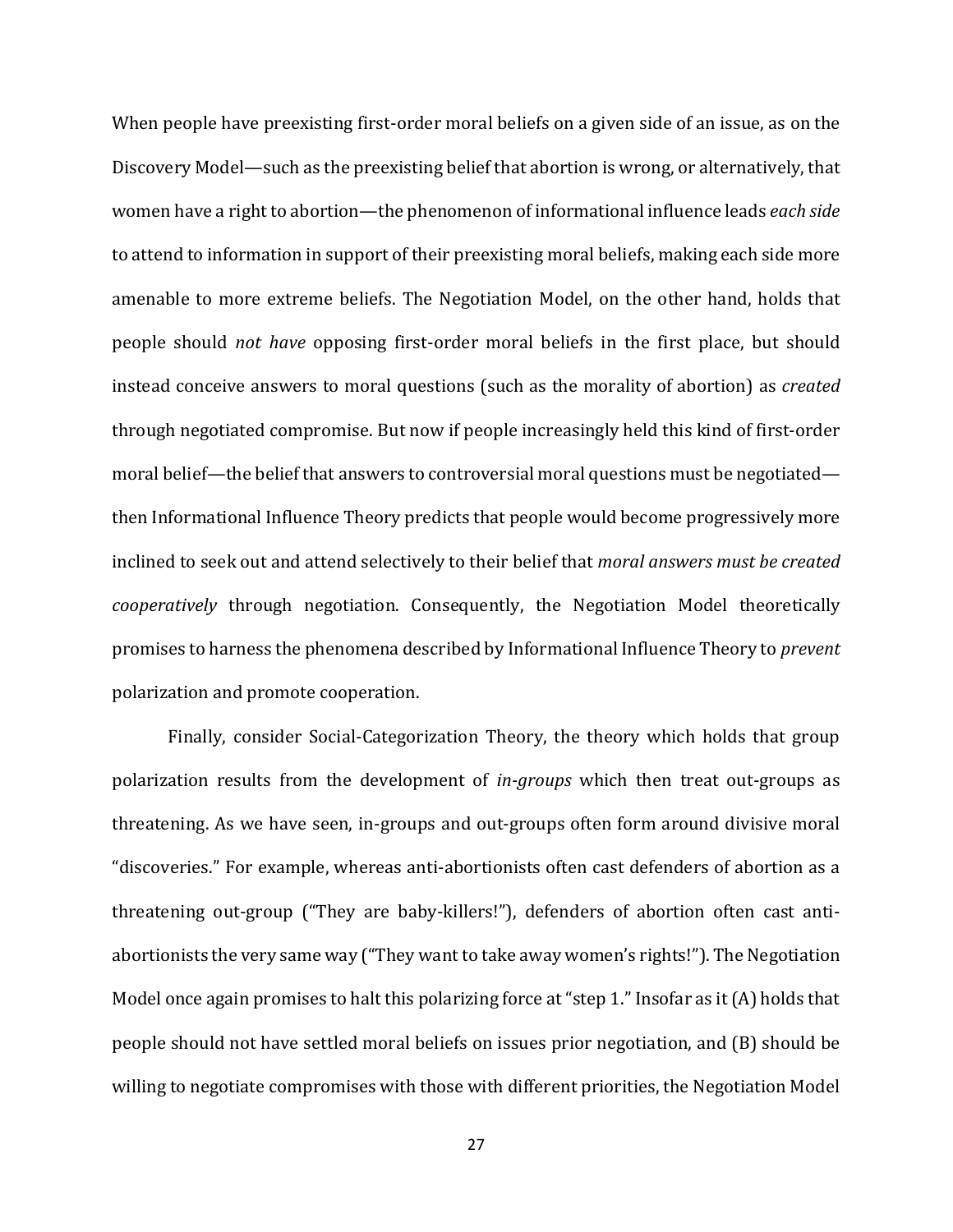would theoretically *prevent the formation* of divisive in-groups and out-groups, instead promoting the development of a *cooperative in-group:* people who have different priorities on controversial moral issues (abortion, gun control, etc.), but who are nevertheless unified around anti-polarizing ideals of negotiation and compromise (something which, again, has indeed been found to promote cooperation<sup>92</sup>). Finally, Social-Categorization Theory does plausibly predicts that the Negotiation Model would generate certain types of polarization namely, polarization between those who accept the Negotiation Model and those who accept the Discovery Model (who might indeed regard each other as threatening "enemies"), as well as polarization with those who reject relevant regulative ideals (e.g. racists, sexists, etc.). However, while Social-Categorization Theory plausibly predicts that there would be polarization between these groups—with each potentially treating the others as threatening out-groups—these would not obviously be bad forms of polarization according to the Negotiation Model, as the model itself suggests that we should *not* tolerate the Discovery Model or false regulative ideals.

In sum, all three theories of polarization predict that the Negotiation Model is likely to substantially reduce polarization relative to the Discovery Model, and perhaps even generate its opposite: a progressive willingness to cooperate and compromise.

## **4 Normatively Evaluating Polarization and Models of Morality**

This article cannot definitively settle how to normatively evaluate polarization or the two models of morality under discussion. That would require answers to broad meta- and normative- ethical questions well beyond the scope of a single article. We can, however, outline some plausible methods for investigating these matters.

<sup>92</sup> Brewer (1996).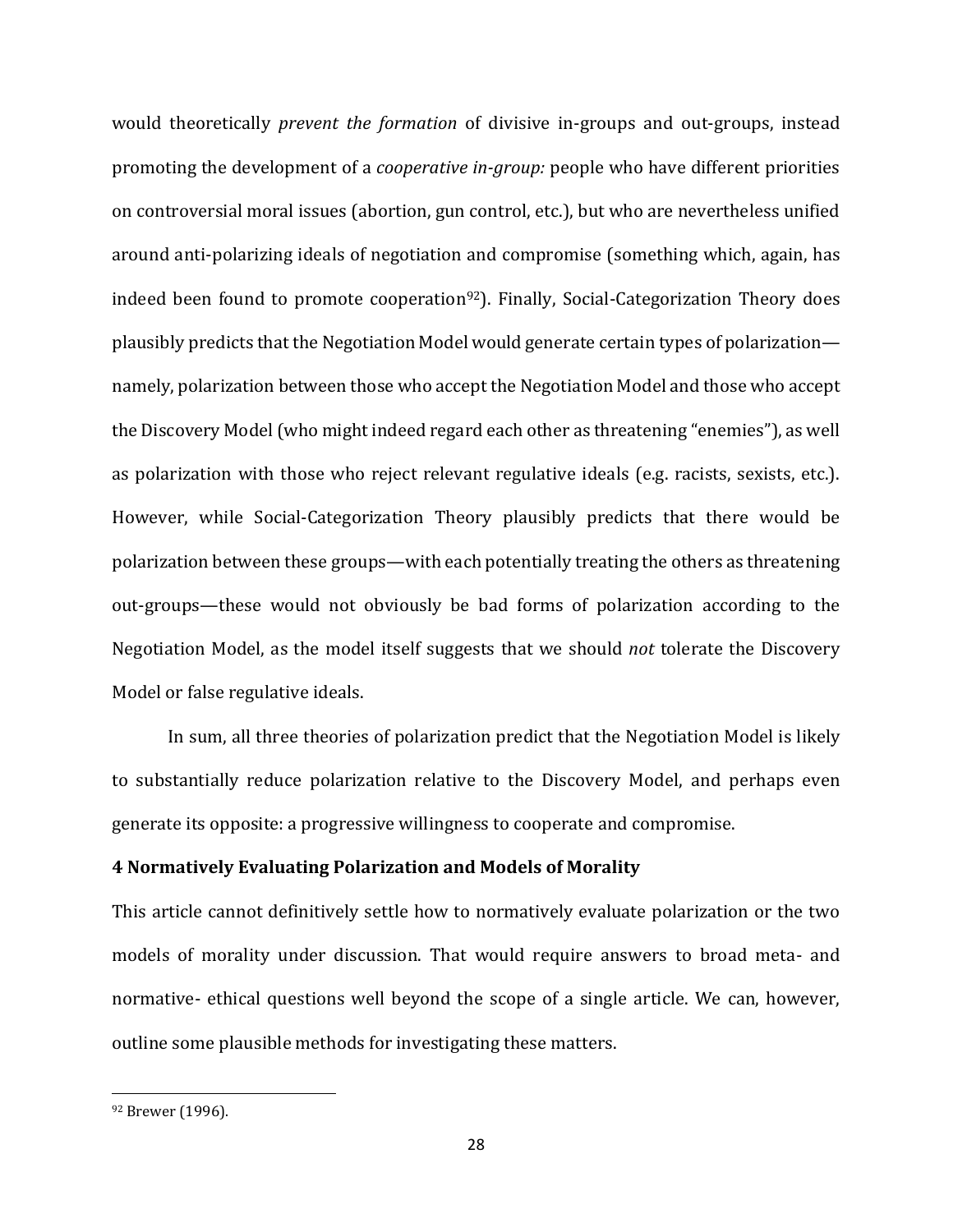First, it is worth recognizing that traditional models of morality—the kinds identified earlier as falling into the Discovery Model—might be used to justify *adopting* the Negotiation Model of meta-ethics and moral-belief formation on *meta-ethically self-effacing first-order moral grounds*, due to the models' hypothesized effects on polarization. Allow me to explain.

Consider standard act-utilitarianism. As mentioned earlier, act-utilitarianism has been traditionally understood along the lines of the Discovery Model. Utilitarian philosophers aim to *discover* what maximizes utility (in trolley cases, torture, freedom of expression, and so on), arguing that we should *adopt moral beliefs* on the basis of those discoveries (e.g. believe torture is wrong if torture is discovered not to maximize utility). However, utilitarianism could in principle entail—if the Discovery Model is found to produce polarization, and polarization is in turn found not to maximize utility—that we should *reject* the Discovery Model in favor of the Negotiation Model *as a means to maximizing utility.* After all, if utilitarianism is true, then we should *morally* evaluate polarization and meta-ethical models of moral truth, justified belief, and moral-belief formation wholly by reference to *social utility*. To see how, suppose this paper's primary theoretical predictions are verified by future research—that the Discovery Model turns out to substantially cause, and Negotiation Model substantially reduce, group polarization. Suppose that further research then found due to their respective effects on polarization, our subscribing to the Negotiation Model (of moral truth, justified belief, and moral-belief formation) would *cause greater social utility* than the Discovery Model (perhaps by the former fostering better social cooperation and less divisiveness). If this is what future empirical science found, we would have utilitarian grounds for *subscribing* to the Negotiation Model over the Discovery Model (even if, ultimately, the Discovery Model is *true* meta-ethically).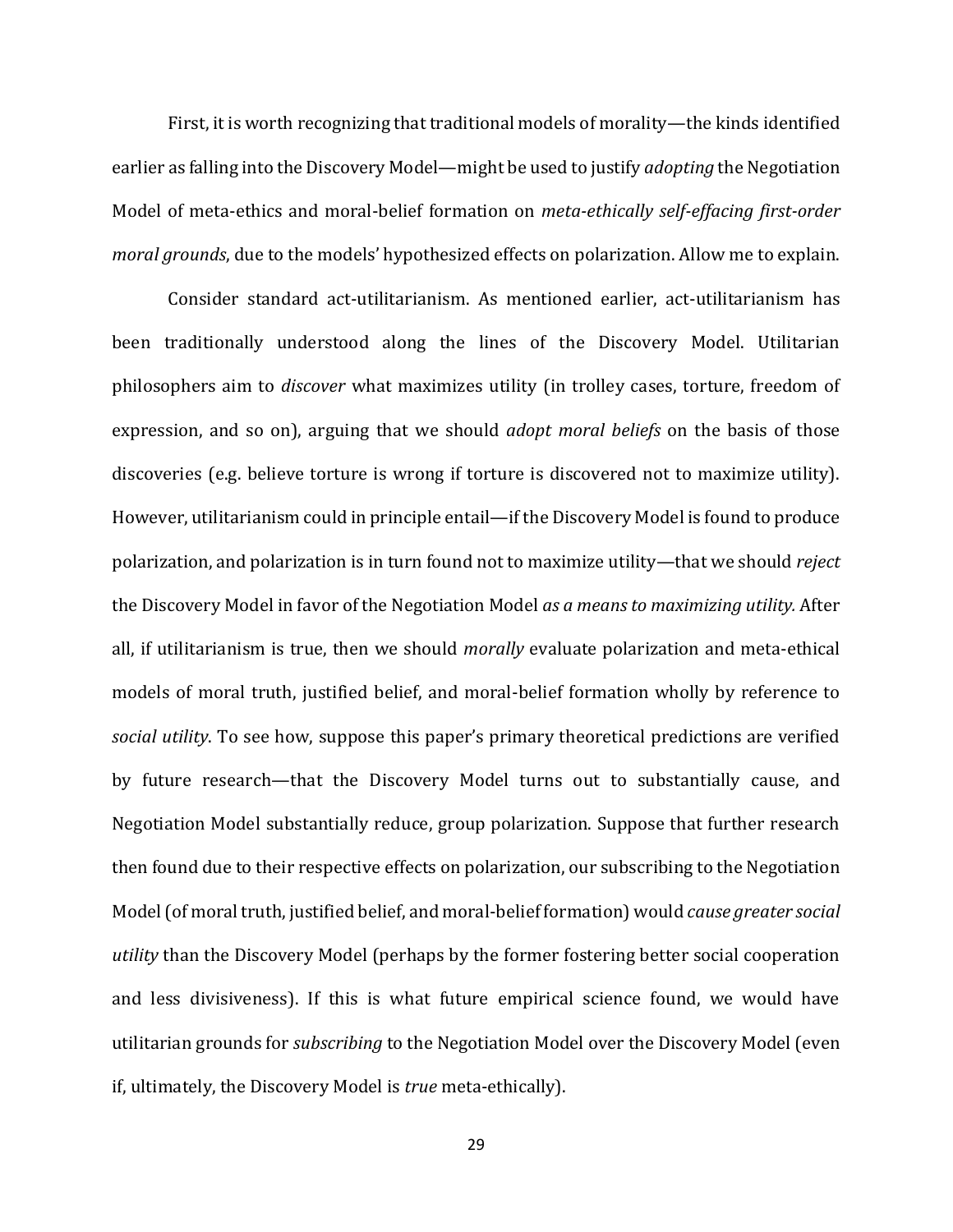Are there any reasons to believe that utilitarianism might actually have these implications? There are *prima facie* reasons to think it might. First, commitment to ideals of negotiation has already been found to foster productive cooperation.<sup>93</sup> Second, while the Negotiation Model allows for some forms of polarization—forms caused by fighting racism, sexism, and other values inconsistent with the model's regulative ideals—these specific forms of polarization are *prima facie* utility-conducive. Because racists, sexists, and so on, aim to deny happiness to entire classes of people, fighting against such values (which the Negotiation Model requires) is plausibly conducive to long-term social utility, even if it involves polarization. Indeed, this seems evident from civil rights movements, which are often polarizing yet plausibly lead to greater long-run utility by overthrowing oppression. Finally, there are *prima facie* reasons to believe that other forms polarization—including kinds plausibly caused by the Discovery Model—are utility-*diminishing*. For, as we have seen, polarization in general is known to have many *prima facie* negative social effects, including increasing social mistrust, selfishness, extremism, and violence. We plausibly witness these negative effects on a continual basis, across a wide variety of domestic and international contexts, such as the Israeli-Palestinian conflict, where polarization has been shown to undermine the ability of the opposing sides to forge a stable, peaceful resolution.<sup>94</sup> Another obvious example is domestic political affairs in the United States today, where increasing polarization<sup>95</sup> has been accompanied increasing public dissatisfaction with Congress<sup>96</sup> and the overall direction of the country.<sup>97</sup> There are of course many complex empirical questions

<sup>93</sup> Brewer (1996).

<sup>94</sup> Kelman (1982).

<sup>95</sup> Dimock *et al* (2014) and Yardi & Boyd (2010).

<sup>96</sup> Gallup (2017).

<sup>97</sup> RealClearPolitics (2017).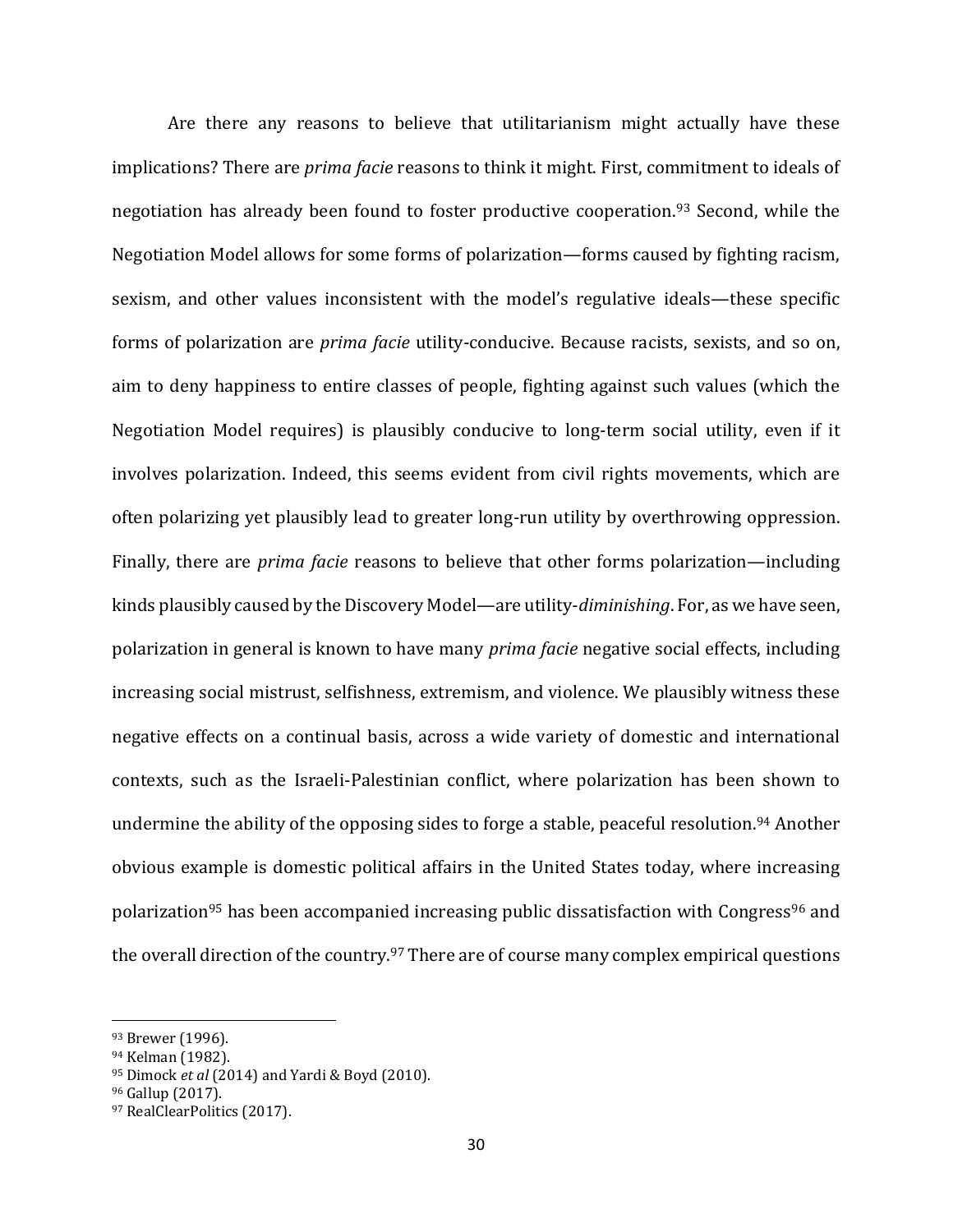here. The relevant point is merely that there are *prima facie* reasons to believe that the Negotiation Model may be more utility-conducive than the Discovery Model due to each model's hypothesized effects on polarization.

Second, while as we saw earlier Kantianism has been traditionally interpreted in line with the Discovery Model—as Kantian philosophers generally suppose we can *discover* which maxims are universalizable or respect humanity as an end-in-itself through philosophical argumentation—it is *possible* that Kantianism could morally require us to *reject* the Discovery Model in favor of the Negotiation Model on first-order moral grounds. Consider for example Christine Korsgaard's influential "practical contradiction interpretation" of Kant's categorical imperative, which holds that a maxim of actions fails to satisfy Kant's principle—and is therefore morally wrong to act upon—if the universal adoption of the maxim as a "standard procedure" would *undermine* the successful pursuit of the maxim's intended goal.<sup>98</sup> As illustrated above with utilitarianism, the kinds of polarization-producing actions the Negotiation Model plausibly allows—polarization in fighting racism, sexism, and so on—may well be *necessary* for the effective pursuit of their end-goal: overthrowing oppression. Because, as many civil rights movements suggest, overthrowing oppressive values may require polarizing activities (protests, civil disobedience, etc.), forms of polarization caused by the Negotiation Model's requirement to not negotiate with inherently-oppressive values may well pass Korsgaard's practical contradiction test. Finally, there are *prima facie* reasons to believe that other forms of polarization—including kinds potentially caused by the Discovery Model—generally make it more difficult for agents to effectively pursue their goals, thus plausibly failing Korsgaard's

<sup>98</sup> Korsgaard (1996): 92-4.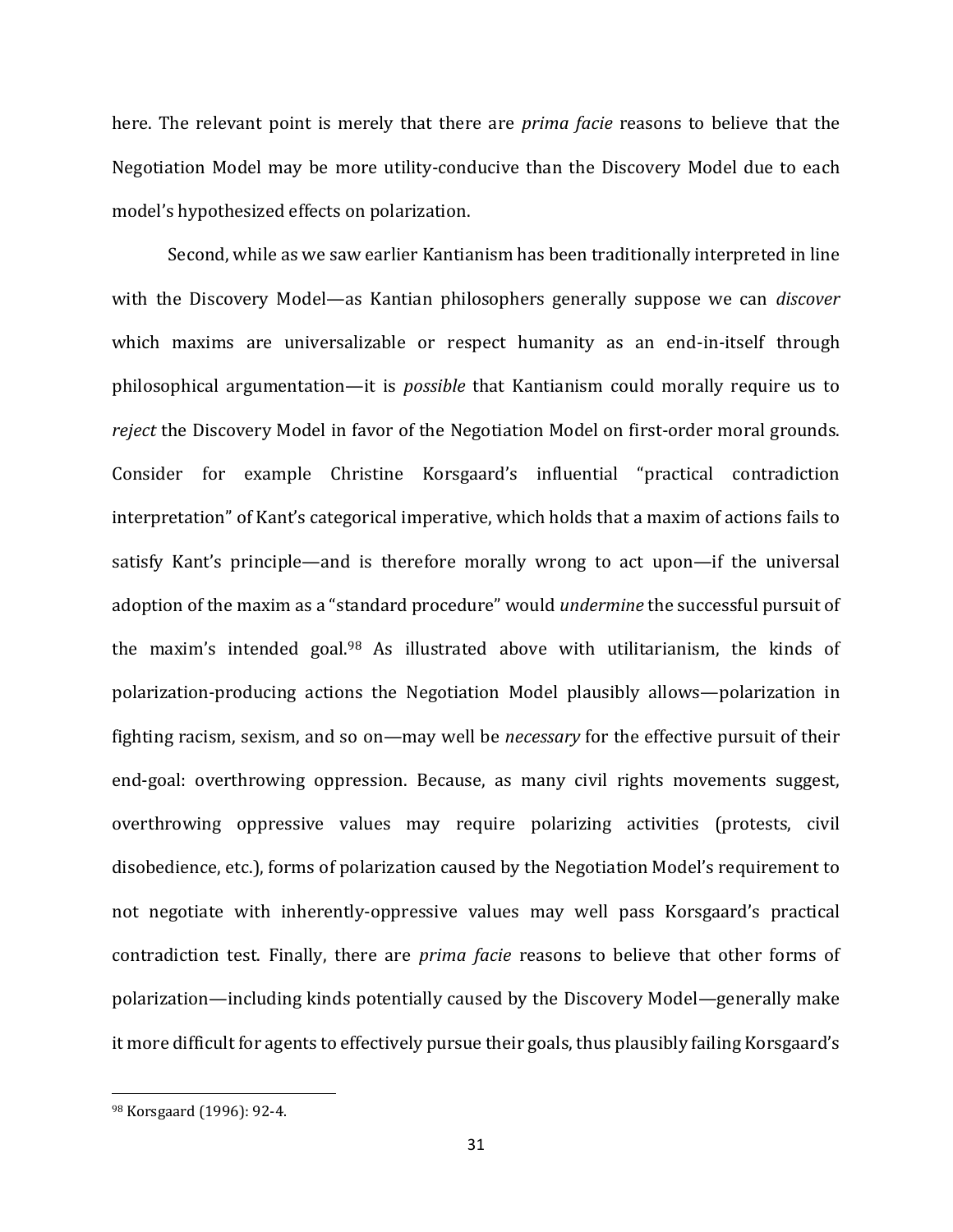test. For example, polarization in the Israeli-Palestinian conflict appears to have undermined the ability of both sides to effectively pursue their goals.<sup>99</sup> Similarly, political polarization in the United States appears to have led to consistent frustrations on both sides of the political aisle, as evidenced again by low congressional approval ratings<sup>100</sup> and dissatisfaction with the direction the country is heading.<sup>101</sup> Thus, while there are once again many complex questions—regarding which kinds of polarization undermine the successful pursuit of goals—there are *prima facie* reasons to belief that adopting the Negotiation Model as a maxim (for understanding moral truth, justified moral-beliefs, and forming moral-beliefs) might *satisfy* the categorical imperative whereas adopting the Discovery Model might fail.

Third, virtue-ethical frameworks—which have also been traditionally interpreted in line with the Discovery Model (viz. our task is to discover how to live virtuously)—could in an analogous fashion *require* us, as a first-order moral requirement, to reject the Discovery Model in favor of the Negotiation Model. For consider Rosalind Hursthouse's definition of morally right action in terms of what a *virtuous agent* would do in the circumstances.<sup>102</sup> On the one hand, forms of polarization allowed by the Negotiation Model (e.g. polarization caused by protesting racism or sexism) plausibly express *moral virtue*. If polarization is necessary for overthrowing oppression—as the history of civil rights movements plausibly suggest—and the virtuous person just is a person *committed* to overthrowing oppression (which seems plausible as well), then there are *prima facie* reasons to believe that the virtuous person would engage in forms of polarization allowed by the Negotiation Model. On

<sup>99</sup> Kelman (1982).

<sup>100</sup> Gallup (2017).

<sup>101</sup> RealClearPolitics (2017).

<sup>102</sup> Hursthouse (1999).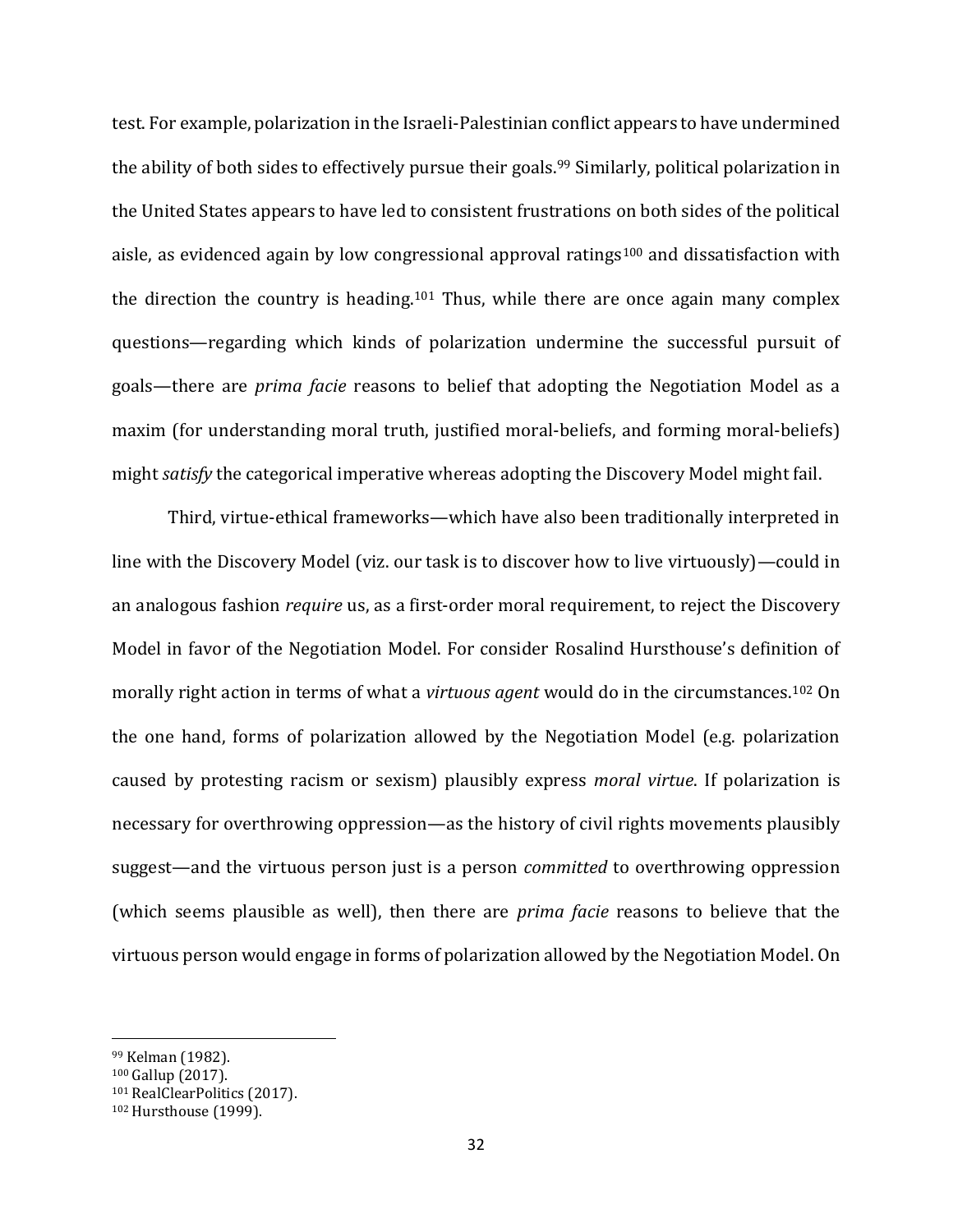the other hand, polarization more generally—including kinds of moral polarization theoretically caused by the Discovery Model (viz. the Israeli-Palestinian conflict, contemporary politics, etc.)—has been linked to things commonly deemed *moral vices*: selfishness, mistrust, prejudice, extreme political decisions, group violence, and so on. Consequently, although once again many complex questions arise—about which forms of polarization are virtuous or vicious—there are *prima facie* reasons to believe that virtue ethics may also support subscribing to the Negotiation Model over the Discovery Model.

Now, to be sure, there is something philosophically awkward—and, I think, ultimately problematic—about defending the Negotiation Model in these ways. For notice: on all of the above frameworks, morality is still a matter of *discovering* (viz. utility, universalizability, virtue) whether we ought to adopt the Negotiation Model on "moral grounds." As such, all such views are in a deep way *metaethically self-effacing*, holding (*qua* Discovery Model) that moral truths really are ultimately *discoverable*, but that to *fulfill* our moral duties we need to act (psychologically) *as though* the Negotiation Model were true. While such a self-effacing view—that first-order morality requires us to *believe false things* about metaethics (viz. the Negotiation Model)—may ultimately be correct, it is for all that an awkward view, as all selfeffacing philosophical views are.

Fortunately, there are *non*-self-effacing ways of defending the Negotiation Model as a *correct* meta-ethical view partly on the basis of the model's relations to polarization. For example, Muldoon argues that seeing morality in terms of bargaining is advantageous for social cooperation, as parties willing to bargain may be more willing to cooperate with others who disagree than those who 'stand on principle.' Notice that Muldoon's view sits nicely with the present paper's hypotheses regarding polarization: namely, that at least some forms

33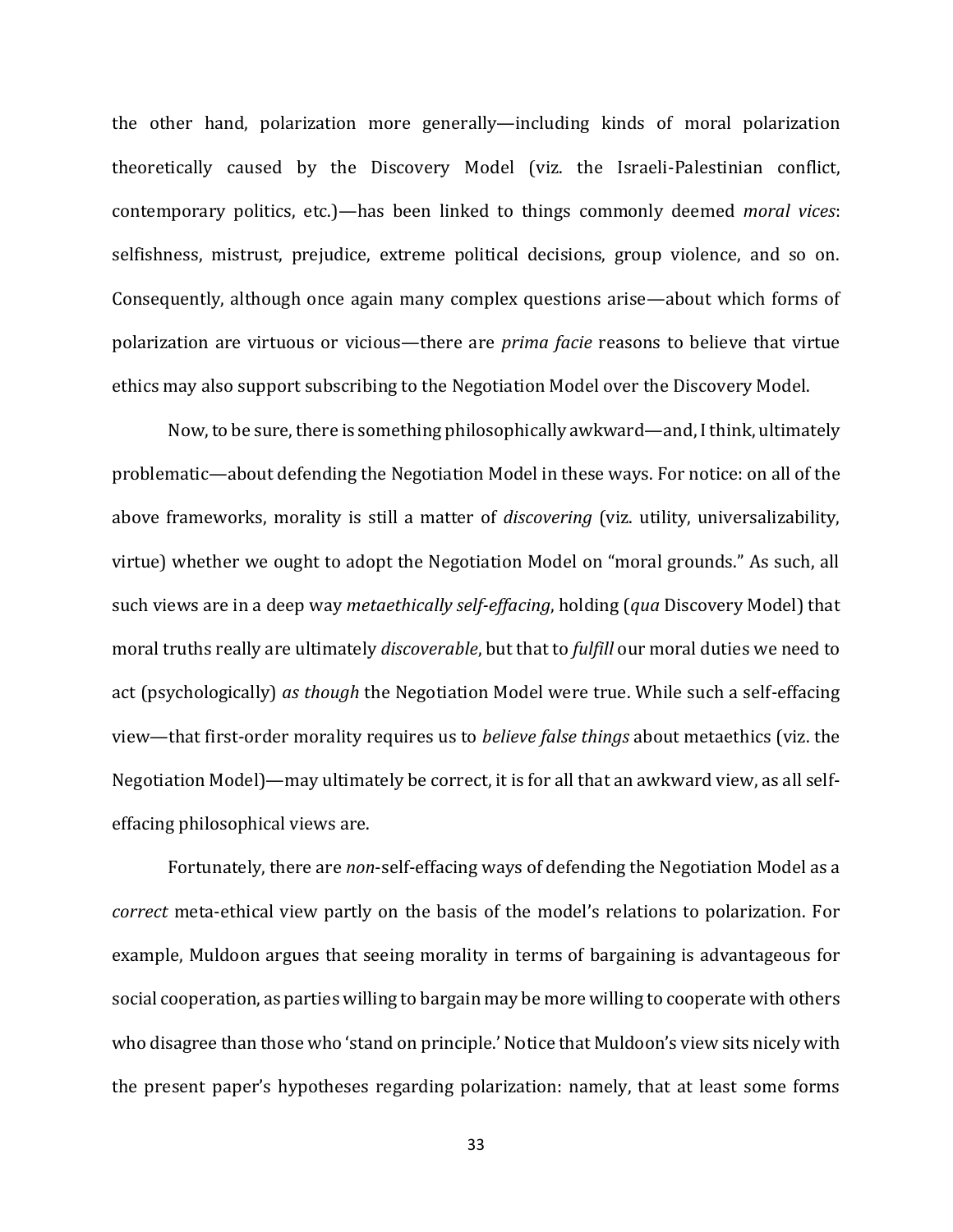polarization may be *normatively bad* because of their tendency to make social cooperation more difficult (though perhaps other forms of polarization—those overthrowing oppressive systems such as slavery—may *improve* social cooperation). Somewhat similarly, Arvan argues it is rational to conceptualize morality as requiring negotiation on grounds of *diachronic rationality*. In brief, Arvan argues that because individuals make choices that affect themselves in the future, it is rational to choose in ways that advance the interests of one's present *and* future selves.<sup>103</sup> But, Arvan argues, because the future (particularly the distant future) is deeply uncertain, the most rational way to choose in the present may be to act in ways that *as many of one's possible future selves* can endorse as possible. Consequently, Arvan argues, because some of one's possible future selves may be purely self-interested, whereas other possible future selves care about the interests of others for a variety of reasons—including self-interest, but also transformative empathy—justifying one's actions to one's present and possible future selves requires *negotiating a middle ground* between one's possible egoistic interests and the interests of other beings (things Arvan suggests requires acting on regulatory goals of coercion-minimization, mutual assistance, and fair bargaining in negotiation). While on Arvan's model some forms of polarization may be normatively rational (namely, polarization that aims to overthrow ideals inconsistent with regulatory ideals of coercion-minimization and mutual assistance), other forms of polarization (forms that undermine compromise between individuals who *share* relevant regulatory ideals) are normatively irrational.

In short, Muldoon and Arvan both contend morality should be fundamentally reconceived in terms of negotiation on grounds of *rationality* (viz. cooperating despite

<sup>103</sup> Arvan (2016): ch. 2.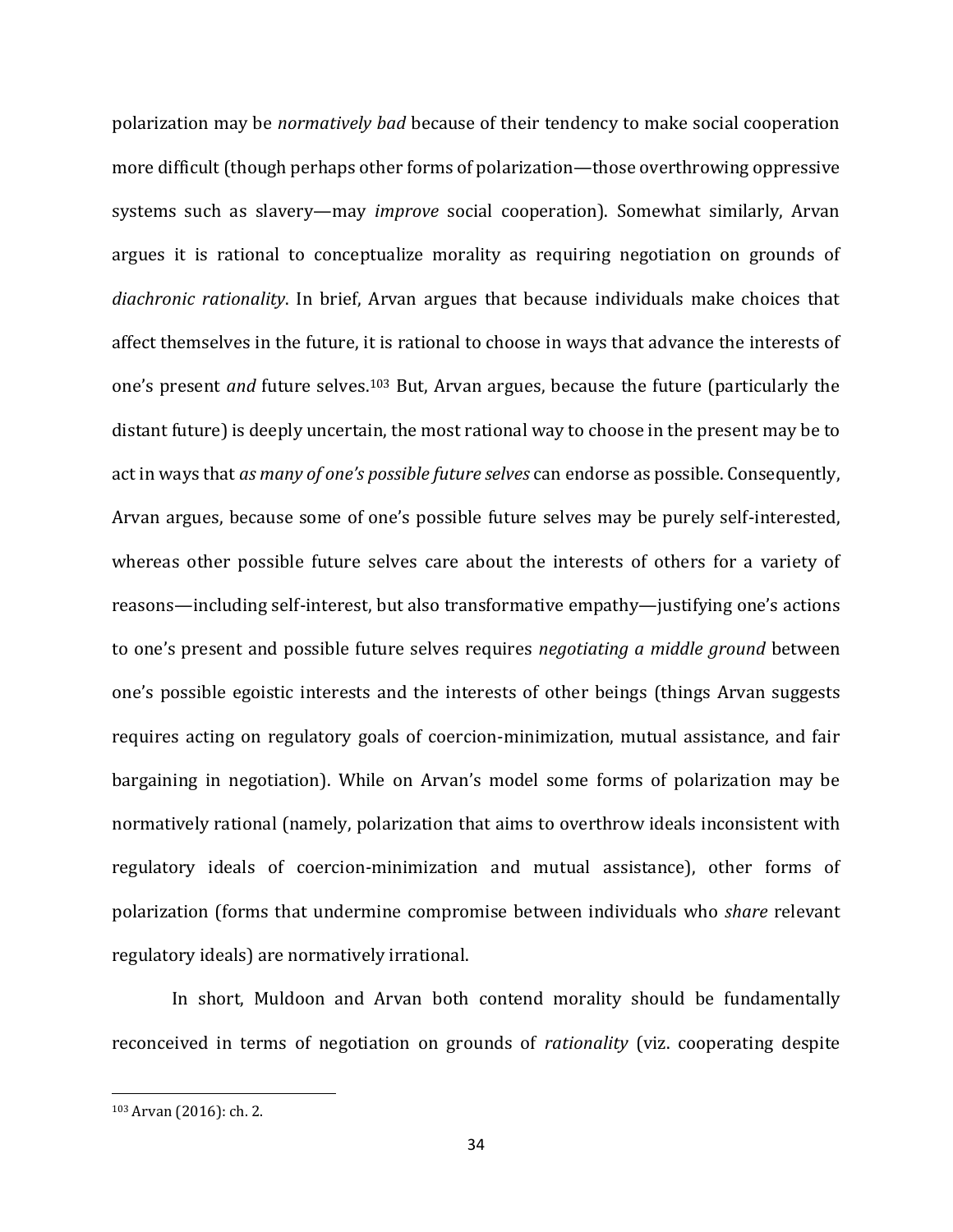disagreement for Muldoon, diachronic individual rationality more generally for Arvan). Because some (if not all) forms of group polarization plausibly undermine social cooperation or the goals of one's possible future selves, Muldoon and Arvan both offer additional theoretical resources for normatively evaluating group polarization and, by extension, comparatively evaluating the Discovery and Negotiation models of morality.

### **5 Avenues for Future Research**

This paper's argument raises many empirical questions. First, do people generally conform to the Discovery Model, or do some of us already at least tacitly endorse some form of the Negotiation Model? Although people often seem to form moral beliefs as "unilateral" discoveries, people also sometimes seem willing to negotiate moral compromises. Second, can people realistically form beliefs in the manner prescribed in the Negotiation Model, suspending judgment on moral issues until after compromises are publicly negotiated? Third, does the Discovery Model actually cause group polarization in the ways identified in §2, and would adopting the Negotiation Model prevent polarization and promote productive compromise in the ways hypothesized in §3? Finally, there is the interesting question which due to space-constraints are beyond this paper's scope—of how *non-cognitivist* moral views (which deny the existence of moral truth altogether) relate to polarization relative to the two models discussed here.<sup>104</sup>

These are all important questions that could be examined utilizing common empirical methodologies. First, cross-sectional survey studies might measure whether and to what extent people accept the Discovery Model (viz. survey items like, "I adopt my moral beliefs on the basis of intuition", "I have settled beliefs about the morality of abortion", etc.); whether

<sup>104</sup> I thank an anonymous reviewer for encouraging me to note this.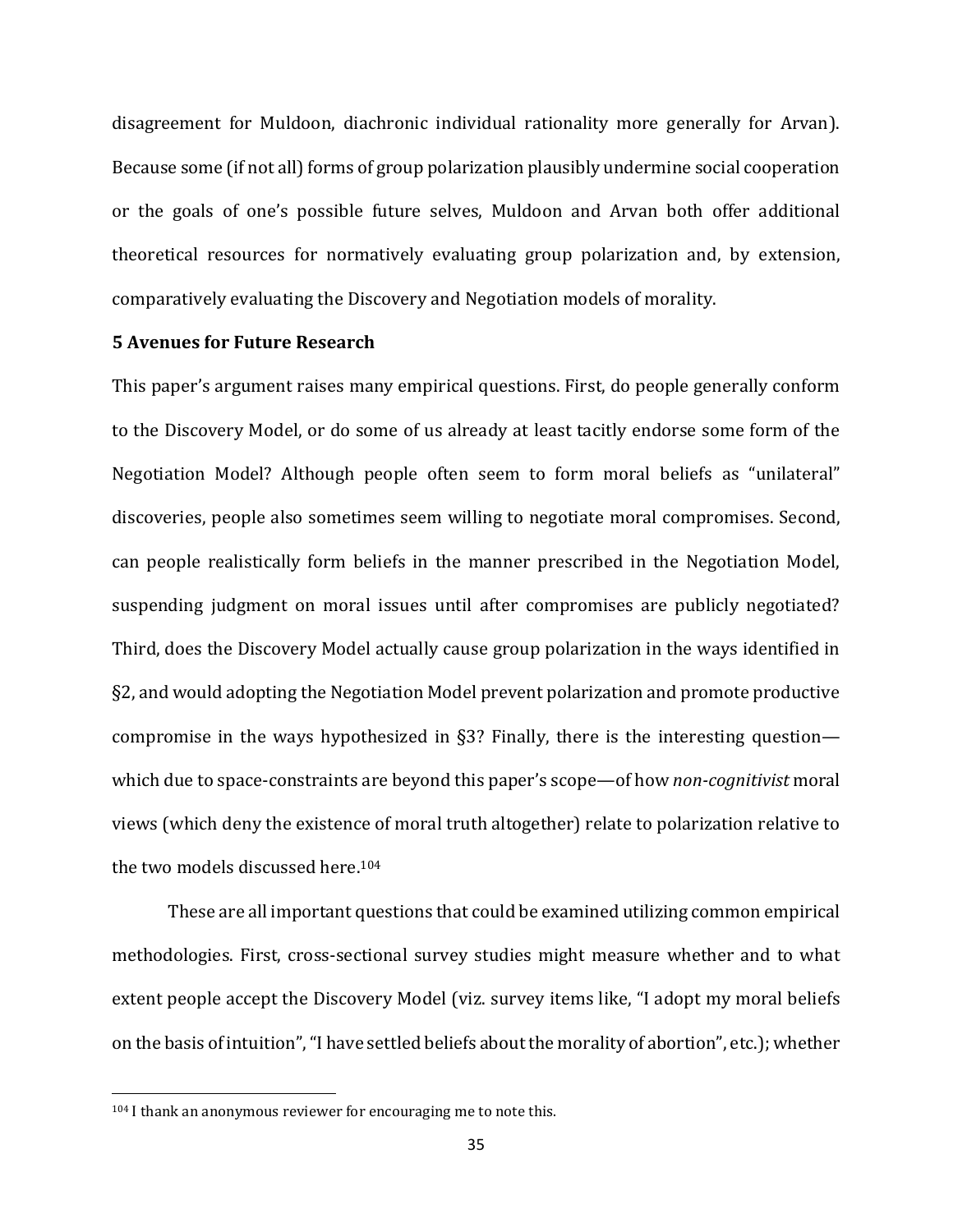and to what extent people accept the Negotiation Model (viz. items like, "I am willing to compromise with others on moral issues"); and finally, whether and to what extent respondents engage in polarizing behaviors. Cross-sectional studies of this sort might enable researchers to determine whether and to what extent the Discovery Model and Negotiation Model are related to polarization-causing behaviors (of the sort identified by the three theories of polarization). Second, longitudinal studies might be used to establish causation. For example, a longitudinal study might have a control group who engage in 'normal' moral behavior (viz. the Discovery Model) alongside experimental groups whose participants might be prompted, several times per day when engaging in social media use, to "withhold judgment" or otherwise conform to the Negotiation Model's discursive rules. Longitudinal studies of this sort might enable researchers to determine whether prompting people to conform to the Negotiation Model lessens polarizing behaviors relative to the Discovery Model. Finally, experimental interventions might be studied under laboratory conditions, with small groups of test-subjects *debating* a moral issue, where in the control condition respondents act "normally" (viz. the Discovery Model) and in the experimental condition respondents are prompted to conform to the Negotiation Model.

Finally, this paper raises many philosophical questions. First, there is the question of which of the two models of morality—the Discovery Model or Negotiation Model—is most defensible *meta-ethically* (viz. moral semantics, etc.). Second, this paper's theoretical arguments raise important *normative ethical* questions about the desirability of polarization and different models of morality and moral-belief formation. For example, because homogenous groups may outcompete heterogeneous groups<sup>105</sup>, some forms of group

<sup>105</sup> See e.g. Durkheim [1893] & Haidt (2012).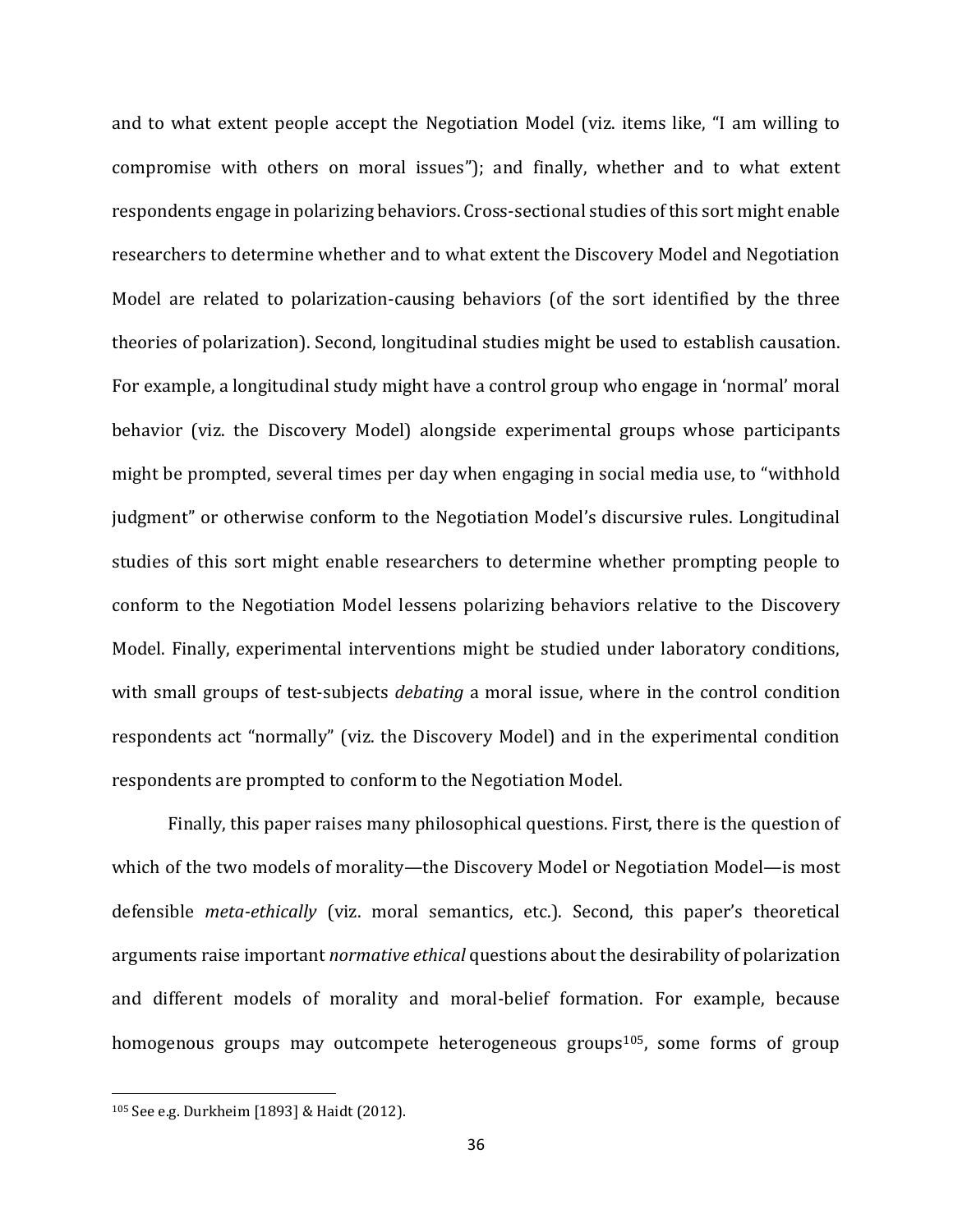polarization may be socially adaptive. Similarly, although exposing people to a variety of opinions (as the Negotiation Model suggests) appears to promote moderation in group opinions and behaviors<sup>106</sup>, there is also some evidence that it can promote apathy.<sup>107</sup> Because the social effects of the Discovery Model and Negotiation Model are likely to be complex, understanding them better is likely to be of substantial philosophical importance.

## **Conclusion**

Laypeople and philosophers tend to treat moral truths or justified moral beliefs as "discoverable"through intuition, argument, or other cognitive or affective process. However, we have seen that there are strong theoretical reasons—based on three empiricallysupported theories of group polarization—to believe this Discovery Model of morality is a likely cause of polarization: a social-psychological phenomenon known to have a wide variety of disturbing social effects. We then saw that there are complementary theoretical reasons to believe that a Negotiation Model of morality might not only mitigate polarization but actually foster its opposite: an increasing willingness for to work together to arrive at compromises on moral controversies. While this paper does not prove the existence of the hypothesized relationships between the Discovery Model, Negotiation Model, and polarization, it demonstrates that there are ample theoretical reasons to believe that such relationships are likely and worthy of further empirical and philosophical research.

<sup>106</sup> Johnston & Macrae, 1994; Stroud, 2010

<sup>107</sup> Huckfeldt, Morehouse Mendez, & Osborn, 2004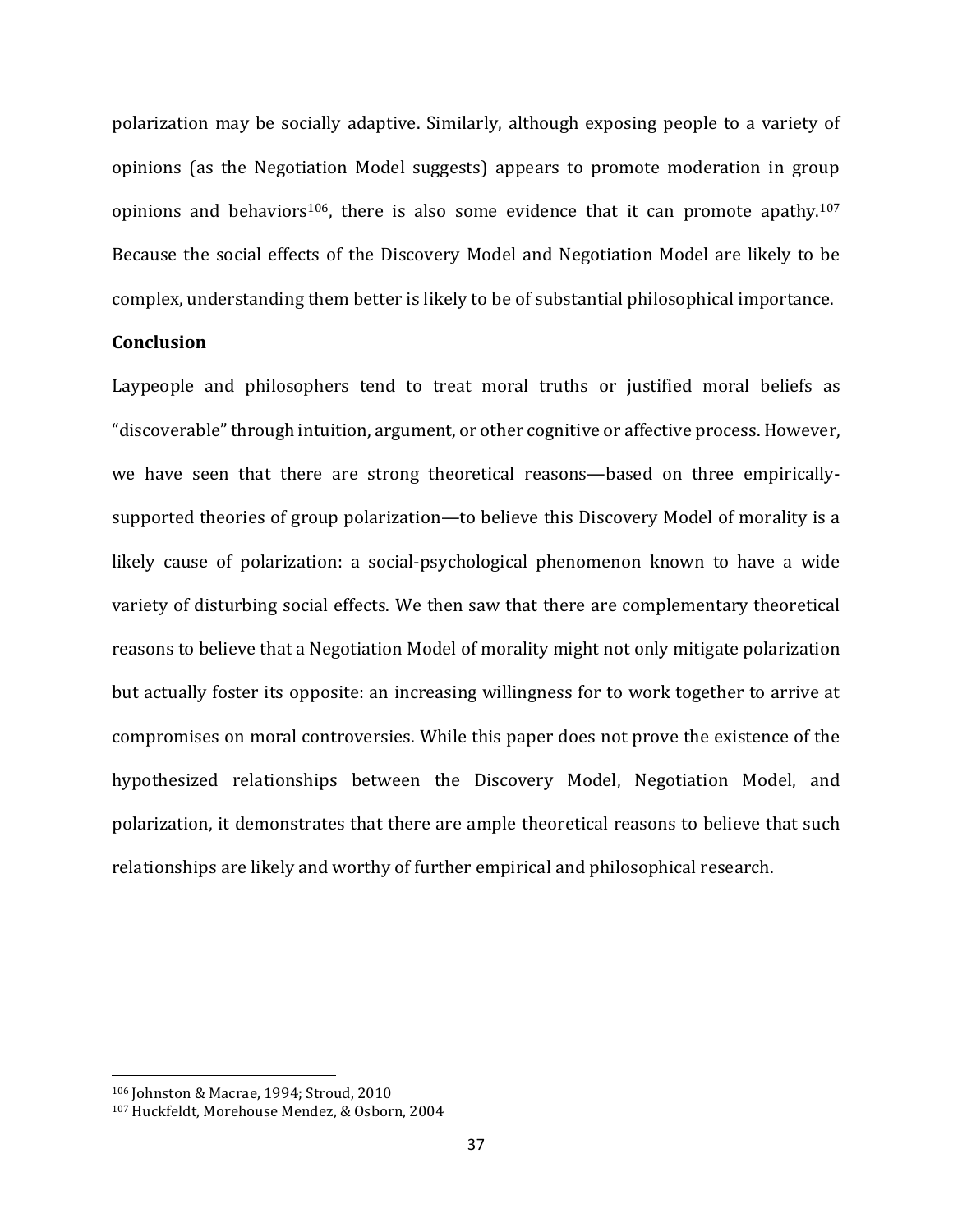## **References**

Abrams, D.; M. Wetherell; S. Cochrane; M.A. Hogg; J.C. Turner (1990). 'Knowing what to think by knowing who you are: Self-categorization and the nature of norm formation, conformity and group polarization', *British Journal of Social Psychology* 29 (2): 97–119.

Ackerman, B. (1989). 'Why Dialogue?', *Journal of Philosophy* LXXXVI(1): 5-22.

- Adams, S. (2017). 'Country Musician Caleb Keeter Changed His Mind on Gun Control After Getting Caught in the Las Vegas Shooting', *Slate*, Oct 3 2017: [https://www.google.com/amp/amp.slate.com/blogs/browbeat/2017/10/03/country\\_](https://www.google.com/amp/amp.slate.com/blogs/browbeat/2017/10/03/country_musician_changes_mind_on_gun_control_after_las_vegas_shooting.html) musician changes mind on gun control after las vegas shooting.html, accessed on Oct 6, 2017.
- Andrews, B., Levintova, H., Liss-Schultz, N. & P.R. Lockhart (2017). 'Trump Brought the War on Women Mainsteam in His First 100 Days', *Mother Jones*, [http://www.motherjones.com/politics/2017/04/first-100-days-reproductive-rights](http://www.motherjones.com/politics/2017/04/first-100-days-reproductive-rights-abortion-trump)[abortion-trump,](http://www.motherjones.com/politics/2017/04/first-100-days-reproductive-rights-abortion-trump) accessed on 6/5/2017.
- Arthur, J. (2001). 'Personhood: Is a Fetus a Human Being', *Pro Choice Action Network*, [http://www.prochoiceactionnetwork-canada.org/articles/fetusperson.shtml,](http://www.prochoiceactionnetwork-canada.org/articles/fetusperson.shtml) accessed 3/20/16.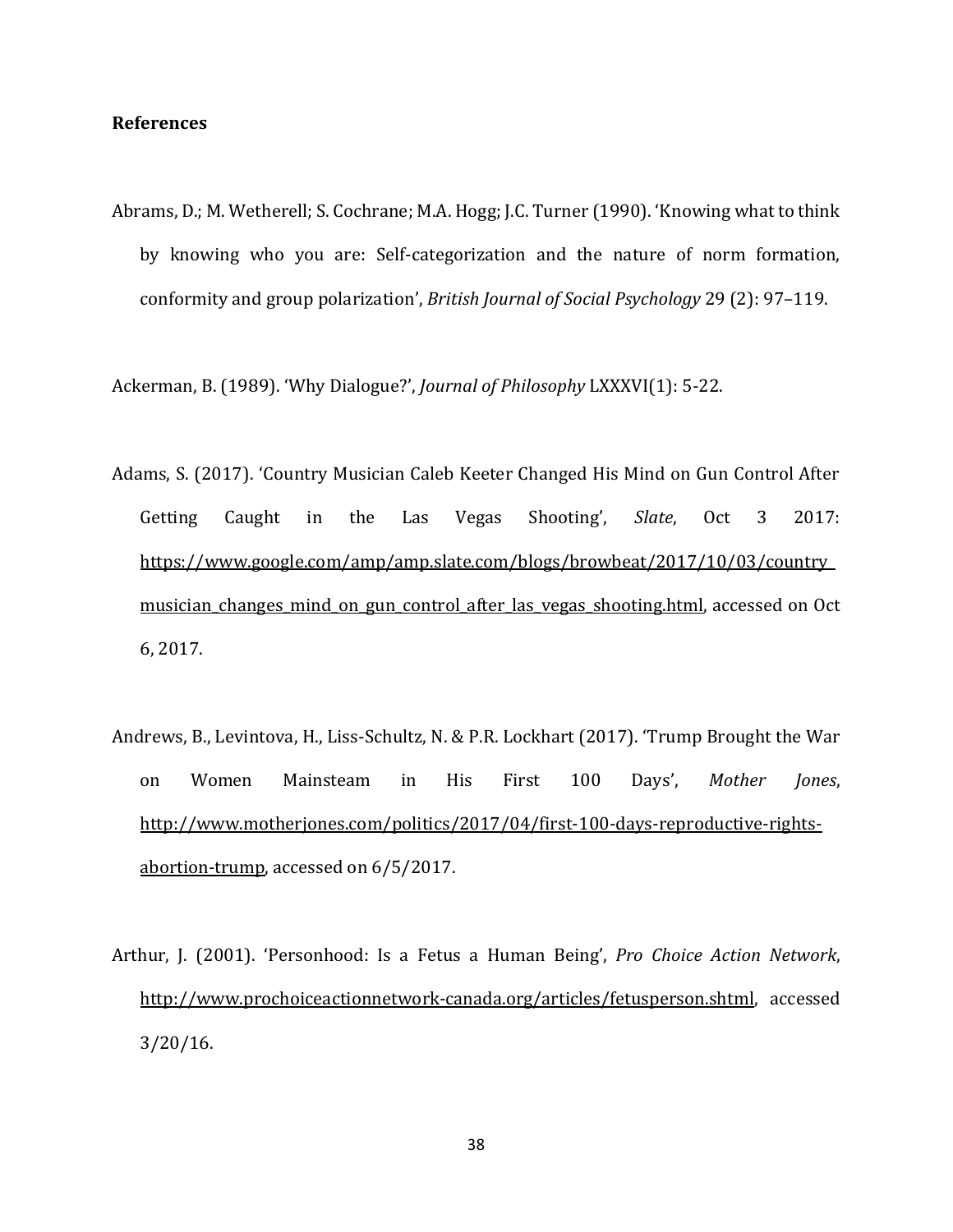- Aristotle, *Nichomachean Ethics*, T. Irwin (trans.) (1999). *Aristotle: Nicomachean Ethics*, 2nd Ed. (Indianapolis: Hackett).
- Arvan, M. (2016). *Rightness as Fairness: A Moral and Political Theory* (London: Palgrave MacMillan).
- Audi, R. (2015). 'Intuition and Its Place in Ethics', *Journal of the American Philosophical Association* 1(1): 57-77.
- Baldassarri, D., & Gelman, A. (2008). 'Partisans without constraint: Political polarization and trends in American public opinion', *AJS: American journal of sociology*, *114*(2), 408.
- Barcalow, E. (2007). *Moral Philosophy: Theories and Issues*, 4th ed. (Belmont, CA: Thomson Wadsworth).
- BBC (2009a). 'Sanctity of Life: Islamic Teachings on Abortion'. [http://www.bbc.co.uk/religion/religions/islam/islamethics/abortion\\_1.shtml,](http://www.bbc.co.uk/religion/religions/islam/islamethics/abortion_1.shtml) accessed 12/28/2018.

----- (2009b). 'Hinduism and Abortion'. [http://www.bbc.co.uk/religion/religions/hinduism/hinduethics/abortion\\_1.shtml,](http://www.bbc.co.uk/religion/religions/hinduism/hinduethics/abortion_1.shtml) accessed 12/28/2018.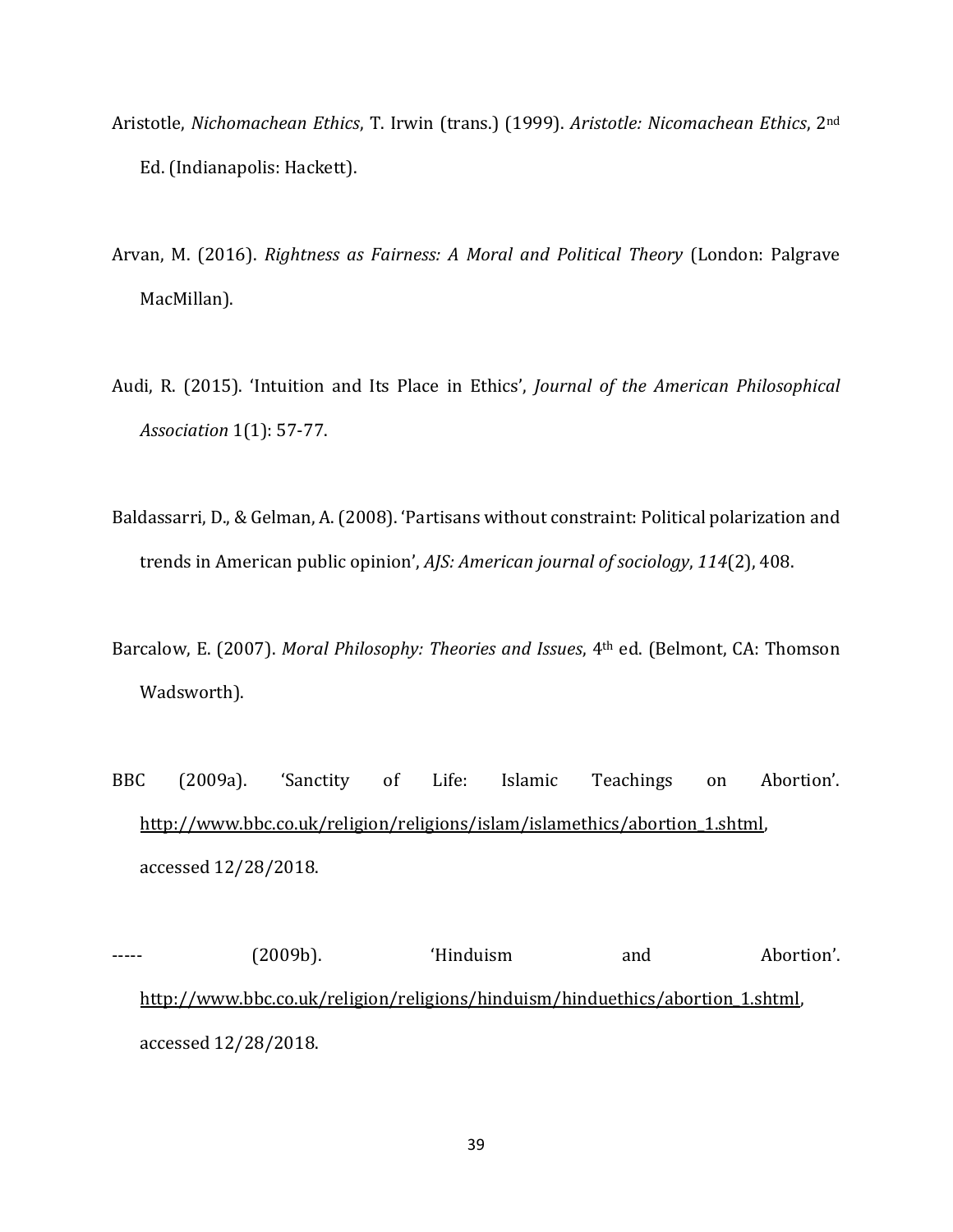- BBC Bitesize (n.d.). 'What Does Judaism Teach About Abortion', [https://www.bbc.com/bitesize/guides/zt6ncdm/revision/4,](https://www.bbc.com/bitesize/guides/zt6ncdm/revision/4) accessed 12/28/2018.
- Black, P.; B. Wedeman, & J. Mullen (2015). 'Israeli Palestinian Conflict: Two Viewpoints; One Tragic Outcome', *CNN*, [http://www.cnn.com/2015/10/21/middleeast/israeli](http://www.cnn.com/2015/10/21/middleeast/israeli-palestinian-root-of-violence)[palestinian-root-of-violence,](http://www.cnn.com/2015/10/21/middleeast/israeli-palestinian-root-of-violence) accessed 6/20/16.
- Bray, R. M. & A. M. Noble (1978). 'Authoritarianism and decisions of mock juries: Evidence of jury bias and group polarization', *Journal of Personality and Social Psychology* 36 (12): 1424–1430
- Brewer, M. B. (1996). 'When contact is not enough: Social identity and intergroup cooperation', *International journal of Intercultural relations*, *20*(3-4), 291-303.
- Brezenoff, D. (2018). 'Ten Arguments Against Gun Control—And Facts That Prove Them Wrong.' Medium, [https://medium.com/@dbrezenoff/ten-arguments-against-gun](https://medium.com/@dbrezenoff/ten-arguments-against-gun-control-and-facts-that-prove-them-wrong-ce20eb33633d)[control-and-facts-that-prove-them-wrong-ce20eb33633d,](https://medium.com/@dbrezenoff/ten-arguments-against-gun-control-and-facts-that-prove-them-wrong-ce20eb33633d) accessed 12/28/2018.
- Brink, D. (1989). *Moral Realism and the Foundations of Ethics* (Cambridge: Cambridge University Press).
- Cunningham, G. (2009). 'Is Abortion Genocide?', *Canadian Center for Bio-Ethical Reform*, [https://www.endthekilling.ca/training/classroom/genocide,](https://www.endthekilling.ca/training/classroom/genocide) accessed 6/2/2017.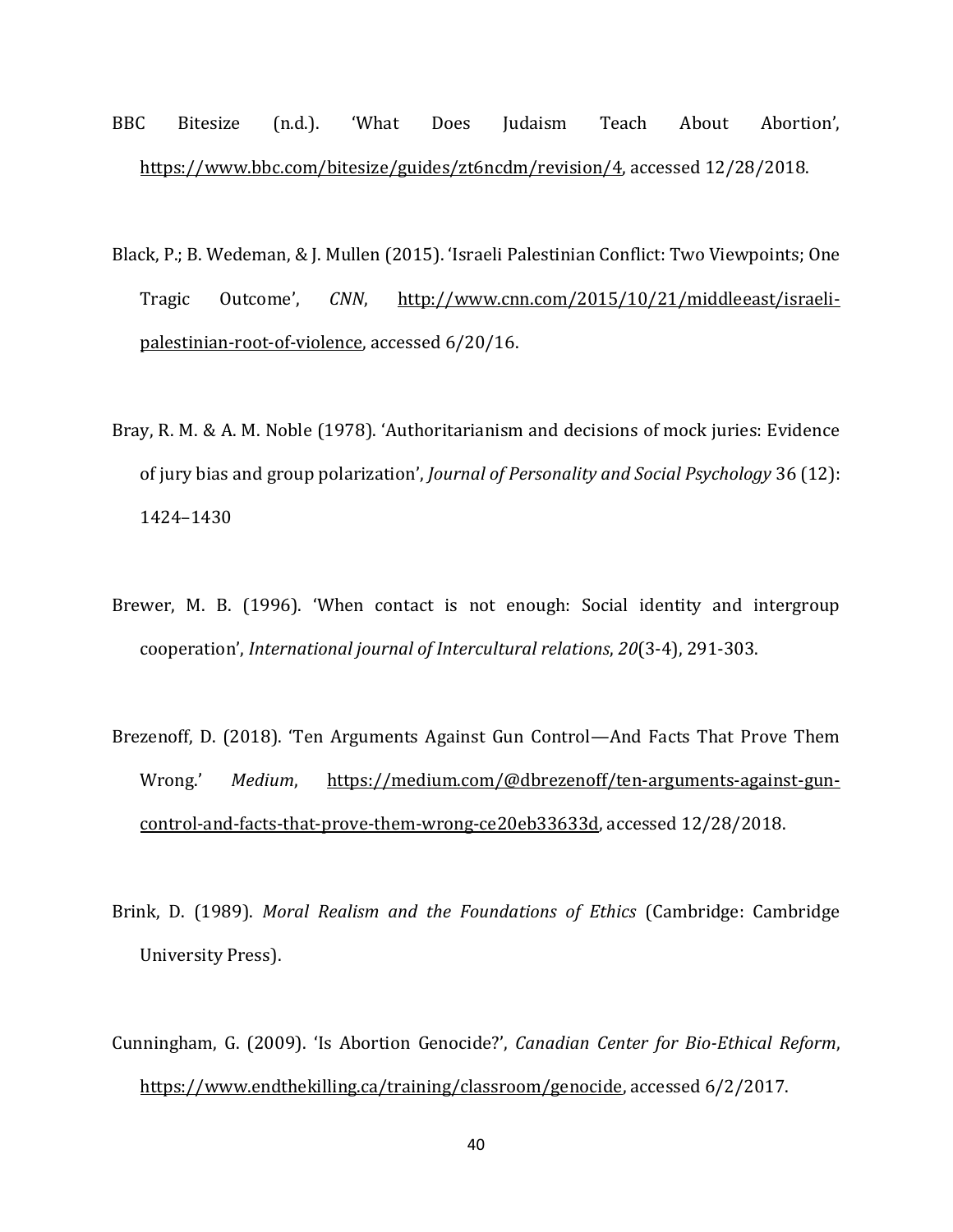- Dancy, J. (2013). 'Moral Particularism', in E.N. Zalta (ed.), *The Stanford Encyclopedia of Philosophy* (Fall 2013 2013 Edition), [http://plato.stanford.edu/archives/fall2013/entries/moral-particularism/.](http://plato.stanford.edu/archives/fall2013/entries/moral-particularism/)
- ----- (1986). 'Two Conceptions of Moral Realism', *Proceedings of the Aristotelian Society, Supplementary Volume* 60: 167-87.
- Daniels, N. (2013). 'Reflective Equilibrium', in E.N. Zalta (ed.), *The Stanford Encyclopedia of Philosophy* (Winter 2013 Edition), [http://plato.stanford.edu/archives/win2013/entries/reflective-equilibrium/,](http://plato.stanford.edu/archives/win2013/entries/reflective-equilibrium/) accessed 6/20/16.
- Dimock, M., Doherety, J.K., & Oates, R. (2014). 'Political Polarization in the American Public: How increasing ideological uniformity and partisan antipathy affect politics, compromise, and everyday life.' *Pew Research Center*.
- DuCharme, W. M. (1970). 'Response bias explanation of conservative human inference.' *Journal of Experimental Psychology*, *85*(1), 66.
- Durkheim, E. [1893]. *The Division of Labor in Society*, G. Simpson (trans.) (New York: the Free Press).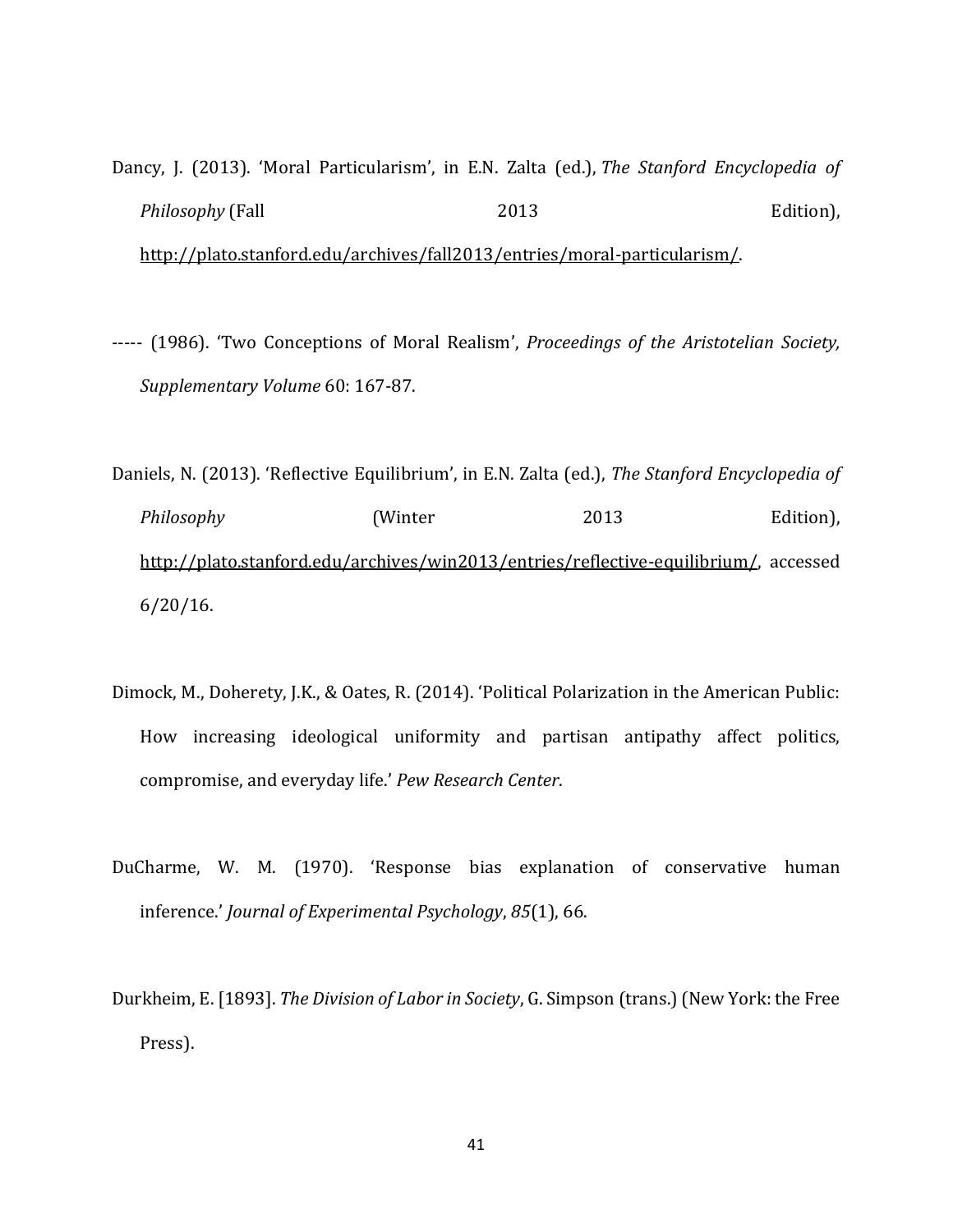Einstein, A. (1905) "On the electrodynamics of moving bodies", *Annalen Der Physik*: 891-921.

- Eternal Word (1996). 'What Does the Bible Say About Abortion? What About the Early Christians?', *Eternal Word Television Network*, available at: [http://www.ewtn.com/library/prolife/bibsayab.txt,](http://www.ewtn.com/library/prolife/bibsayab.txt) accessed 12/28/2018.
- Feminist eZine (n.d.). 'Abortion: It's Every Woman's Right to Choose.' [http://www.feministezine.com/feminist/anarchist/Anarchist-Perspective-](http://www.feministezine.com/feminist/anarchist/Anarchist-Perspective-Abortion.html)[Abortion.html,](http://www.feministezine.com/feminist/anarchist/Anarchist-Perspective-Abortion.html) accessed 12/28/2018.

Finlay, S. (2007). 'Four Faces of Moral Realism', *Philosophy Compass* 2: 820-49.

- Gallup (2017). 'Congress and the Public', [www.gallup.com/poll/1600/congress-public.aspx,](http://www.gallup.com/poll/1600/congress-public.aspx) accessed August 24, 2017.
- ----- (2013). 'Older Americans' Moral Attitudes Changing', [http://news.gallup.com/poll/162881/older-americans-moral-attitudes-changing.aspx.](http://news.gallup.com/poll/162881/older-americans-moral-attitudes-changing.aspx)
- Habermas, J. [1992]. *Between Facts and Norms: Contributions to a Discourse Theory of Law and Democracy* (Wiley & Sons, 2015).

----- (1981). *The Theory of Communicative Action* (Beacon Press).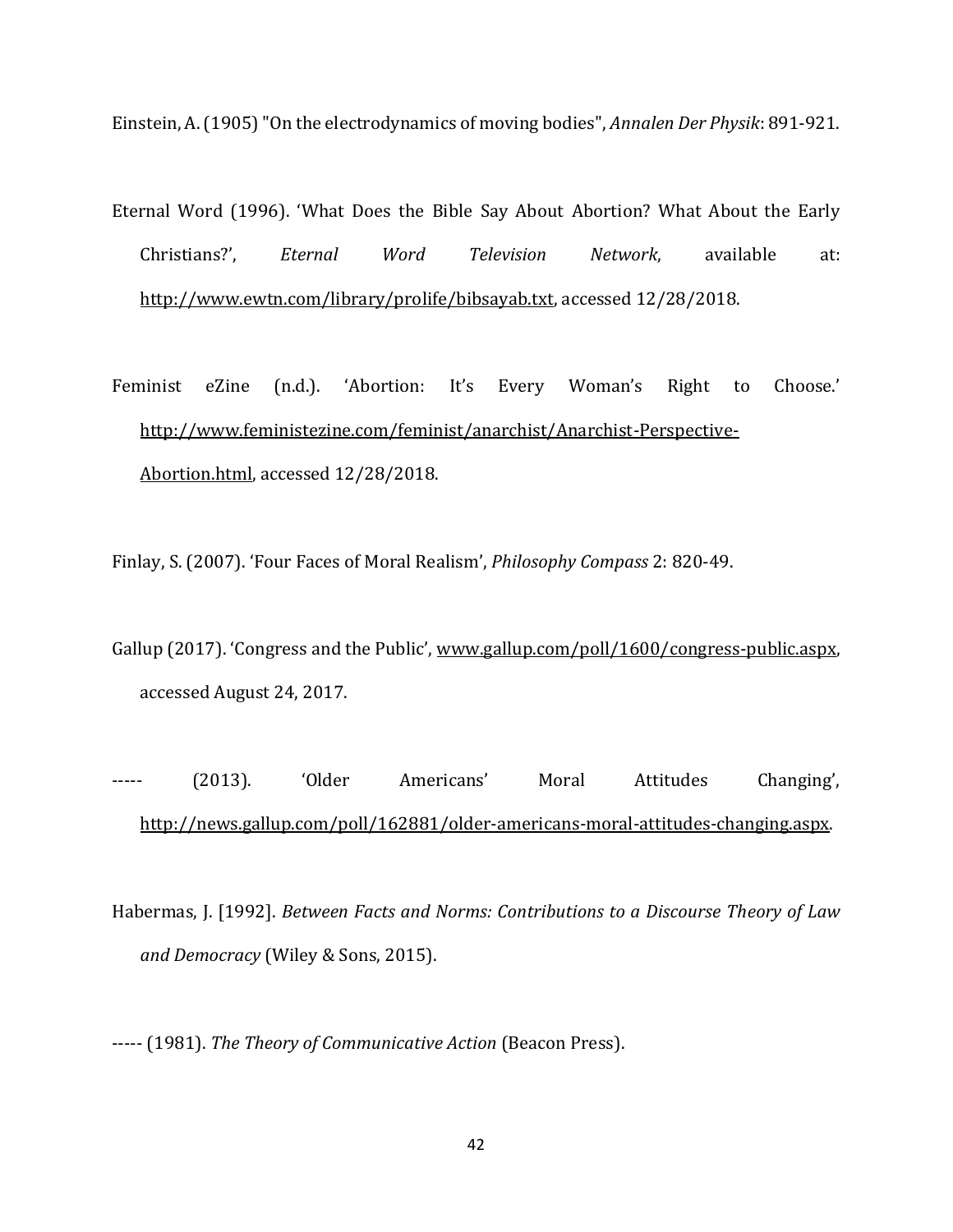- Haidt, J. (2012). *The righteous mind: why good people are divided by politics and religion* (New York: Vintage Books).
- ---- (2001). 'The emotional dog and its rational tail: a social intuitionist approach to moral judgment', *Psychological review*, *108*(4), 814.
- Higgs, P.Q. (1964). 'Broken Symmetries and the Masses of Gauge Bosons'. *Physical Review Letters* 13 (16): 508–509
- Hinsz, V.B.; J.H. Davis (1984). 'Persuasive Arguments Theory, Group Polarization, and Choice Shifts', *Personality and Social Psychology Bulletin*10: 260–268.
- Hoffrage, U. (2004). 'Overconfidence', in Pohl, R. (Ed.). (2004). *Cognitive illusions: A handbook on fallacies and biases in thinking, judgement and memory* (Psychology Press).

.

- Hogg, M.A.; Turner, J.C.; Davidson, B. (1990). 'Polarized norms and social frames of reference: A test of the self-categorization theory of group polarization', *Basic and Applied Social Psychology* 11: 77–100.
- Hook, J. (2016). 'Why I Changed My Mind About Gay Marriage', [http://www.joshuahook.com/changed-mind-gay-marriage,](http://www.joshuahook.com/changed-mind-gay-marriage) accessed on Oct 6, 2017.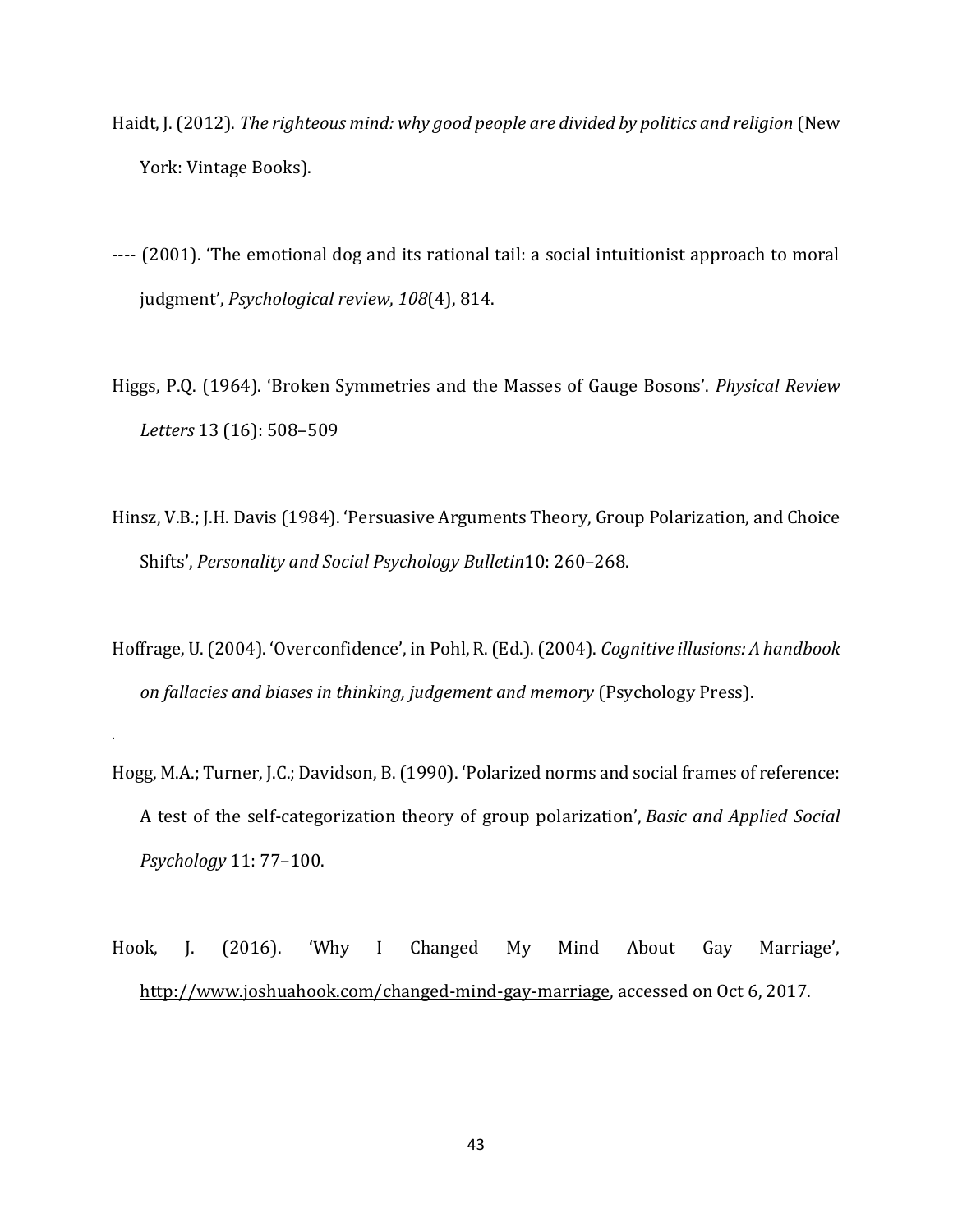Huckfeldt, R., Mendez, J.M., & Osborn, T. (2004). 'Disagreement, ambivalence, and engagement: The political consequences of heterogeneous networks', *Political Psychology*, *25*(1), 65-95.

Hursthouse, R. (1999). *On Virtue Ethics* (Oxford: Oxford University Press).

- Isenberg, D.J. (1986). 'Group Polarization: A Critical Review and Meta-Analysis', *Journal of Personality and Social Psychology* 50 (6): 1141–1151.
- Iyengar, S. & Hahn, K.S. (2009). 'Red Media, Blue Media: Evidence of Ideological Selectivity in Media Use', *Journal of Communication* 59(1): 19-39.
- Johnston, L.C. & C.N. Macrae. 'Changing social stereotypes: The case of the information seeker', *European Journal of Social Psychology* 24.5 (1994): 581-592.
- Joyce, R. (2015). 'Moral Anti-Realism', in E.N. Zalta (ed.), *The Stanford Encyclopedia of Philosophy* (Summer 2015 2015 Edition), [http://plato.stanford.edu/archives/sum2015/entries/moral-anti-realism/.](http://plato.stanford.edu/archives/sum2015/entries/moral-anti-realism/)

----- (2007). *The Myth of Morality* (Cambridge, UK: Cambridge University Press).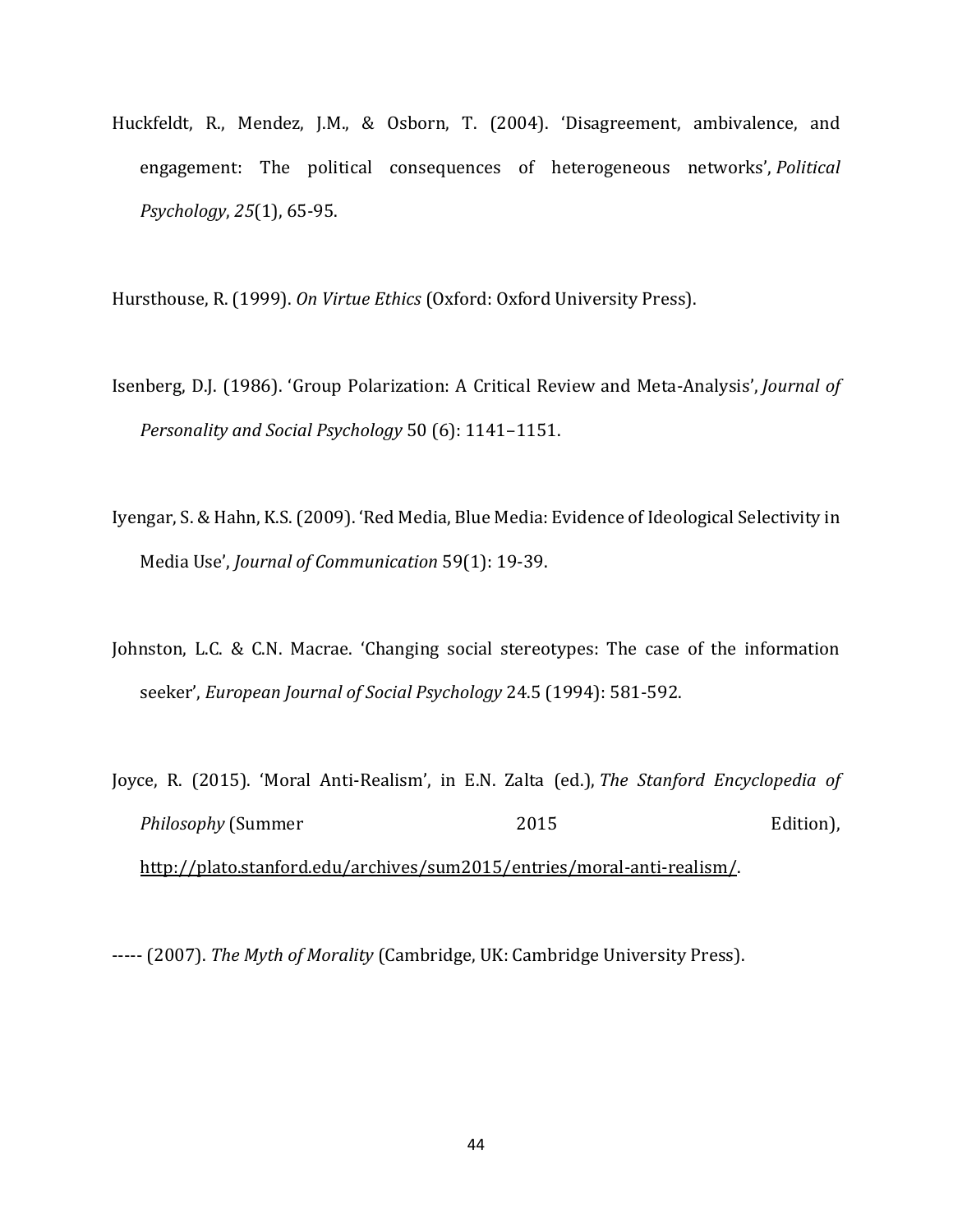- Kant, I. (1797). *The Metaphysics of Morals*, in M.J. Gregor (ed.), *The Cambridge Edition of the Works of Immanuel Kant: Practical Philosophy* (Cambridge: Cambridge University Press, 1996): 363-603.
- ----(1785). *Groundwork of the Metaphysics of Morals*, in M.J. Gregor (ed.), *The Cambridge Edition of the Works of Immanuel Kant: Practical Philosophy* (Cambridge: Cambridge University Press, 1996): 38-108.
- Kaplan, M.F. (1977). 'Discussion Polarization Effects in a Modified Jury Decision Paradigm: Informational Influences', *Sociometry* 3 40(3): 262–271.
- Katsafanas, P.(2011). 'Deriving Ethics from Action: A Nietzschean Version of Constitutivism', *Philosophy and Phenomenological Research* 83(3): 620-60.
- Kaufman, D. (2017). 'August 15, 2017 at 12:31pm comment at *Daily Nous*', [http://dailynous.com/2017/08/15/white-supremacists-charlottesville-philosophy](http://dailynous.com/2017/08/15/white-supremacists-charlottesville-philosophy-classroom)[classroom,](http://dailynous.com/2017/08/15/white-supremacists-charlottesville-philosophy-classroom) accessed August 24, 2017.
- Kelman, H.C. (1982). 'Creating the conditions for Israeli-Palestinian negotiations.' *Journal of Conflict Resolution* 26(1): 39-75.
- Keseman, B. (n.d.). 'Sanctity of Human Life Sunday: A Sermon Suggesion'. [http://www.lcms.org/Document.fdoc?src=lcm&id=206,](http://www.lcms.org/Document.fdoc?src=lcm&id=206) accessed 12/28/2018.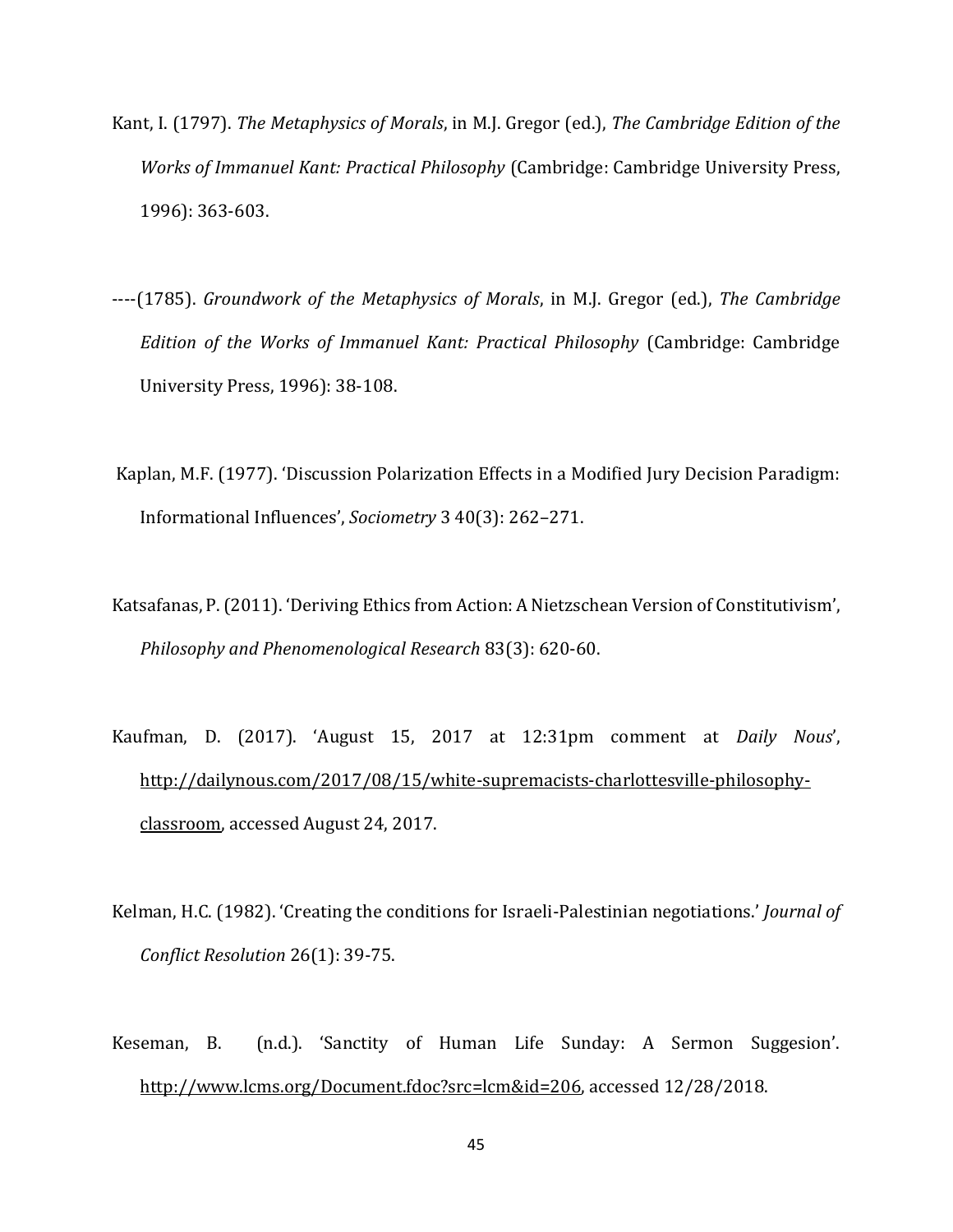- Koch, C. (2009). 'When Does Consciousness Arise in Human Babies?', *Scientific American*, [https://www.scientificamerican.com/article/when-does-consciousness-arise/,](https://www.scientificamerican.com/article/when-does-consciousness-arise/) accessed 6/1/2017.
- Korsgaard, C.M. (2009). *Self-Constitution: Agency, Identity, and Integrity* (Oxford: Oxford University Press).

----- (2008). *The Constitution of Agency* (Oxford: Oxford University Press).

----- (1996). *Creating the Kingdom of Ends* (New York: Cambridge University Press).

- Liberty Women's Health (2016), 'Freedom to Choose', [http://www.libertywomenshealth.com/rtc.php,](http://www.libertywomenshealth.com/rtc.php) accessed 6/20/16.
- Luhan, Wolfgang J.; Martin G. Kocher; Matthias Sutter (2009). 'Group Polarization in the Team Dictator Game Reconsidered', *Experimental Economics* 12 (1): 26–41
- Mackie, D.M. (1986). 'Social Identification Effects in Group Polarization', *Journal of Personality and Social Psychology* 50: 720–728.

Mackie, J.L. (1977). *Ethics: Inventing Right and Wrong* (London: Penguin UK).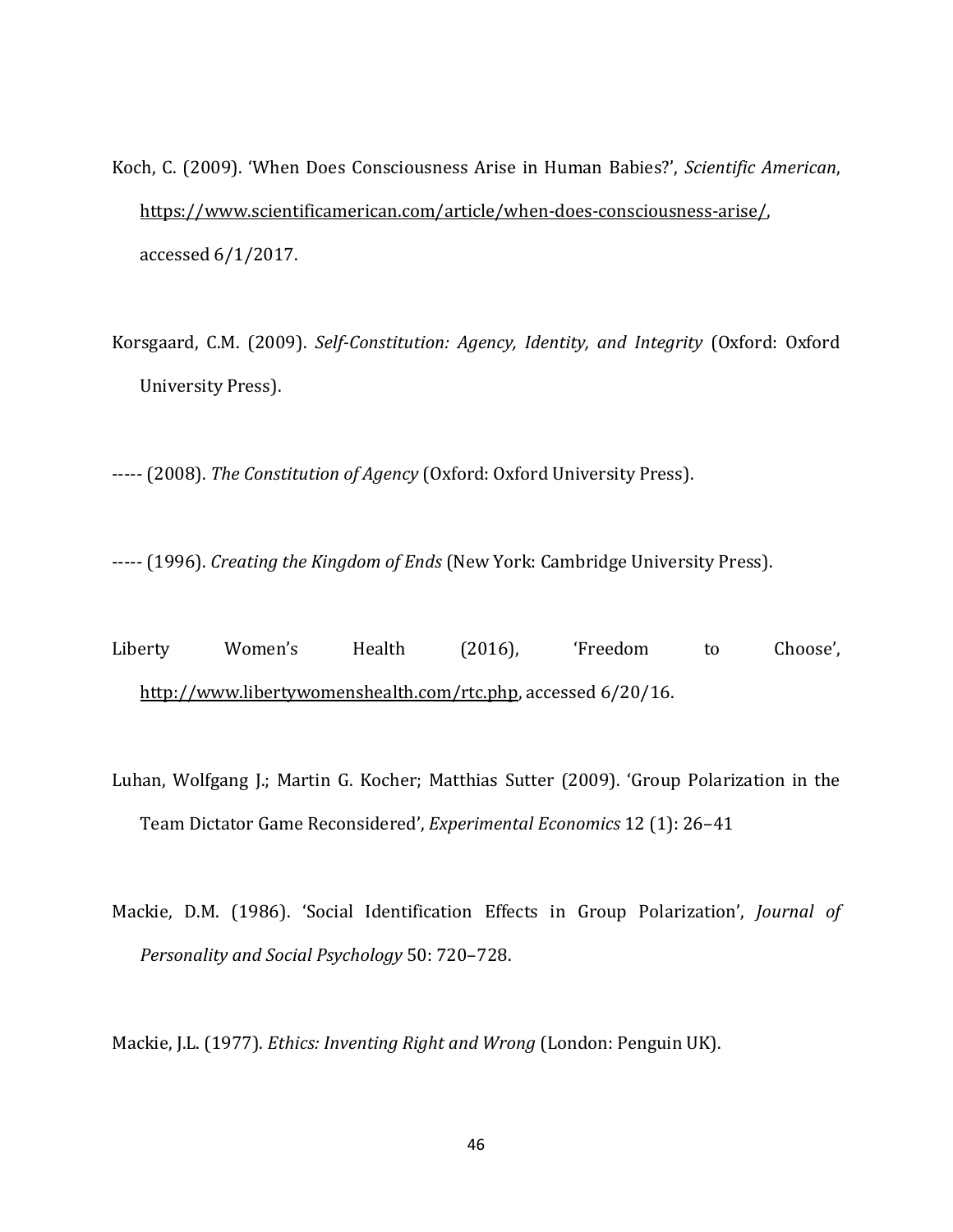- Marquis, D. (2007). 'An Argument Abortion is Wrong', in Russ Shafer-Landau (ed.), *Ethical Theory: An Anthology* (Blackwell Publishing): 439-50.
- McGarty, Craig; John C. Turner, Michael A., Barbara David; et al. (1992). 'Group polarization as conformity to the prototypical group member', *British Journal of Social Psychology* 31: 1–19.
- Morini, M. (2017). 'Same-Sex Marriage and Other Moral Taboos: Cultural Acceptances, Change in American Public Opinion and the Evidence from the Opinion Polls.' *European journal of American studies*, *11*(11-3).
- Morris, J.S. (2007). 'Slanted Objectivity? Perceived Media Bias, Cable News Exposure, and Political Attitudes', *Social Science Quarterly* 88(3): 707-28.
- Muldoon, Ryan (2016). *Social Contract Theory for a Diverse World: Beyond Tolerance*. Routledge.
- Myers, D.G.; S.J. Arenson (1972). 'Enhancement of dominant risk tendencies in group discussion', *Psychological Reports* 30: 615–623.
- Myers, David G.; G.D. Bishop (1970). 'Discussion effects on racial attitude', *Science* 169 (3947): 778–779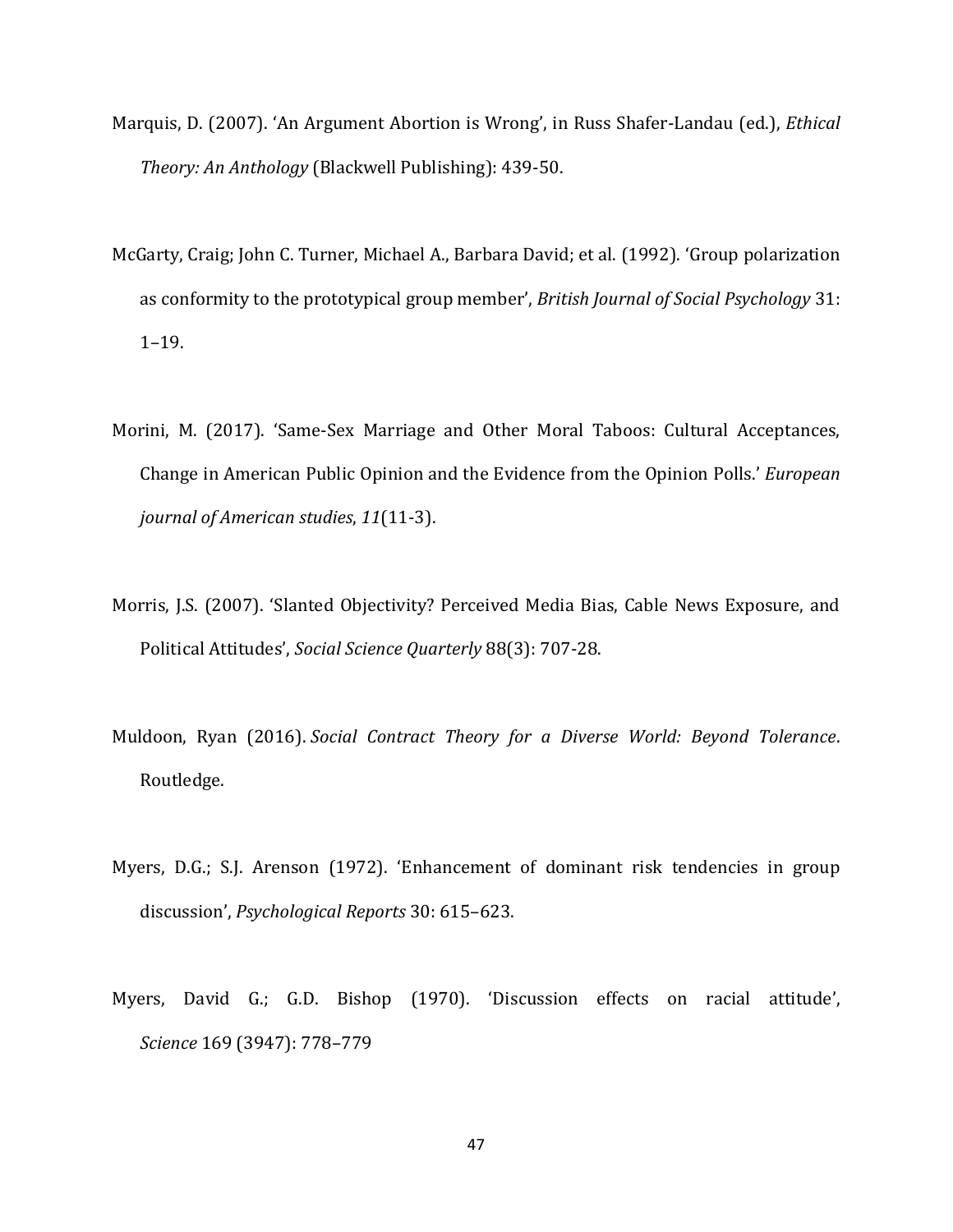- Nadeau, R., Cloutier, E., & Guay, J. H. (1993). 'New evidence about the existence of a bandwagon effect in the opinion formation process.' *International Political Science Review*, *14*(2), 203-213.
- Newman, L.S. (2002). *Understanding Genocide: The Social Psychology of the Holocaust* (New York, NY: Oxford University Press): 143–161.

NRLC (2016). 'Mission Statement'[, www.nrlc.org/about/mission,](http://www.nrlc.org/about/mission) accessed 6/20/16.

Oswald, Margit E.; Grosjean, Stefan (2004). 'Confirmation Bias', In Pohl, Rüdiger F. *Cognitive Illusions: A Handbook on Fallacies and Biases in Thinking, Judgement and Memory* (Hove, UK: Psychology Press): 79–96.

Parfit, D. (2011). *On What Matters*, Vols. 1&2 (Oxford: Oxford University Press).

Pew Research Center (2016). 'A Wider Ideological Gap Between More and Less Educated Adults', [http://www.people-press.org/2016/04/26/a-wider-ideological-gap-between](http://www.people-press.org/2016/04/26/a-wider-ideological-gap-between-more-and-less-educated-adults/)[more-and-less-educated-adults/,](http://www.people-press.org/2016/04/26/a-wider-ideological-gap-between-more-and-less-educated-adults/) accessed on June 6, 2017.

Plous, Scott (1993). *The Psychology of Judgment and Decision Making* (McGraw Hill).

PoliticsUSA (2017). 'Proof of the GOP War on Women'[, http://www.politicususa.com/proof](http://www.politicususa.com/proof-war-women-2)[war-women-2,](http://www.politicususa.com/proof-war-women-2) accessed 6/5/2017.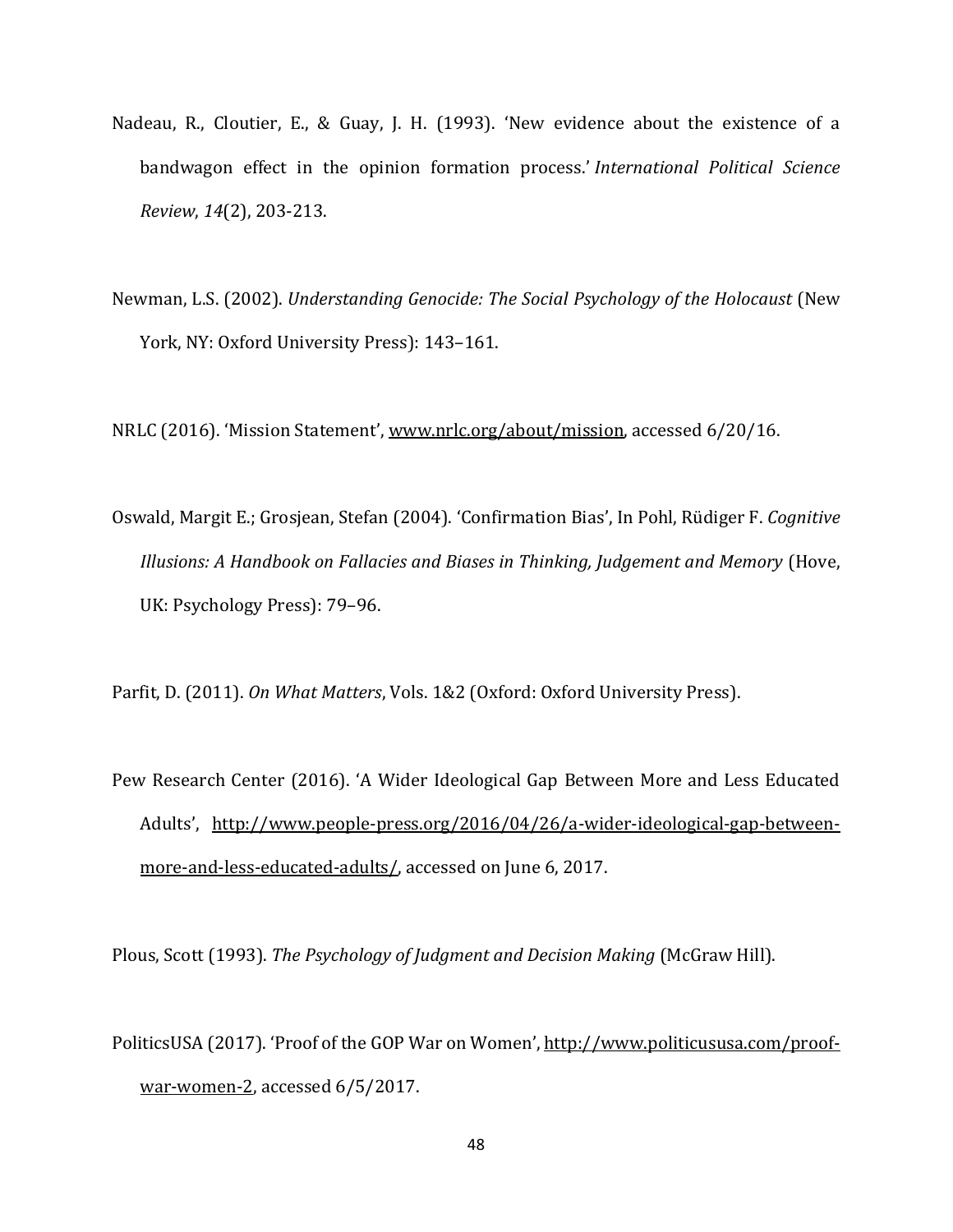- Pojman, L.P. (1998). 'Abortion: A Defense of the Personhood Argument', *The Abortion Controversy 25 Years After Roe v. Wade: A Reader* (Cenage).
- Pro-Life Perspective (2016). 'About the show', *Pro-Life Perspective*, [www.prolifeperspective.com,](http://www.prolifeperspective.com/) accessed 6/20/16.
- Pruitt, D. (1971).''Choice shifts in group discussion: An introductory review', *Journal of Personality and Social Psychology* 20 (3): 339–360.
- Rapp, C. (2016). 'Moral opinion polarization and the erosion of trust', *Social science research*, *58*, 34-45.

RealClearPolitics (2017). 'Direction of the Country', [www.realclearpolitics.com/epolls/other/direction\\_of\\_country-902.html,](http://www.realclearpolitics.com/epolls/other/direction_of_country-902.html) accessed August 24, 2017.

Ross, W.D. (1930). *The Right and the Good* (Oxford: Oxford University Press, 2002).

Rorty, R. (1991). *Objectivity, Relativism, and Truth: Philosophical Papers, Vol. 1* (Cambridge: Cambridge University Press).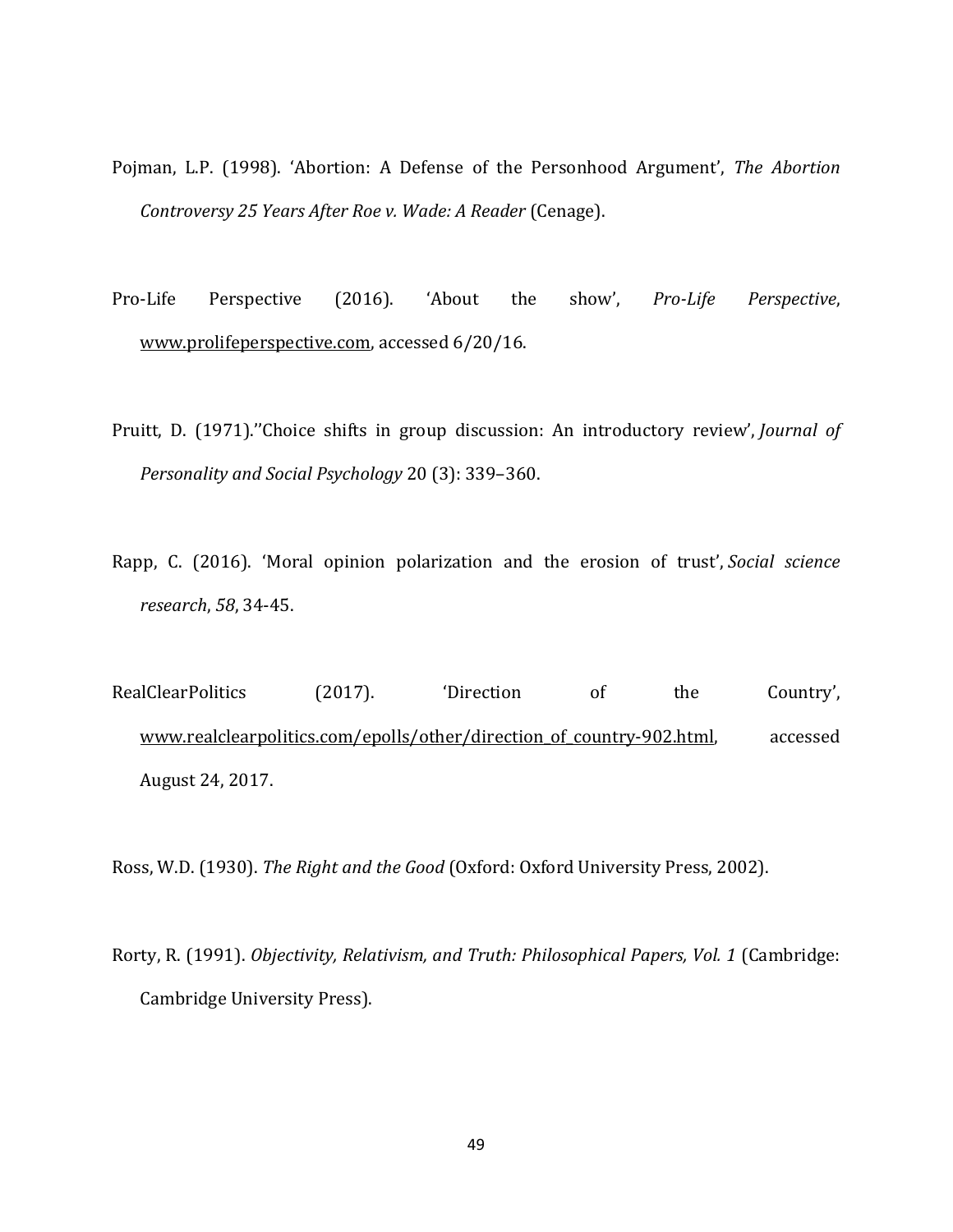- Rostenberg, G. (2014). 'Why Abortion is Genocide', *Live Action News*, [https://www.liveaction.org/news/why-abortion-is-genocide/,](https://www.liveaction.org/news/why-abortion-is-genocide/) accessed 6/2/2017.
- Rowe, R. (n.d.). 'Here's Why Gun Control Doesn't Make Sense Right Now.' *Ranker*, [https://www.ranker.com/list/arguments-against-gun-control/richard-rowe,](https://www.ranker.com/list/arguments-against-gun-control/richard-rowe) accessed 12/28/2018.
- Scanlon, T.M. (1998). *What We Owe to Each Other* (Cambridge, MA: Harvard University Press).

Shafer-Landau, R. (2003). *Moral Realism: A Defense* (Oxford: Oxford University Press).

- Sheehan, Cindy (2006). *Peace Mom: A Mother's Journey Through Heartache to Activism* (Atria Books).
- Sheikh, H., Ginges, J., Coman, A., & Atran, S. (2012). 'Religion, group threat and sacred values.' *Judgment and Decision Making*, *7*(2), 110.
- Shoemaker, D.W. (2011). 'Psychopathy, Responsibility, and the Moral/Conventional Distinction', *Southern Journal of Philosophy*, 49(s1): 99-124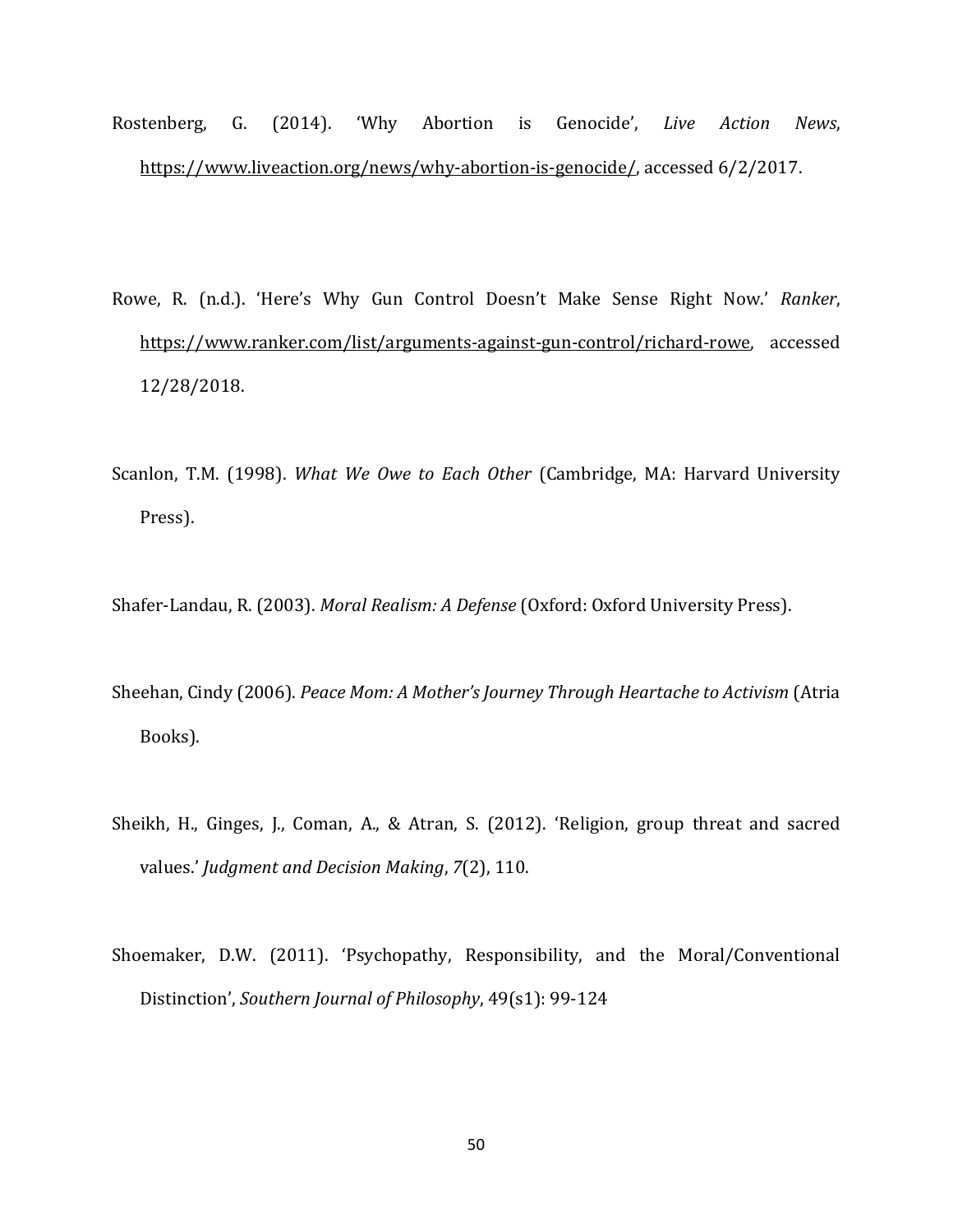Stoner, J.A. (1961). 'A comparison of individual and group decision involving risk', *Unpublished master's thesis, Massachusetts Institute of Technology.*

Stratton-Lake, P. (2014). 'Intuitionism in Ethics', in E.N. Zalta (ed), *The Stanford Encyclopedia of Philosophy* (Winter 2014 Edition), [http://plato.stanford.edu/archives/win2014/entries/intuitionism-ethics/,](http://plato.stanford.edu/archives/win2014/entries/intuitionism-ethics/) accessed 6/16/2016.

- Strawson, P.F. (1962). 'Freedom and resentment', *Proceedings of the British Academy* 48:1- 25.
- Stroud, N.J. (2010). 'Polarization and partisan selective exposure', *Journal of Communication*, *60*(3), 556-576.
- Sunstein, C.R. (2002). 'The Law of Group Polarization', *The Journal of Political Philosophy* 10 (2): 175–195
- Tawia, S. (1992). 'When is the capacity for sentience acquired during human fetal development?', *Journal of Maternal-Fetal Medicine*, *1*(3), 153-165.

Thomson, J.J. (1976). 'A Defense of Abortion', in *Biomedical Ethics and the Law* (Springer).

Timmons, M. (2007). *Disputed Moral Issues: A Reader* (New York: Oxford University Press).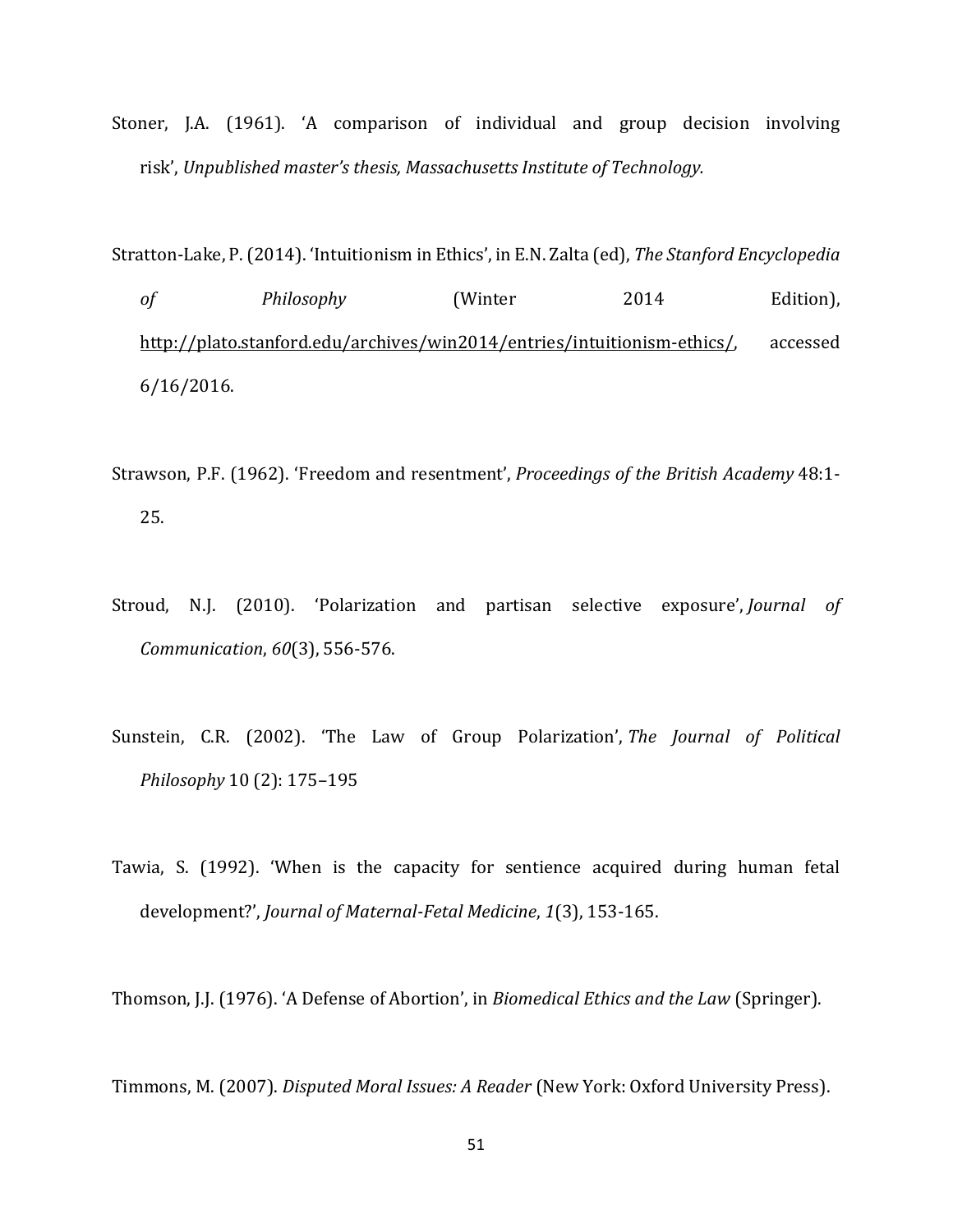- Tosi, J. & Warmke, B. (2016). 'Moral Grandstanding', *Philosophy and Public Affairs* 44(3): 197- 217.
- Van Roojen, M. (2015). 'Moral Cognitivism vs. Non-Cognitivism', in E.N. Zalta (ed.) *The Stanford Encyclopedia of Philosophy* (Fall 2015 Edition), [http://plato.stanford.edu/archives/fall2015/entries/moral-cognitivism,](http://plato.stanford.edu/archives/fall2015/entries/moral-cognitivism) accessed 6/20/16.

Vaughn, L. (2009). *Bioethics: Principles, Issues, and Cases* (Oxford: Oxford University Press).

- Vinokur, A. & Burnstein, E. (1974). 'Effects of partially shared persuasive arguments on group induced shifts: A group problem-solving approach', *Journal of Personality and Social Psychology* 29: 305–315.
- Walker, T.G. & Main, E.C. (1973). 'Choice shifts and extreme behavior: Judicial review in the federal courts', *The Journal of Social Psychology*. 2 91 (2): 215–221.

Warren, M.A. (1973). 'On the Moral and Legal Status of Abortion', *The Monist*: 43-61.

Yardi, S. & Boyd D. (2010). 'Dynamic Debates: An analysis of group polarization over time on Twitter', *Bulletin of Science, Technology and Society* 30 (5): 316–27.